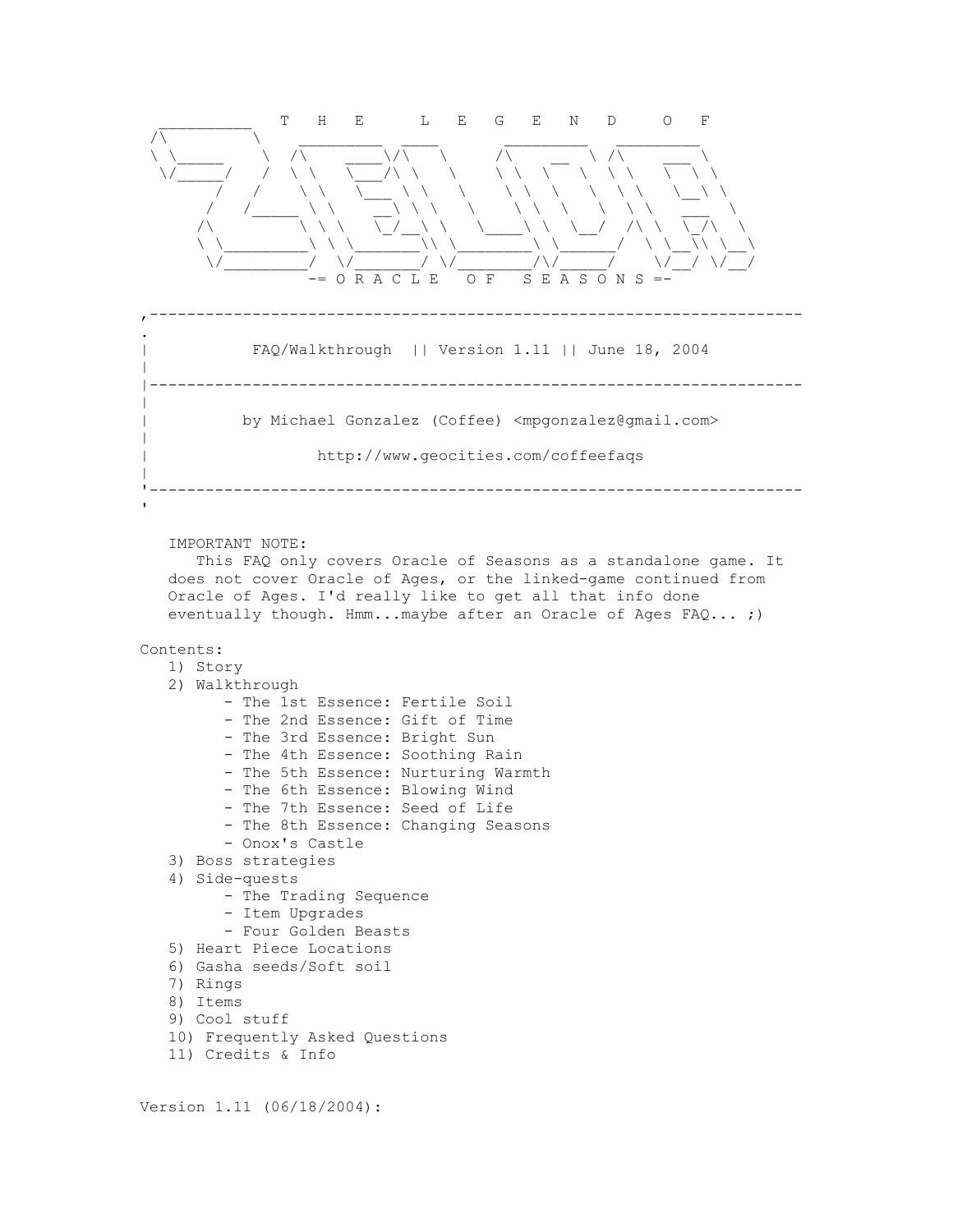```
- Changed email address (Gmail!) 
Version 1.1 (01/23/2003): 
- Completed info in ring section 
- Added question to FAQ 
Version 1.0 (01/13/2003): 
- It's taken forever, but the walkthrough it finally done 
- Gasha, item, boss, & heart piece sections are done 
- Four golden beasts 
- Frequently Asked Questions 
- Some more cool stuff 
Version 0.8 (12/09/2002): 
- Walkthrough is now up to the Explorer's Crypt 
- More bosses and mini-bosses added 
- New rings section 
- New items section 
Version 0.7 (11/23/2002): 
- First released version 
,----------------------------------------------------------------------
. 
| 1) STORY 
| 
'----------------------------------------------------------------------
\blacksquare
```
[NOTE: This is the same story found in the instruction booklet. It doesn't say much about how this game fits into the whole Zelda continuity, if such a thing even exists anymore. I honestly don't know and don't even care anymore.]

One day in Hyrule, a strange force drew Link deep within Hyrule castle, where he found the Triforce resting, glittering brilliantly as it awaited him. "Link... Link... Accept the quest of the Triforce!"

Suddenly, Link was enveloped in a \*shaft\* of light, and the next moment, he vanished.

When Link awoke, he found himself in a forest he had never seen. Confused, he looked around blankly at the unfamiliar surroundings. He heard pleasant music and laughing voices echoing from deep within the woods. Link followed the inviting voices until he came upon a traveling troupe of actors. He was immediately struck by the beauty of a young woman who was dancing about in circles. When the girl noticed Link, she smiled brightly and called to him.

"Welcome to Holodrum. I am Din, the dancer," she said with glee. "Would you like to dance with me? Don't be shy. It will be more fun if we dance together." She took him by the hand, and he reluctantly began to dance.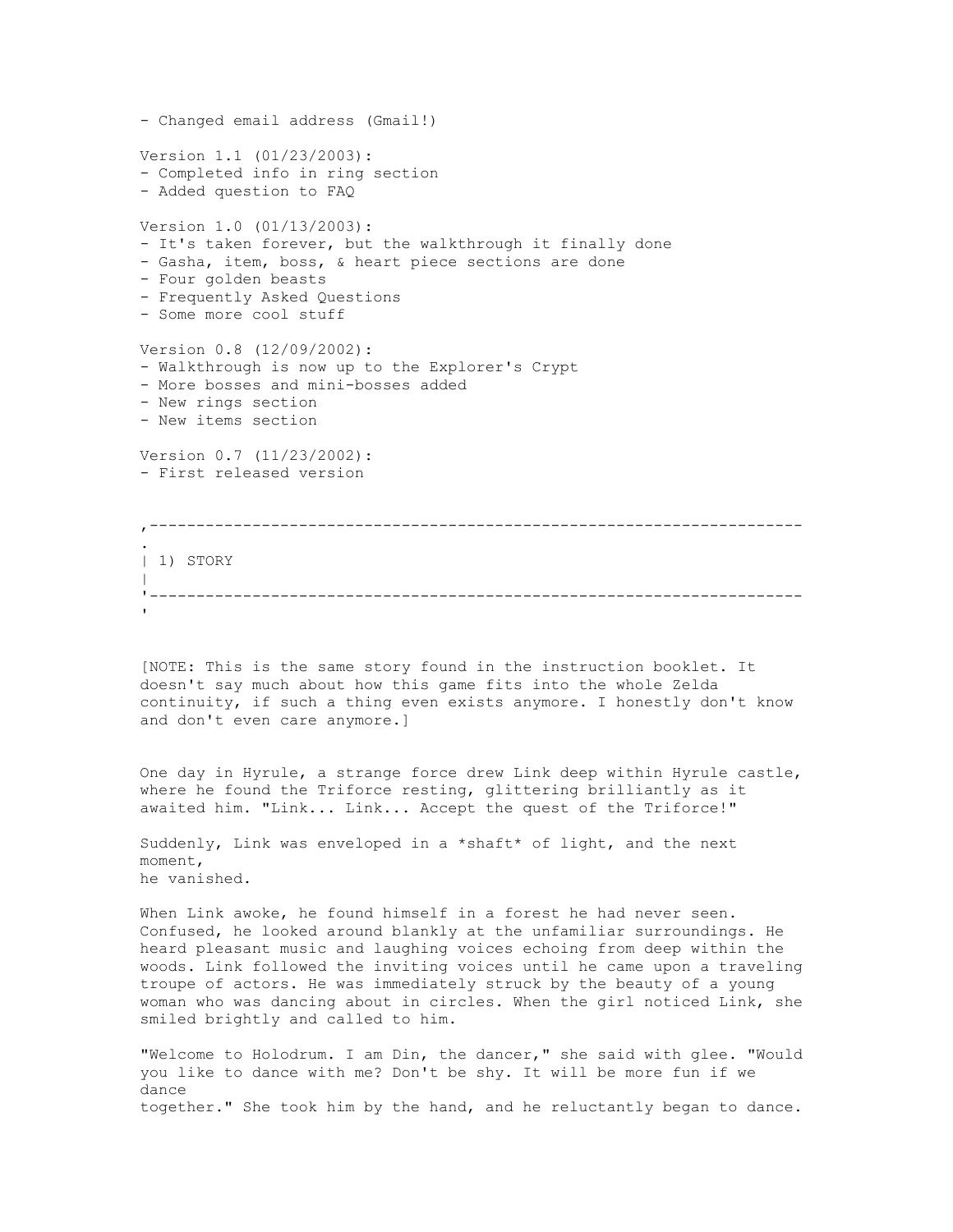Unfortunately, this blissful moment did not last long. The sky suddenly went dark, and there was a loud crash of thunder, followed by a resounding, thunderous voice.

"I've found you, Din! You can't deceive me by disguising yourself as a dancer. I am Onox, General of Darkness! Now reveal yourself, Oracle of Seasons!"

Then a great tornado dropped from the sky and drew near Din, as if to engulf her.

"Help me, Link!" she cried.

Link was blown back by the tornado as he struggled against its awesome force, and Din was swept away in the wind...

And then strange things began to happen throughout the land. When Onox carried off the Oracle of Seasons from the land of Holodrum, the seasons fell into chaos and the land was deprived of the bountiful gifts of nature. Life was slowly being drained from the land, and all living things began to wither.

And so Onox set in motion his plan to gather the power from the withering land and create a world of total darkness. Will Link be able to rescue Din from the hand of evil, the General of Darkness? Such is the quest Link must undertake.

,---------------------------------------------------------------------- . | 2) WALKTHROUGH | '----------------------------------------------------------------------  $\mathbf{r}$ 

[IMPORTANT NOTE: This walkthrough was designed for players who are NOT continuing their quest from the Oracle of Ages game. If you are continuing the quest from Ages, some parts of the game will be slightly different, but for the most part the instructions in this walkthrough will still apply.]

> wwwwwwwwwwwwwwwwwwwwwwwwwwwwwwwwwwwwwwwwwwwwwwwwwwwwwwwww <<<<<<<<<<<<<<<<<<< THE FIRST ESSENCE >>>>>>>>>>>>>>>>>>> mmmmmmmmmmmmmmmmmmmmmmmmmmmmmmmmmmmmmmmmmmmmmmmmmmmmmmmmm

> > -- THE BEGINNING --

"Accept our quest, hero!"

When you first gain control of you character, go right and meet this "jovial troupe of performers". First talk to Din, the girl dancing on top of the tree stump. Apparently, Din found you lying unconscious in the woods and rescued you. Then talk to the other 5 performers. After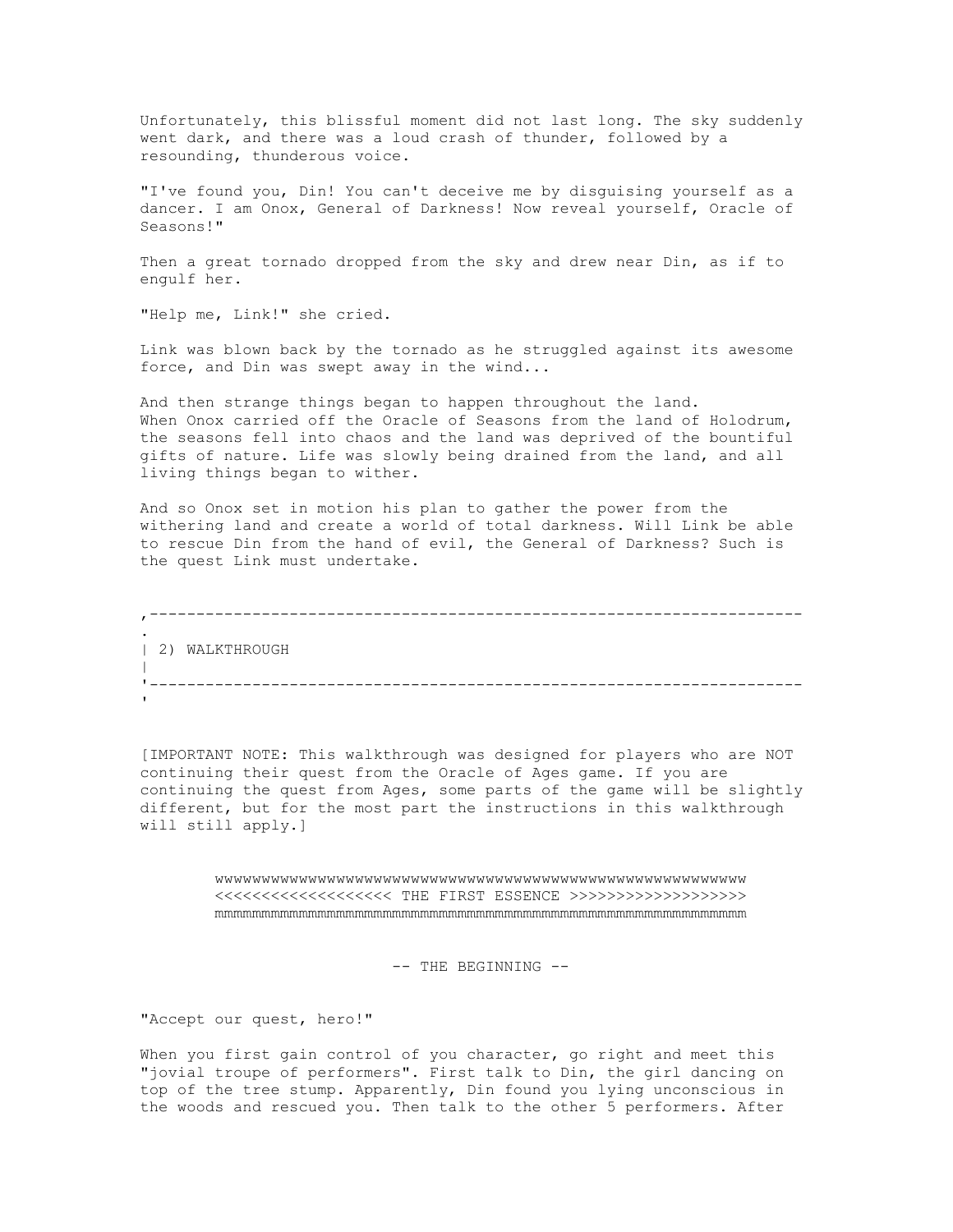you've talked to everybody, talk to Din one more time. After a cute dance, Din notices a triangle mark on the back of your hand. It's a special mark that means you are a hero with a special fate. Blah, blah...enter cliché story...

Suddenly, everything turns dark and lightning bolts rain down, destroying the camp. "Ha ha ha.. I've found you, Din, Oracle of Seasons!" the voice of Onox, General of Darkness, proclaims. A whirlwind appears, sweeping everyone away and capturing Din. Onox imprisons Din, the Oracle of Seasons, and buries the Temple of Seasons, the temple which houses the Season spirits! Seasons thrown into chaos! Nature gone wild! Cats and dogs living together!

When you awaken, Impa is at your side. She reveals that she is actually the nurse of Hyrule's Princess Zelda. She was instructed to bring Din, the Oracle of Seasons, to Hyrule. But she is injured and cannot continue her quest, so she gives you the mission to rescue Din and bring order back to the land of Holodrum. First, you need to report to the Maku Tree in Horon Village.

The Maku Tree is in east Horon Village. But in order to get you him, you will need the sword. Go south into Horon Village, then take the path going left out of the village. Continue to the south. Along the beach you'll find a cave with roots growing on the walls at the sides of it (this is NOT the first cave you come across). This is the Hero's cave, where you'll find your sword. Proceed inside...

-- HERO'S CAVE --

Hero's cave? This place is so insultingly simple, with the music so dorky... the name Dork's Cave is more fitting. Nevertheless, here's the walkthrough, though I doubt anyone will ever need it. If you do, you're either using the walkthrough from the beginning or you're a hopeless retard, I'm sorry.

There are enemies in here, but until you get a sword you can't do a thing about them... so just do your best to avoid them. In the first room, go right. Push the block in the next room to open the doors, then head up to the next room.

Push aside the block and follow the narrow winding path. Be wary of the places where the floor is cracked...if you stand there for too long, the floor will crumble and you'll get hurt. If that ever happens and there's a hole blocking your path, just exit and reenter the room. When you get to two blocks, push the left one down and the right one to the side. Continue to the next room.

Step on the switch at the far side of this room (careful to avoid the enemies), then open the chest that appears to get a small key. Now retrace your steps two rooms back to the room with the block in the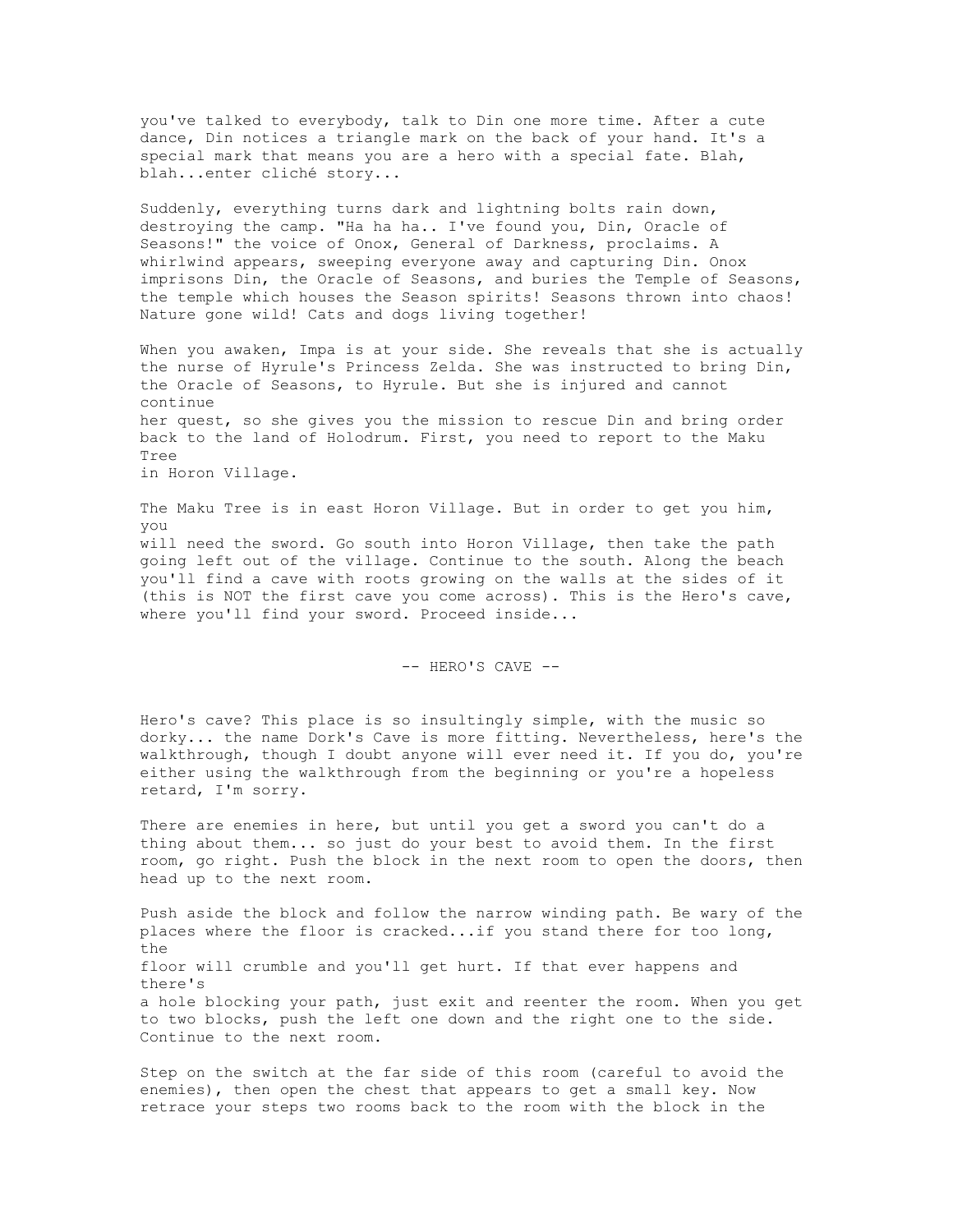middle. Push the block to open the doors, but this time go south. Then go through the locked door at the right. Step on the switch the open the door, then continue.

Climb the steps and claim your reward: The WOODEN SWORD! This truly is a sign of courage! You are transported out of the Hero's Cave...

-- THE MAKU TREE --

Now that you've got the sword, it's time to visit the Maku Tree. Head north to Horon Village, then follow the path right to the Maku Tree Gate. The sign says "Show courage to gain passage". The sword is a sign of courage, right? Use the sword on the gate to do your little courage dance and open up the gate. Proceed to the Maku Tree...

A sleepy fellow, the Maku Tree is. Hit the snot bubble coming out from his nose to wake him up. He tells you some important stuff, the fundamentals of the game's story. The General of Darkness, Onox, has casted a shadow barrier over the Northern Peak. You need to find the EIGHT ESSENCES OF NATURE to break this shadow barrier and save Din.

He gives you the "GNARLED KEY", the key to the Gnarled Root Dungeon, which is your next destination.

But first, you may want to check out the neat stuff in Horon Village: - You can go to Bipin and Blossom's house to name their baby - If you have money, buy bombs and/or the wooden shield from the shop - Get interesting information by talking to the villagers - Learn the game basics by talking to the wise Know-It-All Birds

If you're all done taking care of business in Horon Village, it's time to begin your quest for the first essence of nature. Exit Horon Village through the north. Keep going north... When you see a bridge over water, cut the bushes with your sword and cross it. There's a rock with a keyhole in it! Stick your key in there to reveal the Gnarled Root Dungeon. Proceed...

-- GNARLED ROOT DUNGEON --

From the first room, go straight up to the next room. The door slams shut behind you. In fact, your surrounded by shut doors. Push the upper-right block to open them, then go right. Defeat all the enemies here, then pick up the key that drops down. Return to the previous room,

then use the key to go through the locked door a the left. Once more, defeat all the enemies. A chest appears containing the dungeon map (press select to use it). Now go up to the next room.

Hop onto the mine cart. In the room that the mine cart brings you to, go up the steps and right. Inside the treasure chest you'll find the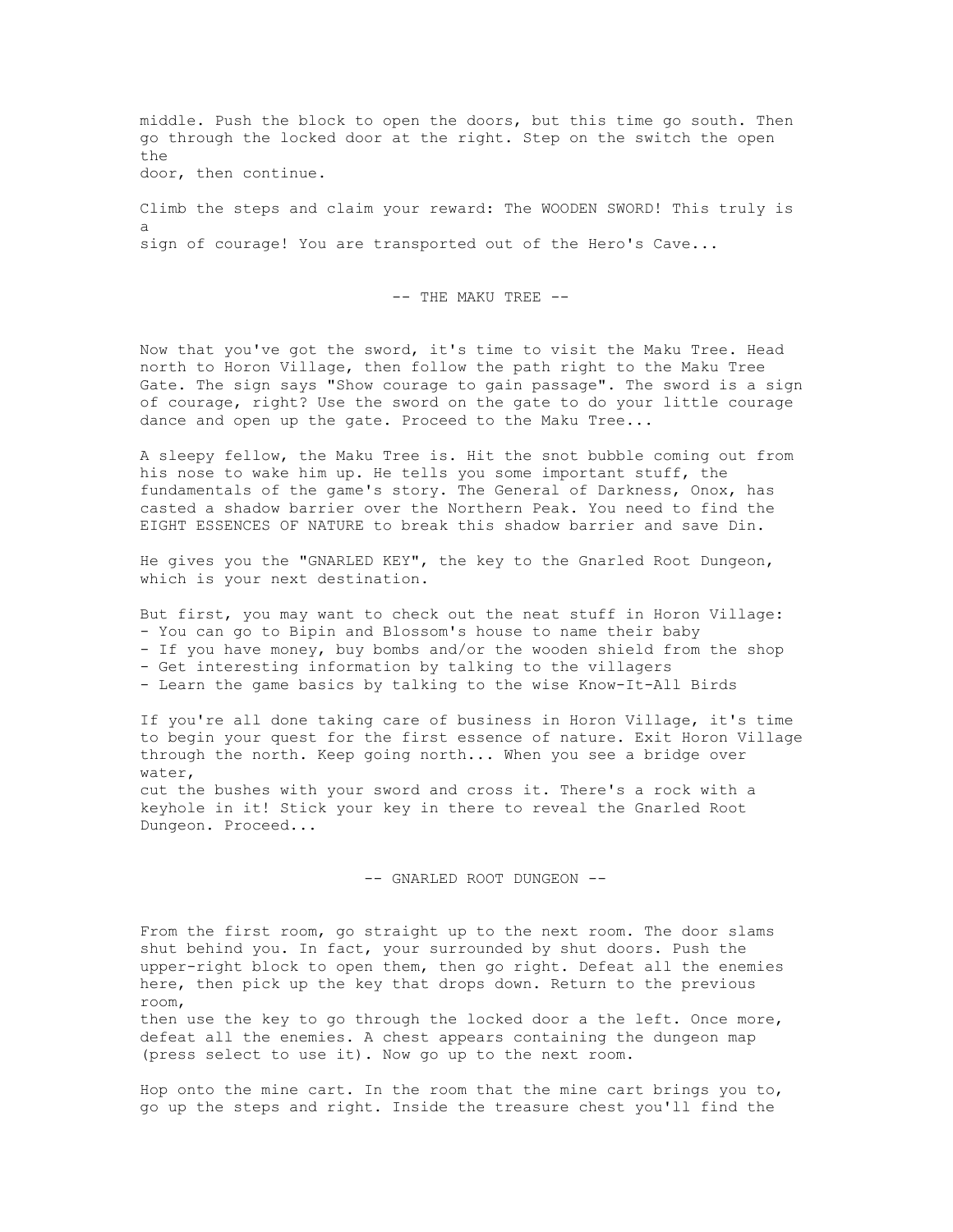dungeon compass (used to find keys and treasure chests, though it's quite useless if you're going to use this walkthrough). Hit the switch with your sword so that the lever is at the left (this alters the course

of the mine cart).

Return to the mine cart and hop in. If the lever is at the left, the mine cart will take you to a new room. See the treasure chest you passed? Go one screen back and open it for 10 bombs. Go up the steps, then down the steps at the right. Step on the switch, then open the chest that appears to get a small key. Return up the steps, then go one screen left. There's a crack here in the north wall. Use a bomb on it to open up a passage, then go through.

This room is dangerous, full of switchblades, so be careful. Make your way through this room, then go through the locked door at the top. Now it's time to meet the mini-boss: the Twin Minotaurs. Every dungeon has a mini-boss and a final boss. See the bosses section (right after the walkthrough) for details. After you defeat them, a portal appears providing easy transportation to the entrance.

From the room where the mini-boss was, go left. Push aside the block at the left corner of the diamond, then go down the stairway. Here's a cute little side-scrolling basement. Go down the ladder, then climb the ladder at the right. Pick up the bag...this is the SEED SACHEL (with 20 EMBER SEEDS). Ember seeds are used for burning stuff and lighting fires. Return to the previous room. Now push the block at the bottom-left of the left block...push it down. Then go to the room at the right. Enter the portal...

Use the Ember seeds to light the torches at the left. Remember this as a general rule of any Zelda game: If a torch is unlit, light it. Enter the door that opens. Defeat all the enemies, then open the chest to find

the Boss Key. This is the key required to get to the dungeon's final boss. Return to the previous room. Go down (defeat the enemies), then right, then push the block at the upper-right and go right again. Use the ember seeds on the torches and go up to the next room.

Be very very careful to avoid the hands here. If one of them gets you, it will transport you to the entrance of the dungeon (ouch!). There's a chest in this room with a ring. Go one screen right using the top-most path..then enter the door that requires the Boss Key.

Hey, we're at the final boss already! Wasn't that quick? So, the dungeon's final boss: Aquamentus. Once again, visit the boss section for all the juicy details. When he's been disposed of collect the heart container and go into the room at the left.

It's the first Essence of Nature: The FERTILE SOIL! Seeds scattered across bountiful lands are nourished in this Fertile Soil! You now have the first essence of nature, still 7 more to go. You are transported out of the Gnarled Root Dungeon...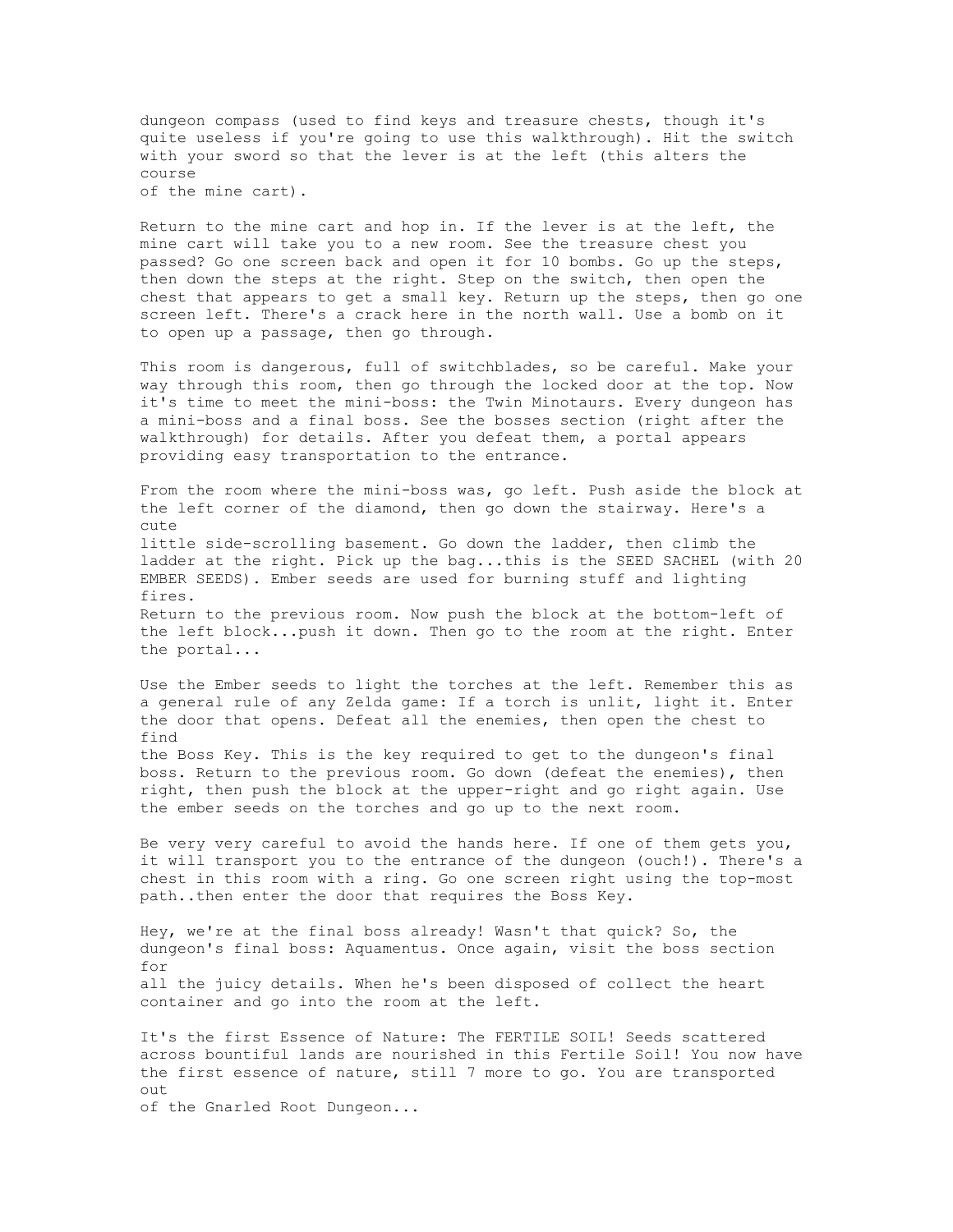wwwwwwwwwwwwwwwwwwwwwwwwwwwwwwwwwwwwwwwwwwwwwwwwwwwwwwwww <<<<<<<<<<<<<<<<<<< THE SECOND ESSENCE >>>>>>>>>>>>>>>>>> mmmmmmmmmmmmmmmmmmmmmmmmmmmmmmmmmmmmmmmmmmmmmmmmmmmmmmmmm

-- MEET MAPLE --

After exiting the Gnarled Root Dungeon and going to the next screen, you will meet Maple, a witch that flies around the screen. Maple is the "Great Witch Syrup's apprentice". Every once in a while she'll come along and bump into you, causing both of your stuff to fall all over the place, then it's a race for you to collect the stuff! Get as much as you can, and hopefully these meetings will work to your advantage. You'll be meeting her every once in a while from now on.

-- GOING TO SUBROSIA --

Return to Horon Village. In the right side of the city, there are two saplings blocking the path. Walk up to them and the sleeping prophet, Sokra will awaken and tell you some worthless BS. When he's done talking, use Ember seeds to burn down the saplings, then continue going right.

Go north-east in this area and you'll run into Rosa, a strange looking creature wearing a robe with a ribbon on its head. She's a member of the Subrosians, a race that lives in the mysterious underworld of Subrosia. She says that a temple fell into Subrosia, and she must return there in secret, without being seen... (hint, hint...)

Follow her north, but do NOT let her see you. Always stay on the opposite side of the tree from her. If she see's you, she'll run away. Be careful on the third screen...she'll leave the screen for a second then come back. In the final screen, you see her disappear into the bushes. Hack down the bushes to uncover a vortex, then enter it to reach

the world of Subrosia.

-- SUBROSIA --

First thing to do here is get the boomerang. From the vortex, go down the stairs at the LEFT. Follow the path until you find a stairway, then go inside to find the "Subrosian Dance Hall". Talk to the guy there and volunteer to dance with them. This dance is a super-simplified Parappa the Rapper. The dance master in the center does 3 dance moves, and you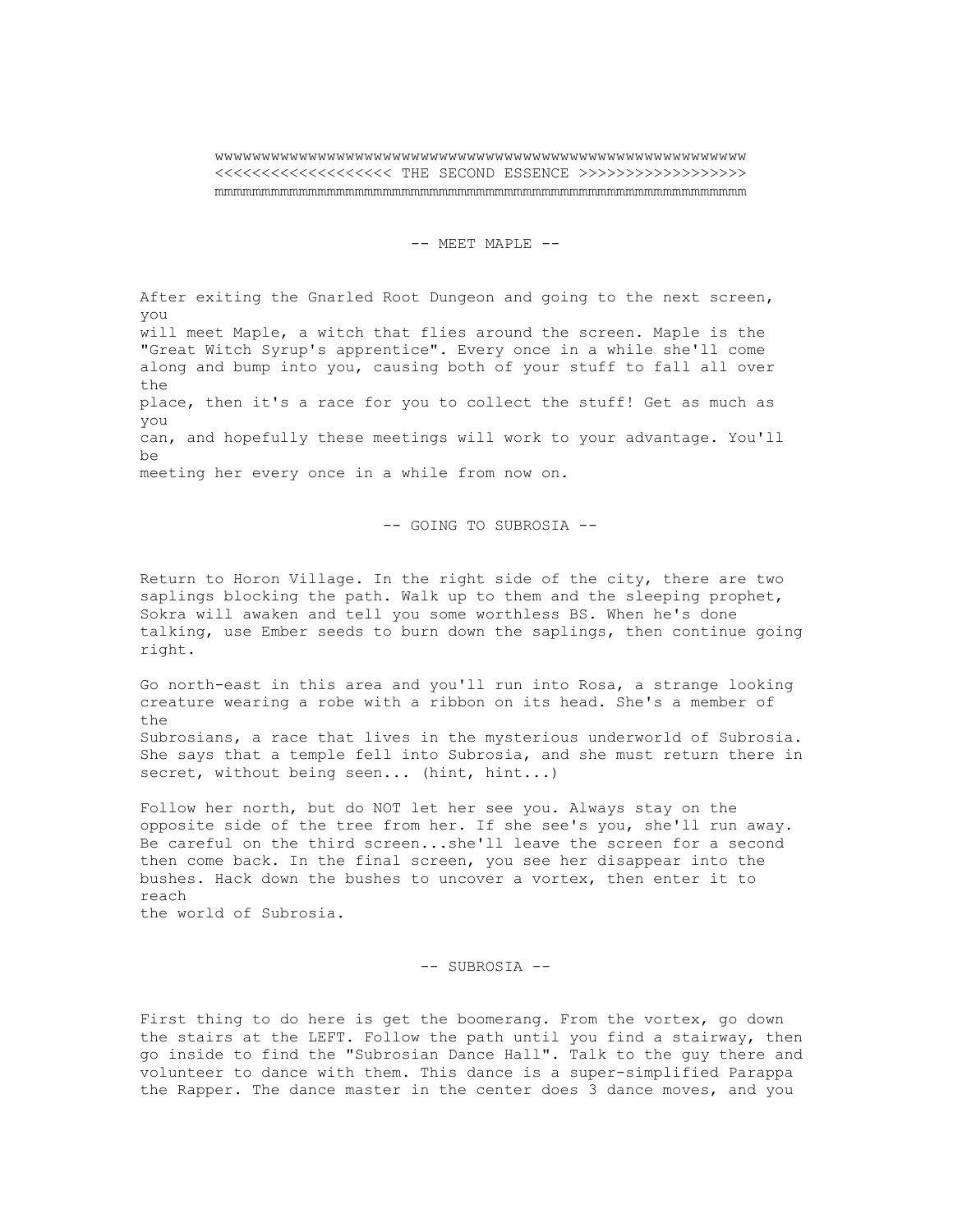need to mimic him by pressing right ("doo"), left ("dah"), or A ("dee"). The sequences gradually get faster. Make a mistake and you're kicked out of the dance hall. But get 9 sequences correct and you're the proud owner of a new BOOMERANG! You can continue playing to get other prizes such as Gasha seeds, ore chunks, or the strange flute. When you have the boomerang, make your way back to the screen with the vortex. Now go down the right steps. Continue south to a small Subrosian Village, then head east to find... the Temple of the Seasons! As you enter, an ominous voice welcomes you. Continue going straight north until you enter the temple. Keep going north on the path. When you get to a room with a platform in the middle, stand on the platform. The powers of the seasons combine to give you the ROD OF SEASONS! This is a very important item that allows you to control the seasons. Go out of the temple, then head for the south-east corner and enter the tower of winter (the top of the tower is blue). Use the boomerang to hit the orb and create a bridge. Head up the stairs and follow the path until you reach a statue of a goddess. When you approach, your rod will be given the power of the SPIRIT OF WINTER. Your rod now has the power to change the season to winter! Use it while standing upon a tree stump. In winter, water freezes and snow piles up. When you exit the tower, you'll hear the Maku Tree speaking to you. He says that the next essence is in the woods in the east, which is your next destination. Exit the temple. Return to the vortex that you used to get into Subrosia to go back to the overworld. -- TO THE SNAKE'S REMAINS -- When you go right, Sokra the wandering prophet appears. He gives you advice about how to use the Rod of Seasons. Try it out! Stand on top of the tree stump and use it to change the season to winter. At this point that's all it can do... (you'll get the other seasons later on). When you've changed the season to winter, the pond will be frozen to ice. Go right across the frozen pond, then 2 screens north, then 2 screens right. Hop onto the tree stump and use the Ron of Seasons to change the season to winter. Climp the steps, then go right. Enter the house here by dropping down into the chimney. The girl inside, expecting Santa, gives you the SHOVEL. Go outside.

Use the shovel to clear the snow. Go south 3 screens, then left. Use the tree stump to change the season to winter. Continue left 1 screen, then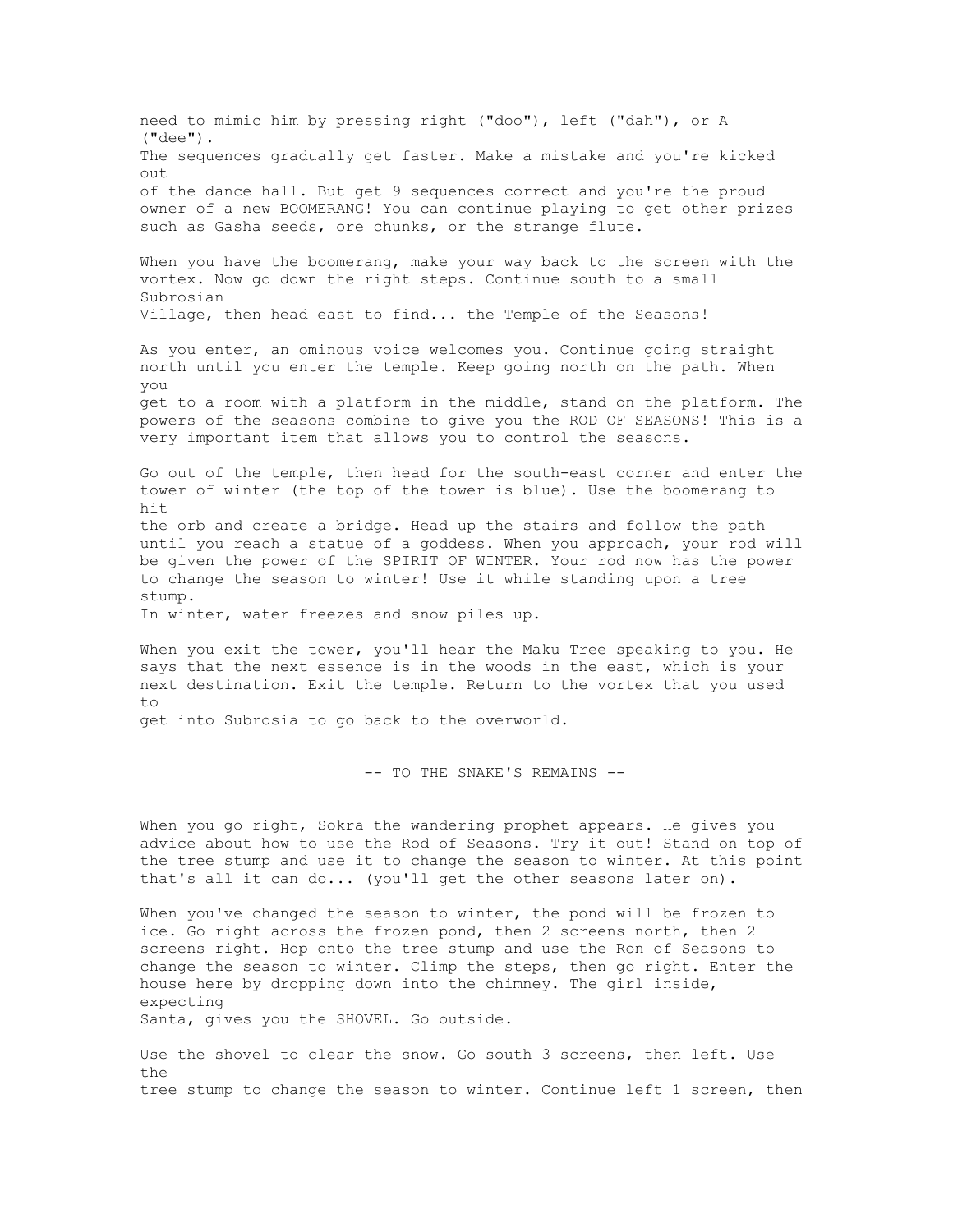take the right path north. Clear away some snow (with the shovel) and go right. Take these MYSTERY SEEDS, they will be slightly useful later on. Sprinkle them on owl statues (like the one beside the tree) to recieve a hint. Go north, then 1 screen left to find the entrance to the second dungeon of the game: Snake's Remains. -- SNAKE'S REMAINS -- The first room is dark, but don't bother lighting the torches yet. Just go into the room at the left. There's a chest there, with a grand treasure of 5 rupees. Oh joy. Just head north to the next room. Kill the four snakes and grab the small key that drops down. Backtrack to the first room. Light the two torches to open the door, then go north. Careful here, the torches throw fireballs at you. Go to the room at the right. The blocks there would form a square if it wasn't for that one out-of-place block. Push the block right to make everything line up and a chest appear containing the dungeon compass. Return to the previous room, then go up. Hmmm...the blocks in this room form an arrow. Bomb the section of wall that the arrow points to and you will reveal a passage to a secret room filled with rupees! The total worth of all the treasure is over 200 rupees. 234 rupees, to be exact! Return to the room with the big arrow. Then go north through the locked door. The enemies here can't be defeated by normal hits from your sword. You'll need to hit them with the sword to push them into the pits. Defeat both of them to open the door, then go through it. Now defeat the enemies at the left side of the room by throwing bombs over the hole (alternatively, you can simply reach over the hole with your sword). Inside the chest that appears, you will find the POWER BRACELET. The Power Bracelet is a very useful item to pick up pots. Go left to the previous room. Try out your shiny new Power Bracelet here. Toss aside the pots to get to the chest, then open it for the dungeon map. Now go south to the room with the big arrow, then go right. Once again a stubborn block is out of place and ruining the symmetry for everyone. Push the block at the right to the right then go through the door that opens. Watch out! Huge switchblades patrol this room. They follow a fixed path, so figure out their pattern and move only when it's safe. Open the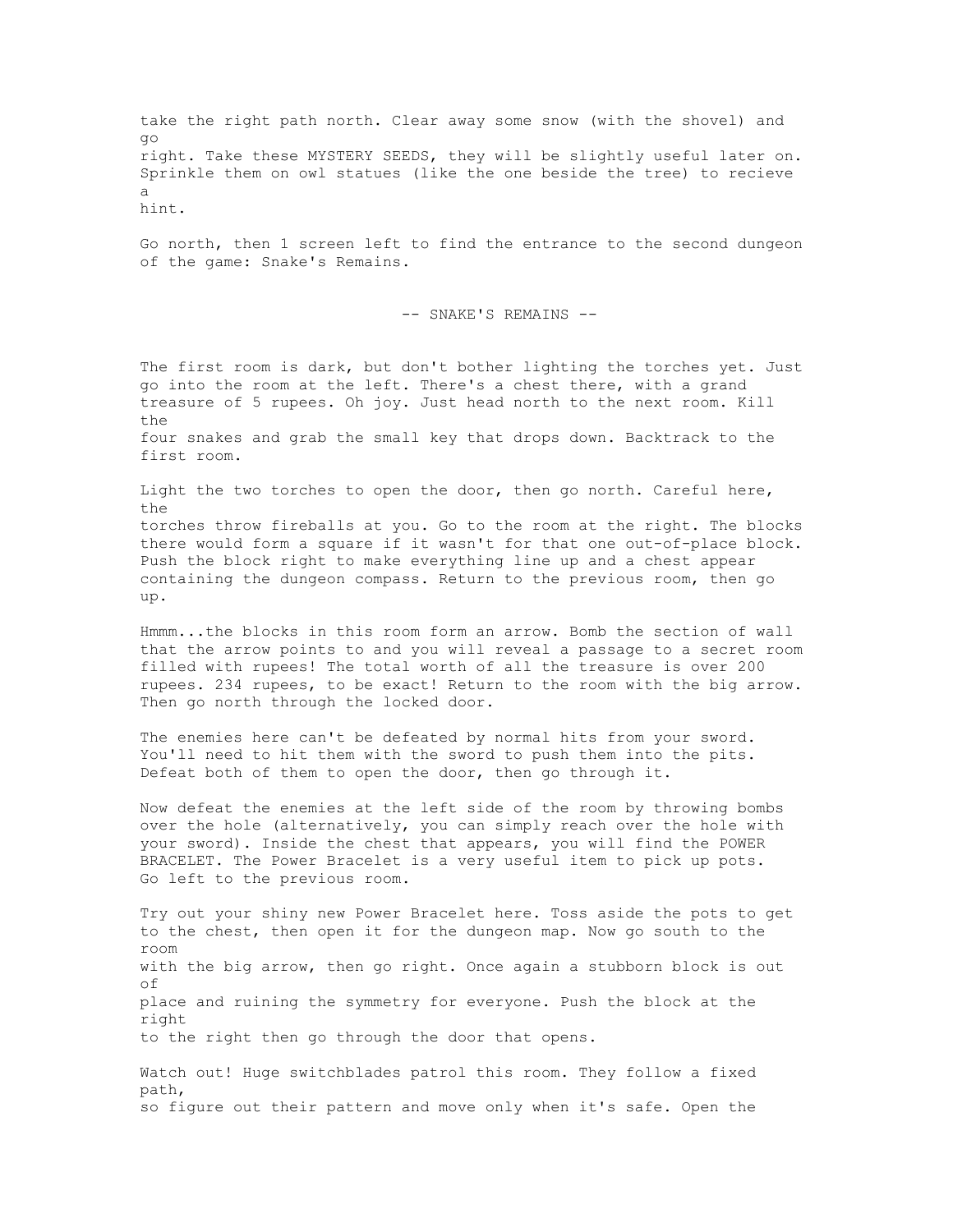easily visible chest to get a small key. Make your way across the room, then go through the passageway at the bottom right. With the help of the Power Bracelet, you can push aside the huge rollers in this room (careful though, they roll back). Make your way to the bottom-right corner of the room and take the stairway... to a ledge outside! Open the chest for a Gasha seed. Then go left and down into another stairway. Cut away the bushes and go north. This room is filled with blocks, some of which are cracked. The cracked blocks can be destroyed with a bomb. You need to get the the chest in the center that contains a small key...but you'll need to be quick because the chest disappears about 25 seconds after you enter the room! To go faster, put the bomb in your hand already before you even reach the block so it will be ready to blow up soon after you drop it. If you run out of bombs and need to start over, buy some from the Deku Scrub in the previous room (10 bombs for 30 rupees). After getting the small key,

retrace your steps all the way back to the room with the giant switchblades. Now go right. Use a bomb to destroy the cracked blocks, then go down into the stairway.

In the side-scrolling basement, get really close to the edge of the ledge to make the thwomp-type enemy come crashing down. When he's below you, drop on top of him and proceed left. To get past the four smaller guys, simply walk under them quickly. Go up the ladder at the left.

Push the roller aside to make your way through this room (the chest there has 10 rupees in it). In the next screen, it's a little more difficult because of the cracked floors. Don't do anything stupid like stand on a cracked floor for more than a second. Toss aside the pot to clear your path, then go into the locked door at the bottom-right.

Mini-boss time! Players of Link's Awakening will be familiar with this guy: Facade. See the bosses section below for details (right after the walkthrough). When you're done fooling around with him, go right 2 rooms.

Use your last key on the keyhole block. Go right to the next room. Make your way past the switchblades and the snakes and go down to the next room. A lot of moving platforms here... it may be a bit tricky, but ride all on the platforms to make your way to the floor at the right side of the room. Then go up the steps north... and open the chest to finally get the boss key. Hop off the ledge, then go left 2 rooms.

Toss aside the pots at the bottom part, then use a bomb to blow open the cracked portion of the wall. Enter the passage... Careful now, the torch at the center spits fireballs at you. Toss bombs at the cute little bunnies to kill them (poor guys...). After killing the cute little bunny rabbits, go right.

The lights on the circle at the center should indicate \*counter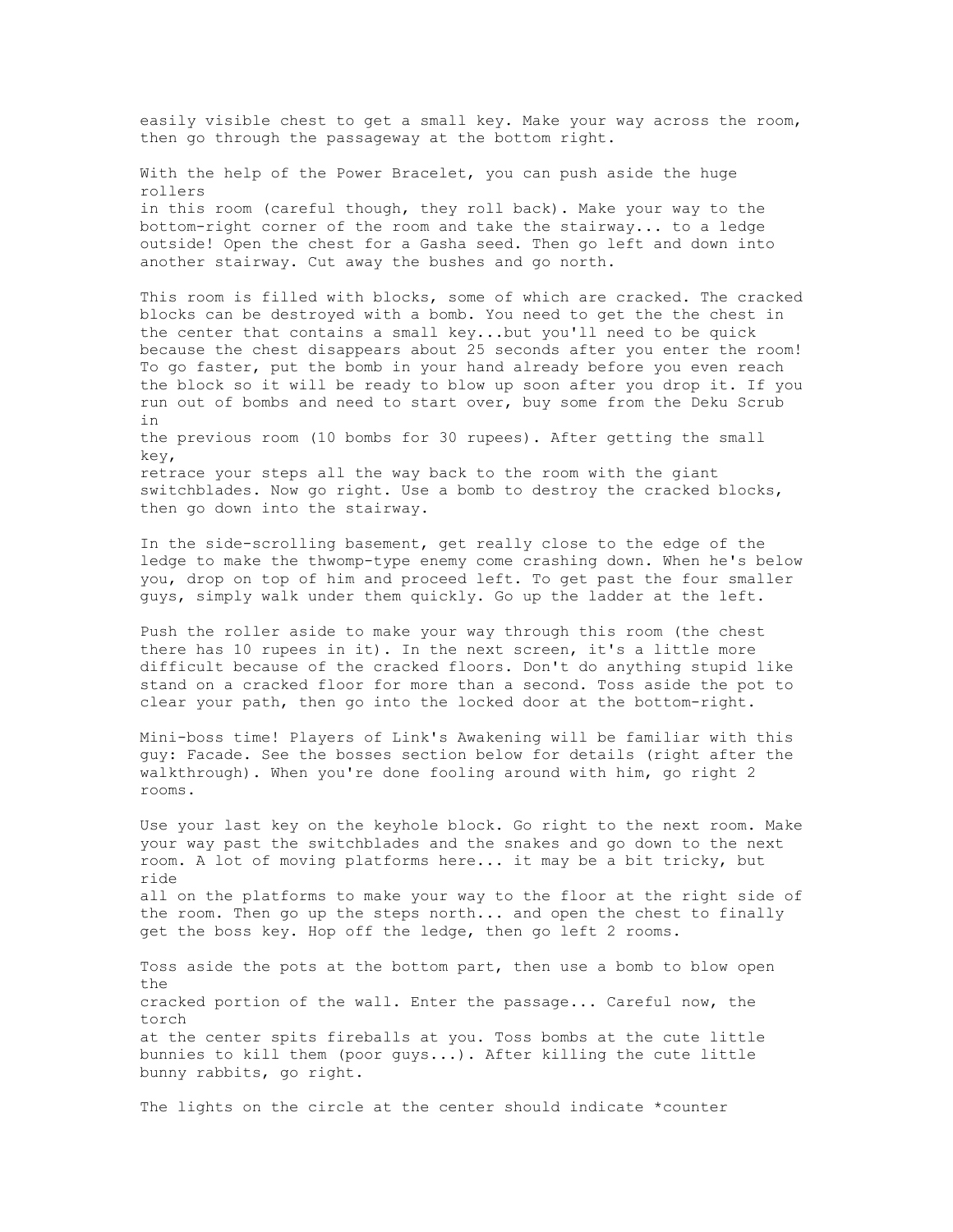clockwise\*, so that when you step on it it will bring you to the lower part. Go south. Ride over the 3 moving platforms, then toss aside the pot and enter the boss door at the right.

The final boss of this dungeon is Dodongo. Yep, that's Dodongo. I can't believe Ninteno let Capcom do that to such a classic Zelda boss. Dodongo is just butt ugly in this game. Anyway, after you've defeated him go south to claim your prize...

It's the second Essence of Nature: The GIFT OF TIME! Seeds sprout as seasons change with the Gift of Time! You now have two of the eight Essences of Nature. You are transported out of the Snake's Remains...

> wwwwwwwwwwwwwwwwwwwwwwwwwwwwwwwwwwwwwwwwwwwwwwwwwwwwwwwww <<<<<<<<<<<<<<<<<<< THE THIRD ESSENCE >>>>>>>>>>>>>>>>>>> mmmmmmmmmmmmmmmmmmmmmmmmmmmmmmmmmmmmmmmmmmmmmmmmmmmmmmmmm

> > -- LOTS OF VARIOUS STUFF --

After coming out of Snake's Remains, toss aside the stone and go left. Go up and change the season to winter, then go southwest to Horon Village.

Exit Horon Village through the north. Continue north-east until you find two rocks blocking the path. Previously, these rocks prevented you from going further. But now that you have the power glove, simply throw them aside and continue north 2 screens.

Get the SCENT SEEDS from the tree. Scent seeds attract monsters, and will be of little real use in this game. Anyway, go right, then down a screen to find Blaino's Gym.

Inside, Blaino offers to fight with you for 10 rupees. Accept his challenge and the fight is on! The objective here is to push him out of the ring (no items allowed, just fists). His punches don't really hurt you in terms of hearts. Just run up to him and let your fists fly like crazy. When you win the fight, you'll get RICKY'S GLOVES. That's what we're here for. Leave Blaino's Gym (and don't forget to re-equip your items).

From Blaino's Gym, go up, left, down, left, up, left, left, then up. Here's Ricky the kangaroo, and he wants his gloves. In exchange for the gloves, he will give you a ride to Spool Swamp. In addition, if you didn't get the strange flute from either the Subrosian Dance Hall or Horon Shop, he will give you Ricky's Flute and be your animal buddy from now on.

Hop into his pouch and head south. He has the ability to jump over small holes...simply hop over them! Continue on the path south and around until you get to a tall ledge. Ricky can leap up there without breaking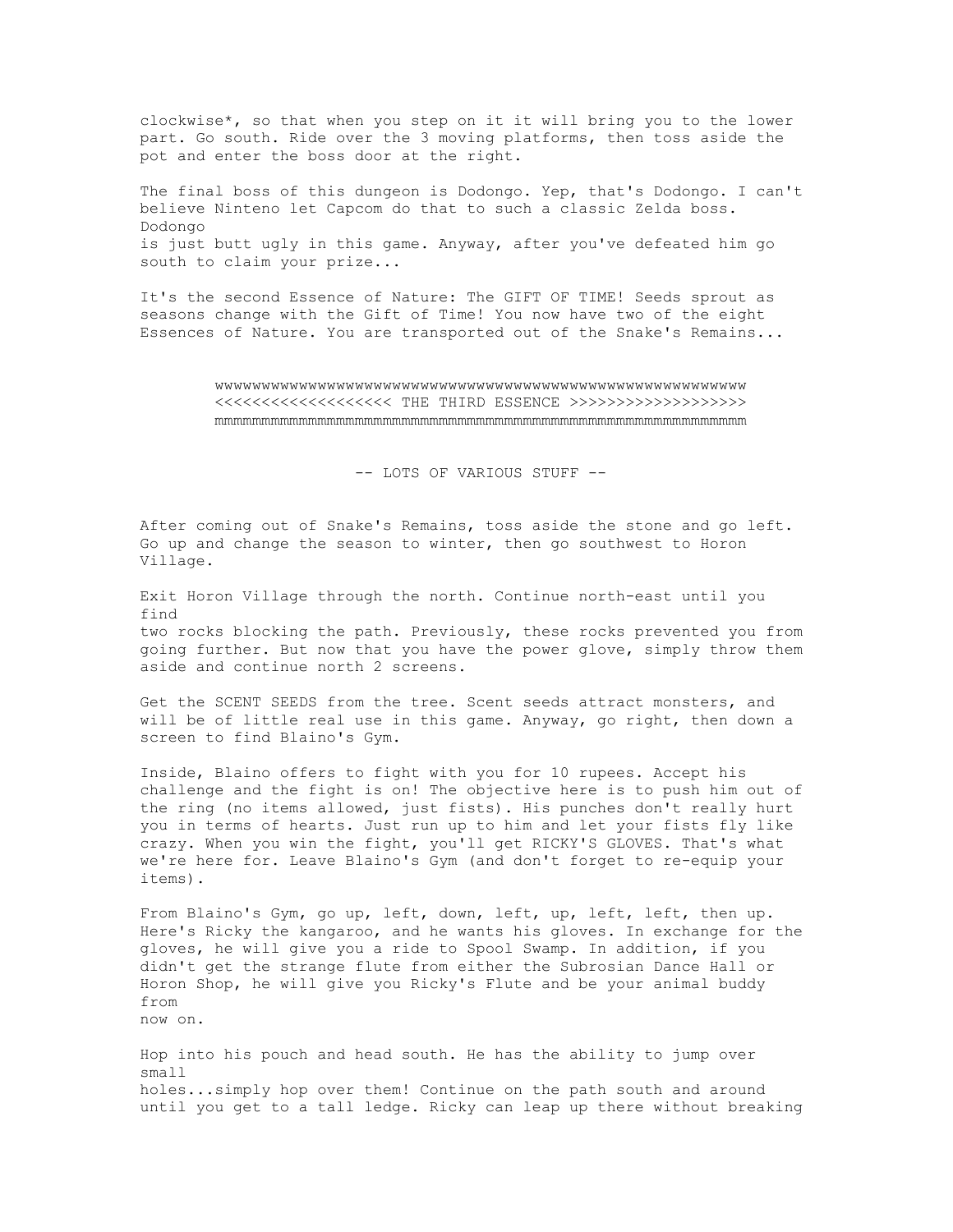a sweat. Go one screen up and you'll have to part ways with Ricky. Continue north. When you get to a sign with directions, go left.

Hit the tree with your sword for some PEGASUS SEEDS. Like the Pegasus Boots of previous Zelda games, the Pegasus Seeds allow you to move quickly (I still miss the boots though...). Go south and follow the path around until you find a little house, the Floodgate Keeper's House.

The guy inside says he 'lost' the key to open the swamp floodgates. The moron...hit the lever at the bottom-right to drain the water. There's the key! Get it and go outside. Go into the stairway at the right.

Use your new Pegasus Boots, err, Seeds to hit the switch and cross the bridge quickly and go left. Push some stones and toss some rocks to reach the stairway, then go down into it... Follow the path around the water, then go up the stairway at the end. Make your way through this room and up another stairway to find yourself back above ground.

Go two screens down, then right. Use the Floodgate Key on the little keyhole here and... the floodgates open! Spool Swamp is now drained of deep water. Go around to where you'll find Sokra, the wandering prophet, dozing off. If you talk to him he'll give you some guiding advice: It's

time to return to Subrosia for another Power of the Seasons! Drop down the ledge beside him, then go three screens south.

Now there are three possibilities depending on which flute you have:

1) If you have Ricky's Flute: Go one screen left and use flute to call Ricky. With him, you can jump up the ledge. Go around and south. With

 Ricky's super tornado punch, destroy the bushes and continue south over the holes. Continue on the path and enter the vortex to Subrosia.

- 2) If you bought the mysterious flute from the Horon Village shop: Go left and up, where you'll find poor Moosh being attacked. When the monsters see you they'll run off. Talk to Moosh -- and the monsters come back! Kill them all and talk to Moosh again. Your flute is now Moosh's flute, and Moosh is your animal buddy. Riding him, go down and right. Use Moosh to fly over the holes. Now go down, right, left (at the lower path), left, up (at the right path). Remove the rock and enter the vortex to Subrosia.
- 3) If you got the mysterious flute from the Subrosia Dance Hall: Go right and up, where poor Dimitri is surrounded by monsters. Talk to the one wearing green and pay him whatever he asks for (a total of 80

 rupees). He'll be satisfied, and the monsters will leave Dimitri alone. Talk to him... your flute is now Dimitri's flute, and Dimitri is your animal buddy. Ride on him and go south 3 screens. You'll get off of him because he wants you to try picking him up. No need for that... in fact, no need to get back on him. Go left at the lower path (be careful for very dangerous enemies here). Follow the path to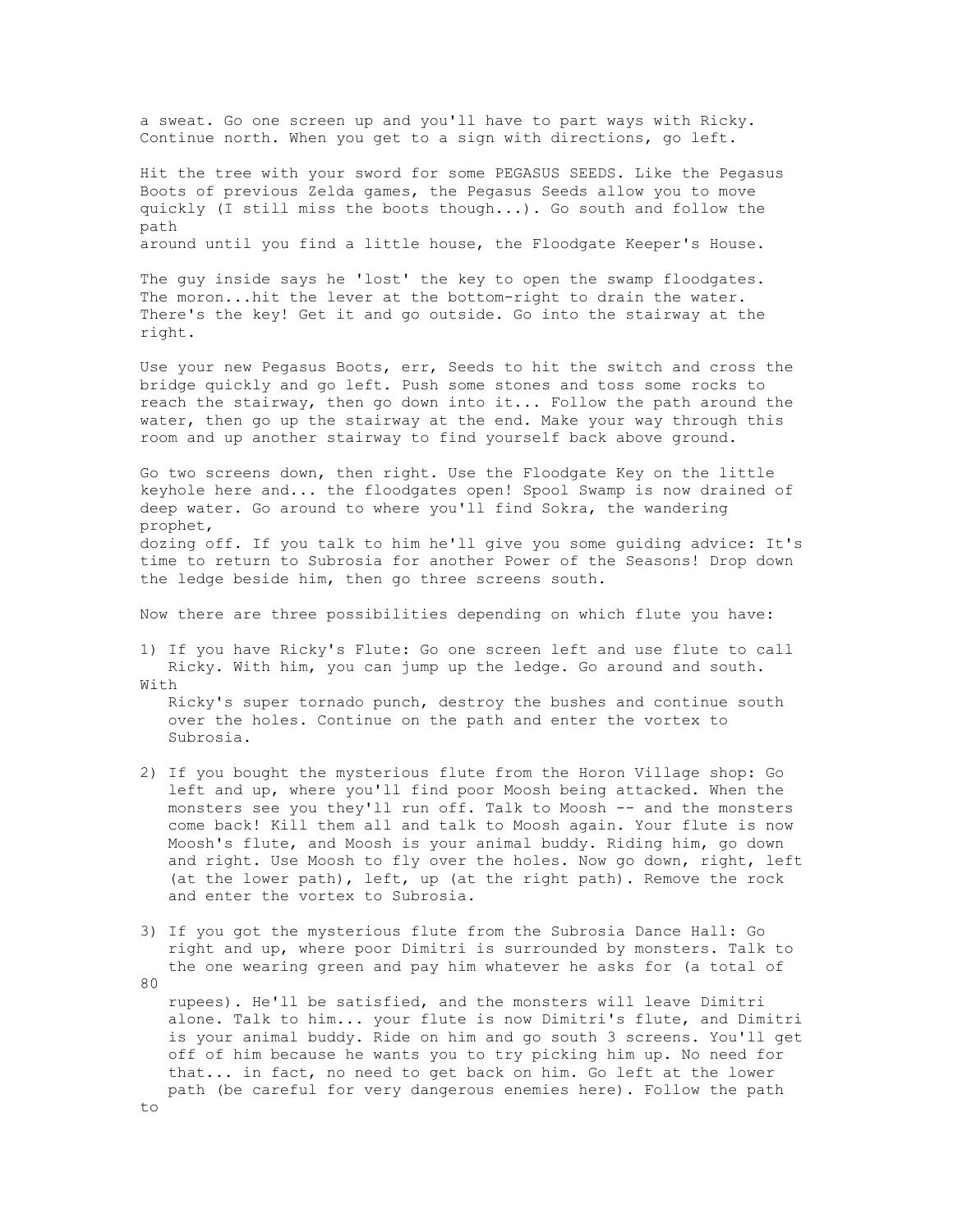the vortex to Subrosia.

### -- SUBROSIA --

From the vortex, go one screen left and south. The helpful Subrosian tells you that you can find 'Star-Shaped Ore' in the sands around here. That's exactly what you're looking for, so get your shovel and start digging! Dig all around the beach... this will take a while...

When you finally find the Star-Shaped Ore, go north to the village. Enter the tent conveniently labelled "Market". In the Subrosian Market, trade the Star-Shaped Ore for the ribbon. Now go south and return to  $th$  $\alpha$ 

beach.

At the south-east part of the beach, you'll find a Subrosian with a yellow robe and a key. This is Rosa, and she'll follow you around in exchange for that nice ribbon. She's useful because her key can open up any lock here in Subrosia. "Let's go look in that Temple," she says. Sigh...does it get any easier than this?

First, go north and enter the cave with the locked door. Go through the cave and out the other side. Now the doors are unlocked and you can easily travel between the north and south parts of the village. Now go right to the Temple of Seasons. The north-west tower of the temple is the tower of summer, which requires a key to get inside! Enter...

Toss away these rocks to get to the stairway. Follow the path up... and up... until you reach the goddess statue. When you approach, your rod will be given the power of the SPIRIT OF SUMMER. Your rod now has the power to change the season to summer! In summer, vines grow tall and creeks dry up.

Exit the temple. Return to the village, then go through the cave again to the southern part. Then use the south vortex to return to Spool Swamp.

# -- SPOOL SWAMP --

Now go to the north-west corner of Spool Swamp (with the help of your animal buddy, if necessary). You'll come upon a cave on a high part of a wall that you can't get up to. Go south from there and use the tree stump to change the season to summer. Now go north and there will be vines so you can climb up and enter the next dungeon, the Poison Moth's Lair...

# -- POISON MOTH'S LAIR --

Go straight north through the first room. In the next room, bump into the spikey enemies with the shield to flip them over, then finish them off with the sword. Go up to the next room, then go 3 rooms to the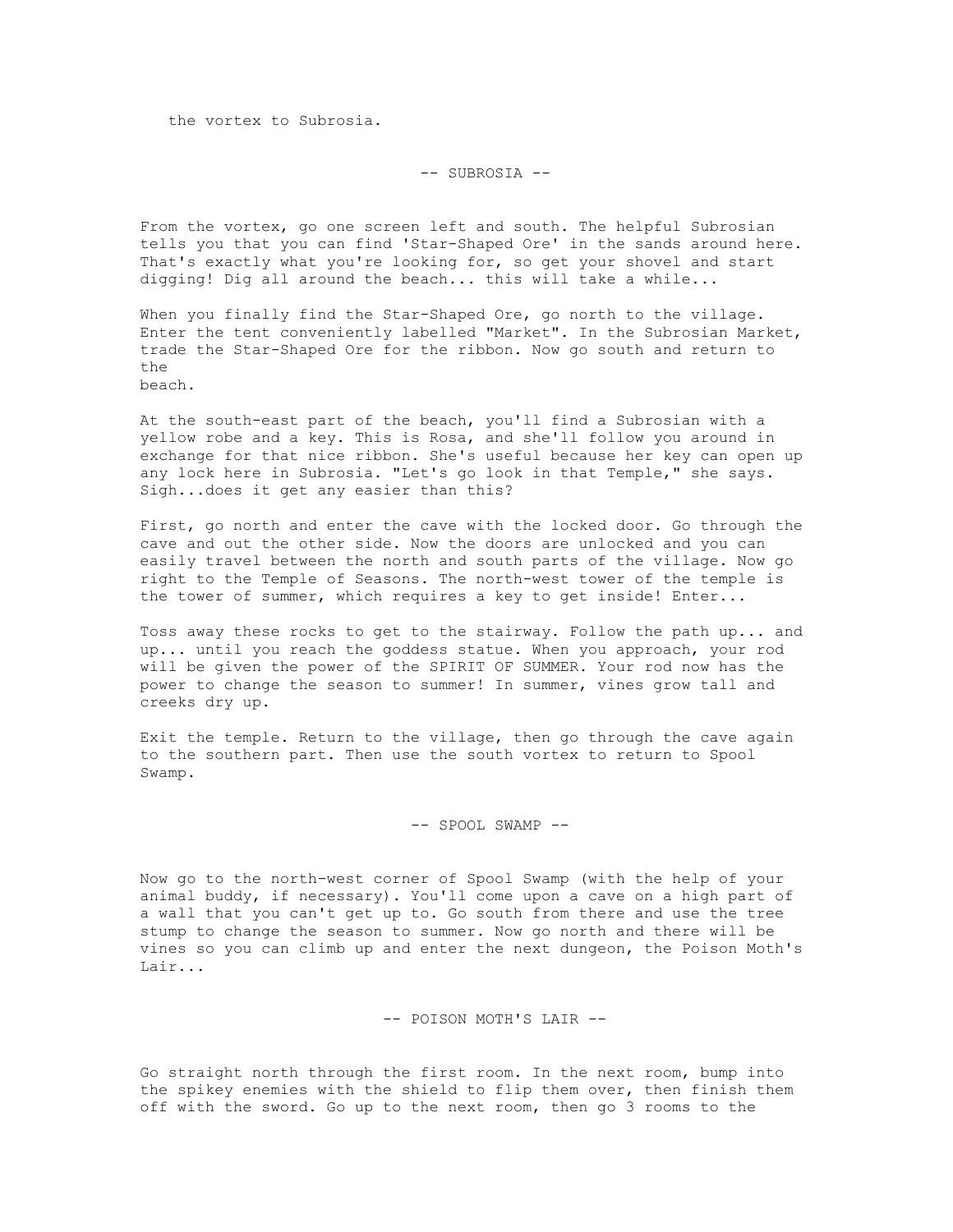right.

Watch out here! Blue hands appear and try to grab you, and if they get you you'll be brought back to the dungeon entrance! I suggest killing them first to get them out of your way. There's a button in this room that opens the door, but the button doesn't stay down. Use a pot from the right side of the room...push it over the button to keep it down, then go south through the door. Go left, then south again.

Push the rollers to get through this room and to the chest. Inside it is a small key. Push the block at the right side of the room to get out. Trace your steps back to the stairway, then go up it.

Push the block away and go north. Kill the Moldorms here to make the chest appear, then get the bombs inside. The top part of this room has some unusual tiling... put two and two together and you'll get the picture: Put a bomb in the center of those tiles and you'll blow open a passage in the wall. Inside, open the chest for the dungeon map. Now go two rooms south.

Push the second block from the right down to get inside. Now push the \*third\* block from the bottom to the left, and push the second block down. Go left to the next screen...

This is a tricky puzzle: You need to make the statues at the bottom look like the statues at the top. It took me a while to figure this one out. For easy reference, see the little ascii illustrations below. First of all, push the 2nd and 4th statues down (see fig. 1). Then push the leftmost red statue to the right (see fig. 2). Push the one under it to the right (see fig. 3). Then push the left red statue down into place (see fig. 4). Now its easy to see how this will work out...push the gray

statues into place (see fig. 5) and the door will open. Go left.

|  | $[G]$ $[R]$              | 1: $[G]$ $[R]$ $[G][R]$ |     | $4:$ [G] | $\lceil G \rceil$<br>$[G]$ $[R][R][R]$ |
|--|--------------------------|-------------------------|-----|----------|----------------------------------------|
|  | $[G]$ $[R]$              | 2: [G] [R] [G] [R]      | 5 : |          | $[G] [G] [G] [R] [R] [R]$              |
|  | $3: [G]$ $[R][G]$<br>[G] | $[R] [R]$               |     |          |                                        |

Go left through the next two rooms, then north. Go north through the locked door. You need to kill the enemies here while avoiding the dangerous switchblade. The enemies mirror your every move. After killing

them all, a chest will appear containing... ROC'S FEATHER! Now you finally have the power to jump. Go south to the previous room. Equip Roc's Feather and use it to jump to the moving platform. Get off at the left side and fall into the hole there. You'll fall down to the first floor. Go down the stairway.

Do NOT use the moving platform at the bottom of the screen here. Jump on the stone platforms in the air and go right. Jump onto the lower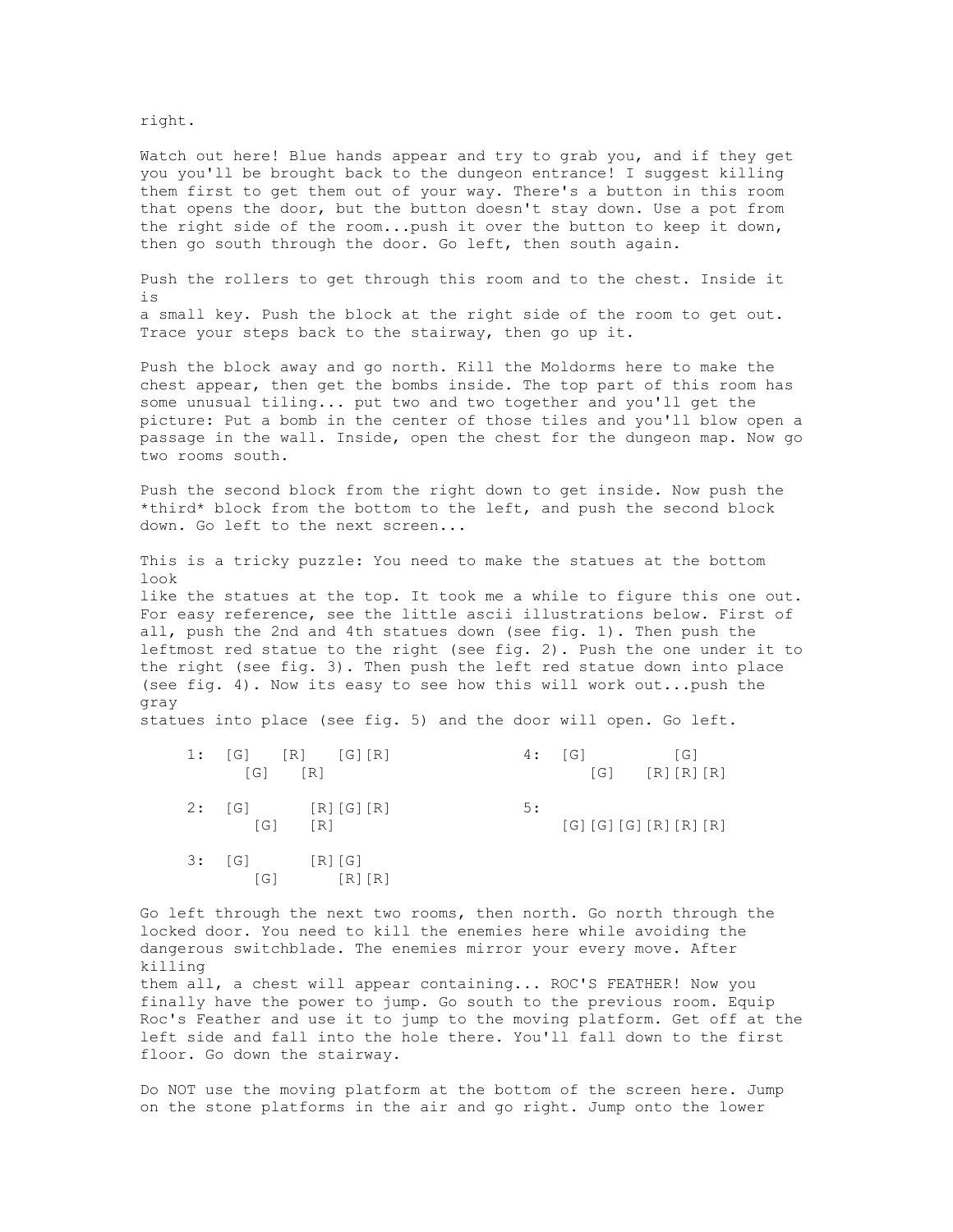platform and ride it to the right, then use the next platform and right it to the left. Jump onto the ladders, then go up the ladder at the right of the screen.

Jump onto the blue trampoline to bounce up to the second floor (and press down to land on the floor). Open the chest to get the compass. Fall back to the first floor. Now push the trampoline to the other purple tile, south-east of the owl statue. Use it to jump up to another part of the second floor. Go right.

Another tricky room with rollers...this time there are spikes to make your life more difficult. Equip Roc's Feather and the Power Bracelet, you'll need both. Push the first roller 2 spaces right, then jump north over the spikes. Get it? Do this two more times to get across the room, then go right. Down the stairway...

Push the trampoline onto the orange tile at the right side of the room. Jump on it to reach the second floor, where you'll find a chest with the small key. Drop back to the first floor then go down the stairs.

Get across by jumping on the platforms. The second jump is quite far, and it helps to use the Pegasus seeds. At the next screen, keep up the jumping to get across, then climb up the ladder at the left.

Use the moving platform to cross the gap (with a jump at the end to reach the floor). Go right, down (use the jar on the button again), and left. Jump \*over\* the button (don't hit it) and enter the locked door at the left.

Mini-boss time! This one's name is Calamareye. \*yawn\*...see the boss section for details. When you're done with them, go up the stairs at the bottom-right corner. Go 2 rooms left along the path. There's a little piece of floor that sticks off the ledge here...just try walking off of it and you'll jump to the other side. Drop into the hole at the end.

Be careful with the giant switchblade patrolling the area! To get to the chest, push the fourth block from the top, then jump over the gap. Inside the chest is the boss key. Move the block at the bottom and jump right, off the ledge. Go right, then down and into the portal. Go up the stairs (at the bottom right corner) and go left, then jump up to the other ledge. Follow the path and you'll reach the big door. You know what's coming next...

This final boss of Poison Moth's Lair is, quite appropriately, a poison moth named Mothula. The juicy details about this guy are availible in the boss section. After the fight, collect the heart piece, then go down the stairs. Go north and...

It's the third Essence of Nature: The BRIGHT SUN! Young shoots grow quickly under the warm rays of the Bright Sun! There are five more Essences of Nature for you to find. You are transported out of the Poison Moth's Liar...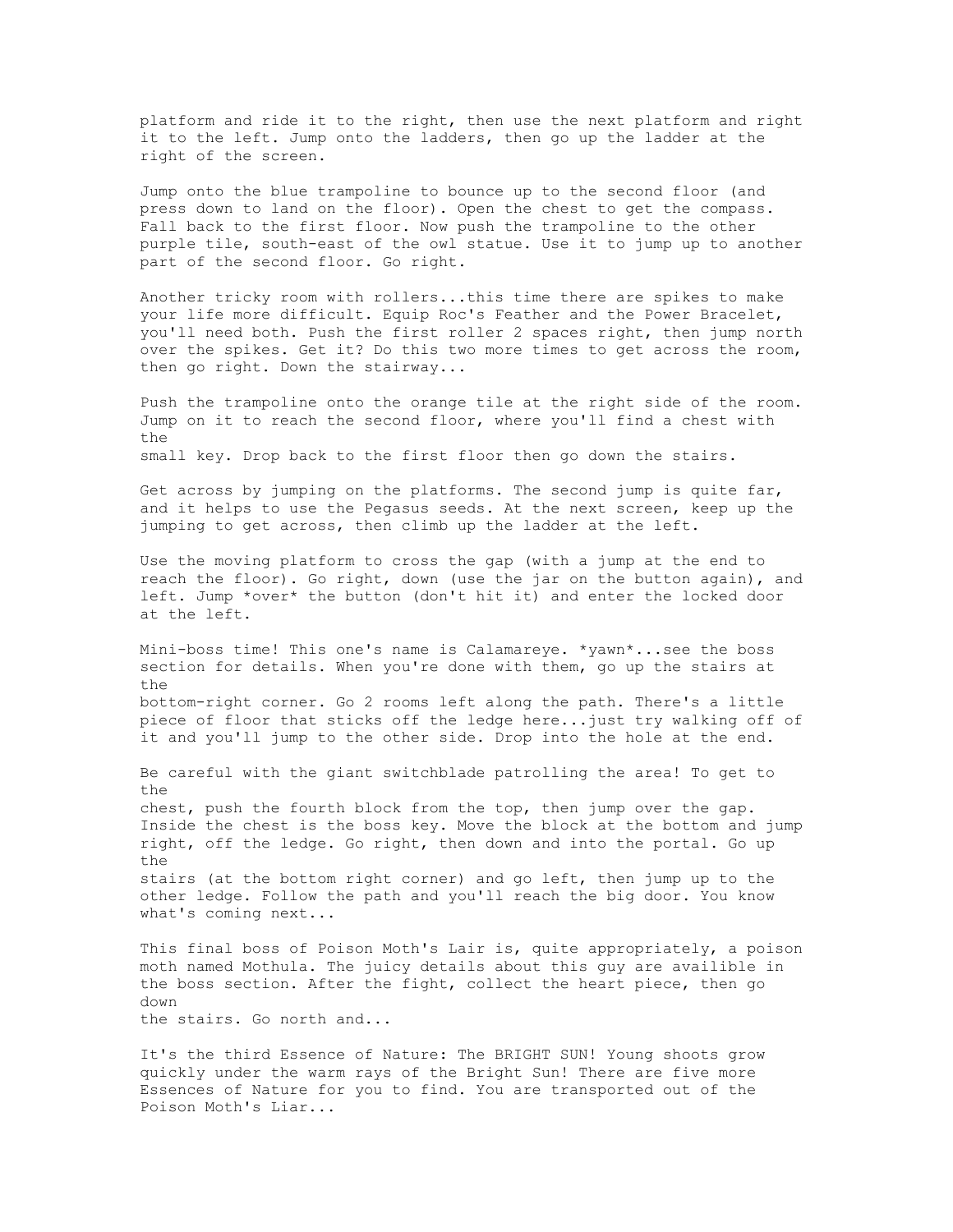wwwwwwwwwwwwwwwwwwwwwwwwwwwwwwwwwwwwwwwwwwwwwwwwwwwwwwwww <<<<<<<<<<<<<<<<<<< THE FOURTH ESSENCE >>>>>>>>>>>>>>>>>> mmmmmmmmmmmmmmmmmmmmmmmmmmmmmmmmmmmmmmmmmmmmmmmmmmmmmmmmm

-- TO THE SUNKEN CITY --

Our next destination is the Sunken City in the east. Somewhere in North Horon, you'll find a hollow log behind a hole. Jump over the hole, and go north through the hollow log.

Once again, the walkthrough splits into 3 possibilities depending on what animal you have:

- 1) DIMITRI. Go right. Use Dimitri's Flute to call Dimitri, then ride east through the Natzu River. Go 3 screens right, 1 screen up, then right again. Climb onto the land at the right. You need to pick Dimitri up, throw him over the hole, then get back on him at the other side. Now go down and right to the Sunken City.
- 2) MOOSH. Hit the red switch with the sword to extend the bridge. Go right. Fly north over the holes and go up, right, down, right, up, right, and right. Fly over the gap and go down and right to the Sunken City.
- 3) RICKY. Hit the red switch with the sword to extend the bridge. Go north. Call Ricky with the flute, then use him to jump up the ledge. Follow the path east... Use Ricky's hurricane punch (hold and release

 A) to destroy the bushes, then jump over the hole. Continue in the general direction of east until you get to the Sunken City.

-- THE SUNKEN CITY --

The whole city is flooded, but you can stand on the shallow water. Jump over the deep water, then go south. Follow the path of the shallow water around until you get to a tree. Hit the tree to get some GALE SEEDS. These wonderful seeds instantly transport you to any of 5 points in Holodrum: The Sunken City, Woods of Winter, Horon Village, North Horon, or Spool Swamp. How delightfully convenient!

Go back in the direction you came. If Dimitri is NOT your animal buddy, you will see Dimitri being attacked! Talk to the kid in the middle... he will give you Dimitri in exchange for all your bombs.

Ride Dimitri north. Good Dimitri will remind you that he can go up waterfalls. Swim up the waterfall, then swim up the waterfall at the left. Inside the cave, leave Dimitri on the land at the right (he can't cross bridges). Push the statues so that they all form a square and you can stand in the center of them. Stand in the center and do the spin attack (hold the button for a second, then release) hitting all four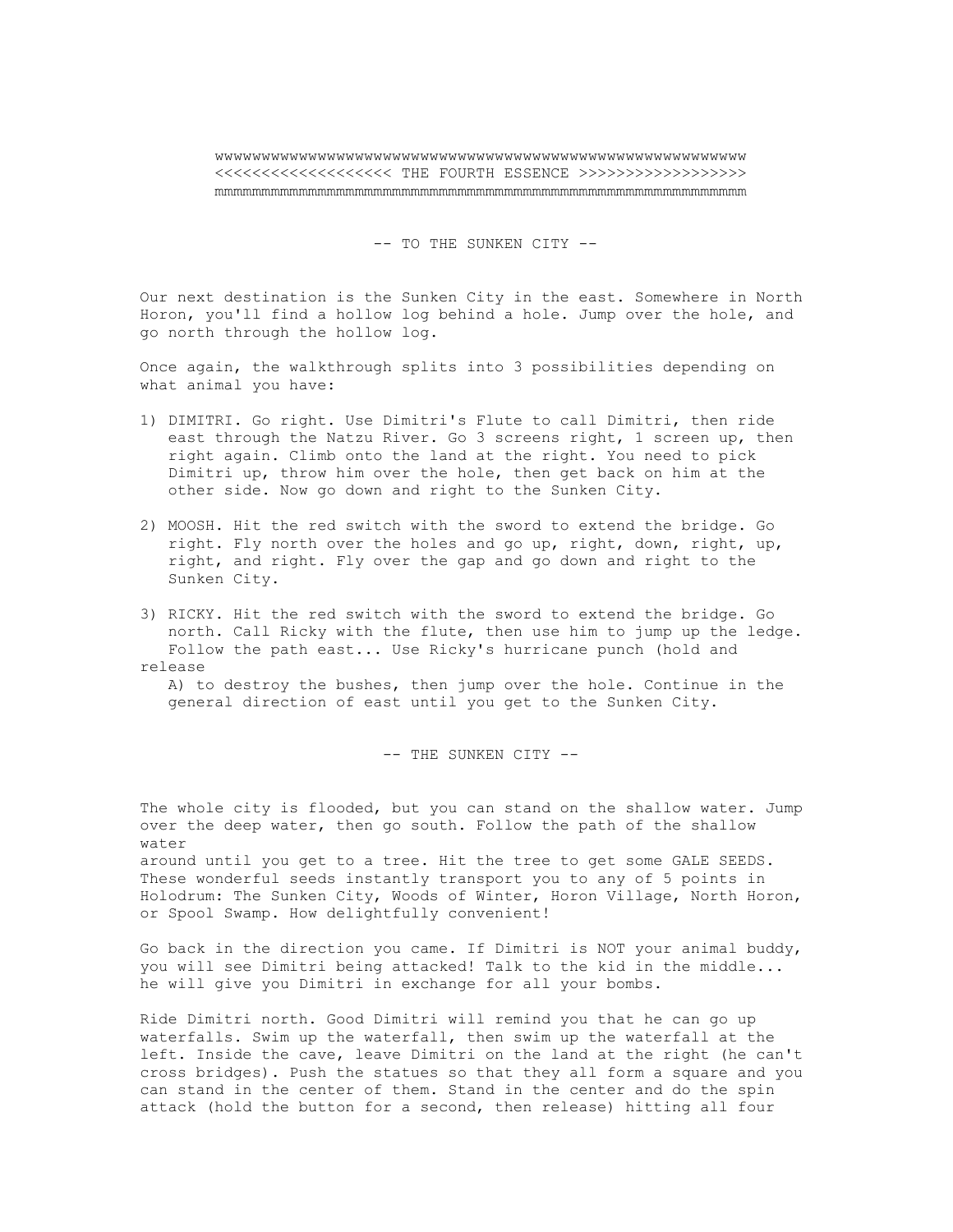statues. If you hit them all, stairs will form at the right allowing you to get to the chest containing the MASTER'S PLAQUE. Jump off the ledge, hop on Dimitri, and get out of here.

Go down the waterfall, then go up the waterfall at the right. The guy here calls himself the 'Master Diver'. Because you proved yourself by getting the Master's Plaque, he gives you the flippers. Now you can swim in deep water! You won't be needing Dimitri anymore (unless you need to go up the waterfall again). Leave the cave and go down both waterfalls.

Go left to the screen with Ingo's House (there's a sign outside it that reads "Vases wanted! Ingo, collector"). On this screen, swim to the place full of rocks and dive down (press B) to find a secret underwater diving spot! Make your way through the tunnel, avoiding the fish, and you will emerge in Mt. Cucco.

Climb up the vines and go north, then go right, north, and climb the steps. Fall down the ledge and into yet another vortex to Subrosia.

-- SUBROSIA --

Now just jump over the lava and-- hey! Two Subrosians come along and take your Roc's Feather! In exchange you got the Fool's Ore. It's not a fair trade at all... this will not do... get your feather back! Go left and enter the house. Inside you'll find the two Subrosians, scheming to bury your feather. "Make sure no one sees us".

Just like following Rosa in the Woods of Winter, you'll need to follow these guys without being seen. It's tougher this time since there's two of them you'll need to look out for. Exit the house and follow the Subrosians. Hide behind the trees and rocks so that they don't see you. If one of them does, you'll need to start all over again from the house.

Eventually, you'll see them bury your treasure. Dig inside the red square to recover your Roc's Feather and return the Fool's Ore. Return to the village.

In the southeastern corner (one screen right of the vortex you used to get here), jump over the lava and enter the stairway. Cross the first screen by jumping on the moving platforms. Collect the Gasha seed in the next screen, then go up the ladder.

Well, you find yourself right in front of the Tower of Spring in the temple! Go inside. Jump over the lava and go up the stairway... up... until you reach the godess statue. When you approach, your rod will be given the power of the SPIRIT OF SPRING. Your rod now has the power to change the season to spring! Rock-hard buds bloom in spring. It is a season of discovery.

Exit the temple. Make your way back through the cave. Go back into the vortex that you used to get here... and you'll return to Mt. Cucco...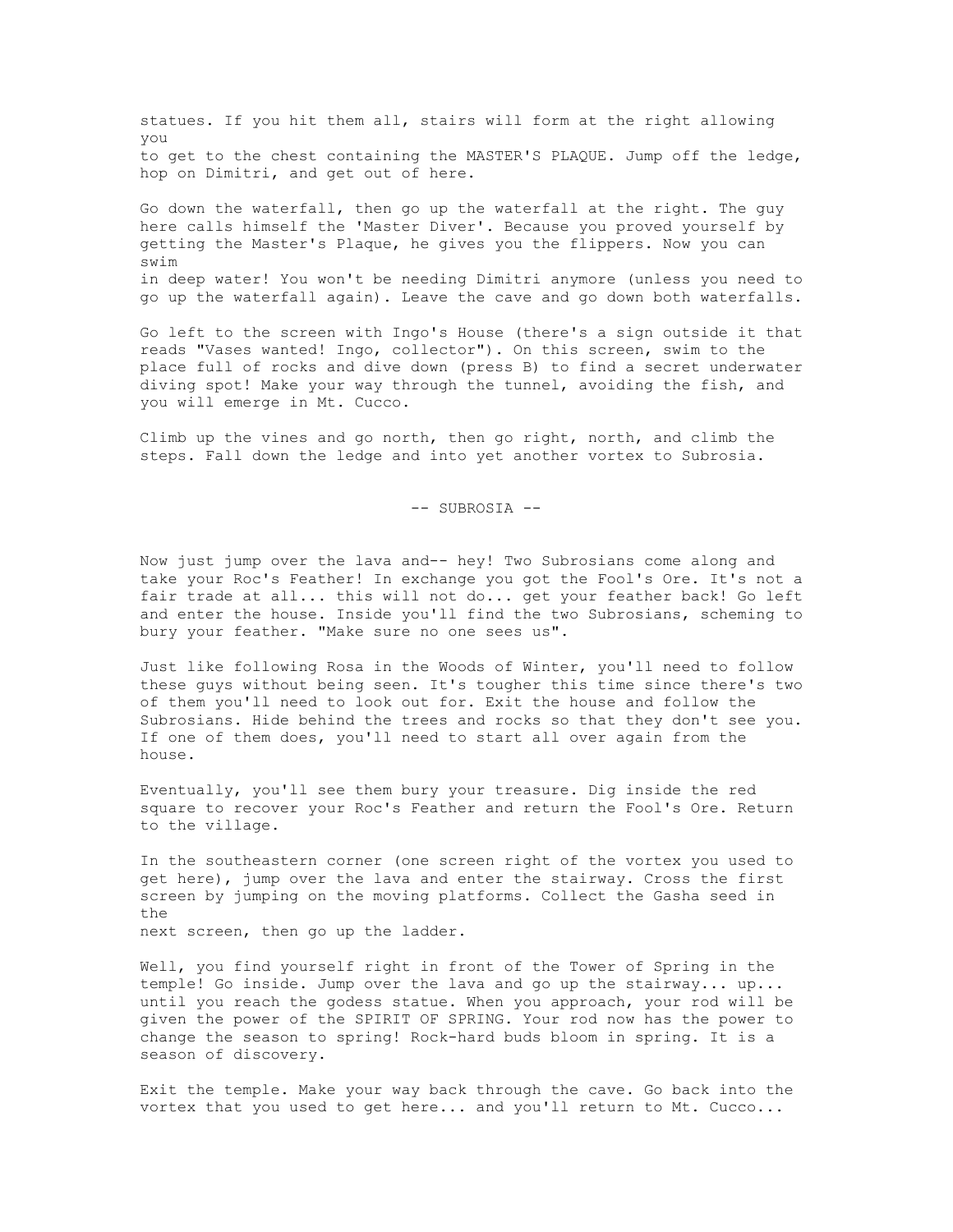### -- MT. CUCCO --

From the vortex, jump off the ledge. Let's try out your new ability... use the tree stump to change the season to spring. Go one screen right, where you'll find Moosh. He wants Spring Bananas, and it's your duty to get them for him (regardless of whether Moosh is your animal buddy or not).

Since it's spring, the rock flowers are soft and pink. Chop then down and go north. With the Power Bracelet, pick up the blue cucco and rapidly tap the A button to fly. The cucco will bring you to the high ledge. Go north and enter the cave. Do a lot of jumping on the tiny platforms to get around to the stairs, then go up them. Take the SPRING BANANAS from the ledge, then drop down the ledges to Moosh. For bringing him a Spring Banana, he'll give you a ride. Hop on!

Ride Mooch left until you reach a wintery place (this is now Goron Mountain), then go north. Use Moosh's hovering thing (jump and rapidly tap the A button in the air) to get over the pits and reach the key. This is the DRAGON KEY...but where's the keyhole? Return over the pits and down the the previous screen.

Go right until you get to the tree stump in Mt. Cucco, then use it to change the season to spring. Go three screens left, then use the flower to get to the higher ledge. Now go right until you get to another tree stump. Use it to change the season to winter, then go 2 screens left. Climb up the steps, follow the path over the snow, then enter the cave at the right.

Make your way through this rather straight-forward cave. When you emerge at the top, there's another one of those flying cuccos. Grab on to it, then tap the buttons rapidly to fly to the other side. And there you find...a keyhole! Use the key there and the waterfall will drain, revealing the entrance to the next dungeon. Fall off the ledge at the left.

Change the season back to summer to make vines grow, and then you can finally enter the game's fourth dungeon: The Dancing Dragon Dungeon.

-- DANCING DRAGON DUNGEON --

From the first room, swim through the water and go north to the next room. Move away some of the blocks here and open the chest to get 10 bombs. Now jump into the minecart and ride it away... do \*not\* hit the switch yet! Let it carry you north to the next room. At the right side of the room there's a cracked wall. Use a bomb on it and go through.

In this room there are nine pots and eight buttons. With the Power Glove, throw away two of them (the second one being the pot at the center). Push the remaining seven pots onto seven of the buttons around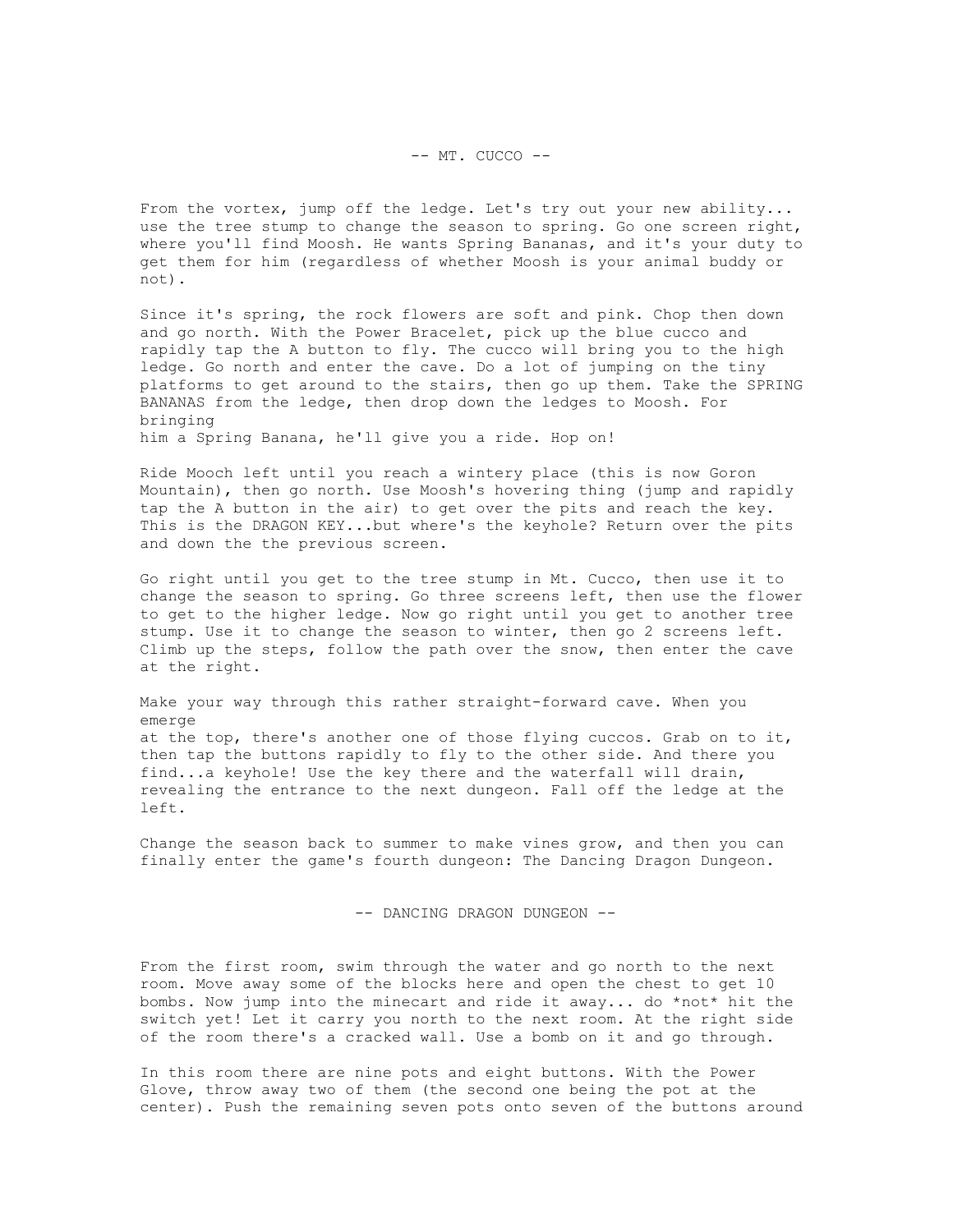the room. Then step on the final button to get a small key. Return to the previous room. Hop into the minecart. Hit the switch so that the lever points left, and you will be carried to the left room. At the left side of this room, push the statue over the button to hold the door open, then go north to the next room. At the top-left corner of this room, push aside some blocks and go down the stairway. Get through the maze-like room...then go right through another mazelike room. Open the chest for the dungeon map. Return to the previous room and go down the stairway at the bottom-left corner. Get through the first screen of the side-scrolling place by jumping on the platforms. The next screen is pretty tough... the platforms disappear and are replaced by new ones every second. Get past that and go up the ladder at the right.

Light the torch so you can see the path. Go quickly, before the light burns out (but even if it does, you can still barely make out the path). Open the chest for another small key. Trace your steps all the way back to the room with the minecart. Hop into the minecart and ride north. When you're dropped off, jump right back in again, and hit the lever so that the minecart brings you to the right. Go down and you'll be at the entrance room of the dungeon. Now go right through the locked door.

Jump right over the spikes. Bomb the crack at the right side of the room, then go inside. Push the block at the right (after defeating all the enemies in the room) to make a chest appear. Inside it is the dungeon compass. Return left, then go up to the next room.

Dive underwater (press B) to get past the rollers in this room. In the next room, be careful when jumping over the small platform because they're cracked and will collapse if you stand there for more than a second. Hop into the minecart and let it bring you right. When it drops you off, jump back in. Hit the lever on the way so that it faces left and the minecart brings you on the left path. Defeat all the enemies in the room to make a key drop down... you'll need to dive underwater to collect the key. Jump into the minecart and let it bring you right.

Use the key on the keyhole block, then continue right. Defeat all the enemies to make steps appear. As the owl statue tells you, "Greater speed gives greater distance". So use the Pegasus Seeds with the Roc's Feather so you can left jump over the gap. Follow the path left, jumping

over two more similar gaps. Go down the stairway to the 1st floor.

Go down the steps, push away a block, then hop into another minecart. Open the chest in the room you stop in to get a small key. Go down... Jump over the spikes here and go south into the next room, where you'll face a rather difficult mini-boss. It's Agahnim from the SNES Zelda! See the boss section for details. After defeating him, go south.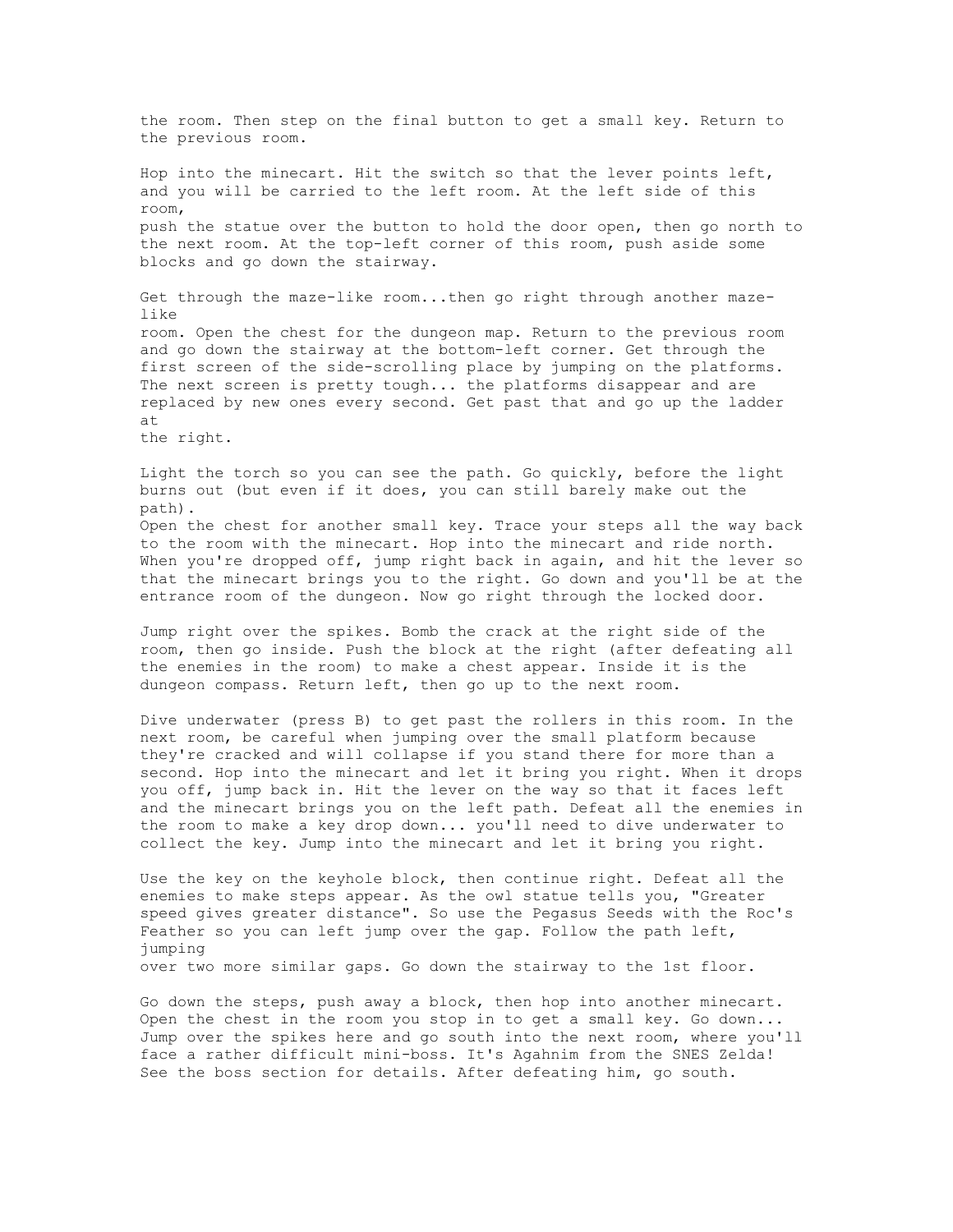Hop into another minecart... and go south to the next room when it drops you off. You can simply avoid all the enemies here, just hurry left through the locked door. Push the statue left over the button... this makes the chest appear AND it triggers the floor to start collapsing starting from the bottom-right. So hurry up to the chest before the floor completely collapses (Pegasus seeds would help, though they aren't required). Inside the chest is this dungeon's treasure: The SLINGSHOT! This is a great weapon/tool for shooting seeds. Drop off the ledge, then return to the minecart. Ride the minecart back, then go two rooms north (past the mini-boss room and the spiky room).

Hop onto this minecart again. In the room that it goes through, there are three unlit torches. Use your new slingshot here to shoot ember seeds at all 3 torches, lighting them. When they're all lit, a chest will appear in the southern part. When the minecart drops you off, ride it back then go south to the spike-filled room. Make your way to the right side of the room, then go up the steps and follow the path to the chest to get the small key. Return to the spike-filled room and go 2 rooms south.

Hop into the minecart again... while you ride the minecart through the next room, use your slingshot to hit the 2 levers at the right. Make them both face left, so that you take the rightmost path. When it drops you off, go north and right. With the help of the pegasus seeds, jump over the gaps to make your way to the keyhole block. Go north through i<sup>+</sup>

and to the next room.

The boss key is here, and its underwater. Dive underwater in the right 'puddle' of the center area to get it. Trace your steps back to the minecart, then ride it back. In the room where it takes you, there's a switchblade at the bottom-left. Push one of the blocks down so that you trap the switchblade. Then use the slingshot to hit the lever at the bottom-right (make sure it faces left). Ride in the minecart (\*again\*) and it will bring you to a new area.

There are 3 Wizzrobes in this room that appear at random locations. Kill all 3 of them to open the door, then continue north. In the next room, there's a statue with an eye that rotates and shoots a laserbeam at you when it sees you. Be careful about him...that laser hurts. Hurry through the room and through the keyhole block. Down the stairway...

Use the slingshot to shoot ember seeds across the gap and at the unlit torches at the right. This extends the bridge so you can cross it and go to the next room... then just go north. Ride the quick moving platform around the room (careful to avoid the Keese)... and get off in front of the boss door at the top-right. You know what you're in for next. Behind that door is...

Gohma! The final boss of the Dancing Dragon Dungeon is another classic Zelda boss. For details, why don't you go pay a visit to the boss section? It's a pretty hard battle, in my opinion. It's a good thing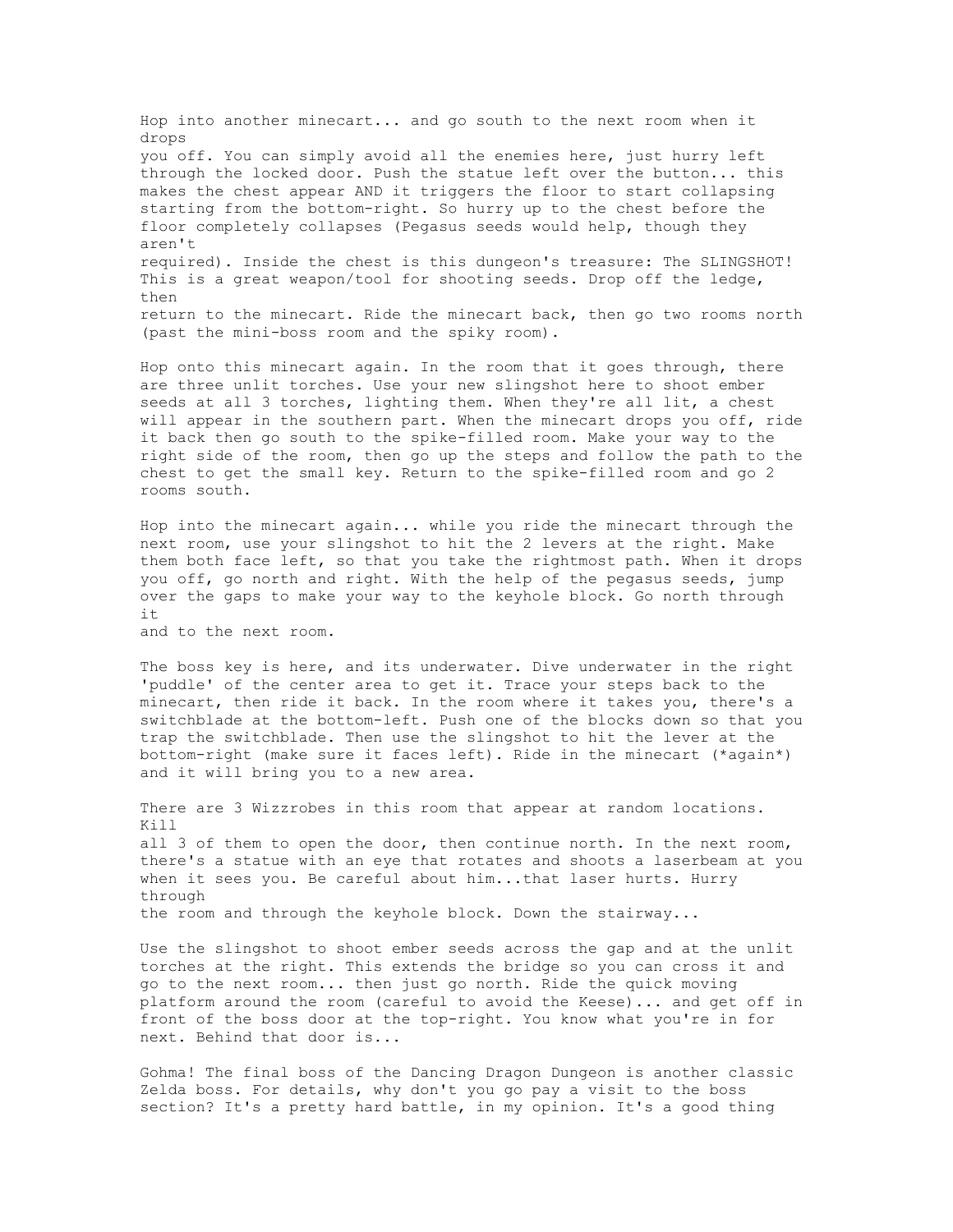Capcom developed this game, if Nintendo did it they would soften up the bosses for us. I like hard bosses like this bitch we have right here. Strong and deadly. Reminds me of the old days... Ahem, after beating Gohma, go right.

It's the fourth Essence of Nature: The SOOTHING RAIN! Bathed in drops of Soothing Rain, shoots grow into saplings! You now have half of the eight Essences of Nature. You are transported out of the Dancing Dragon Dungeon...

> wwwwwwwwwwwwwwwwwwwwwwwwwwwwwwwwwwwwwwwwwwwwwwwwwwwwwwwww <<<<<<<<<<<<<<<<<<< THE FIFTH ESSENCE >>>>>>>>>>>>>>>>>>> mmmmmmmmmmmmmmmmmmmmmmmmmmmmmmmmmmmmmmmmmmmmmmmmmmmmmmmmm

Your next task is to get the Spirit of Autumn. Use a warp seed to teleport to Horon Village. Exit Horon Village through the north exit. Continue north until you get to a sign that points you to Eyeglass Lake.

Then go right, south 2 screens, then right again. Climb on the island and enter the vortex, once again, to Subrosia...

-- SUBROSIA --

From the vortex, go south. Climb down the steps, then continue following

the path south. Keep going through the Lava Lake. You'll need to do a lot of delicate jumping to get by here. If you fall into the lava you lose half a heart and you're tansported to the point where you entered the screen. At the end of this long path you'll find something peculiar on the ground... pull it out with the Power Bracelet. It's a BOMB FLOWER! Now trace your steps back through the lava lake.

When you get to the screen with the 'Sign-loving Subrosian's Home', go left. Jump over the lava, go left, then north. Toss away the rock, then use Roc's Feather with the Pegasus Seeds to get over the gap. You're now in familiar terrirory... make your way to the Temple of Seasons in the north-east.

At the north-east part of the temple, jump over the lava and you'll meet a fellow with a bandana on his head. He needs your bomb flower to clear away the rocks. When the rocks are cleared, enter the tower.

Jump over the lava in the first room, then go up the stairway... and up... until you reach the goddess statue. When you approach, your rod will be given the power of the SPIRIT OF AUTUMN. Your rod now has the power to change the season to autumn! In autumn, pits are filled with autumn leaves and mushrooms are ripe for picking!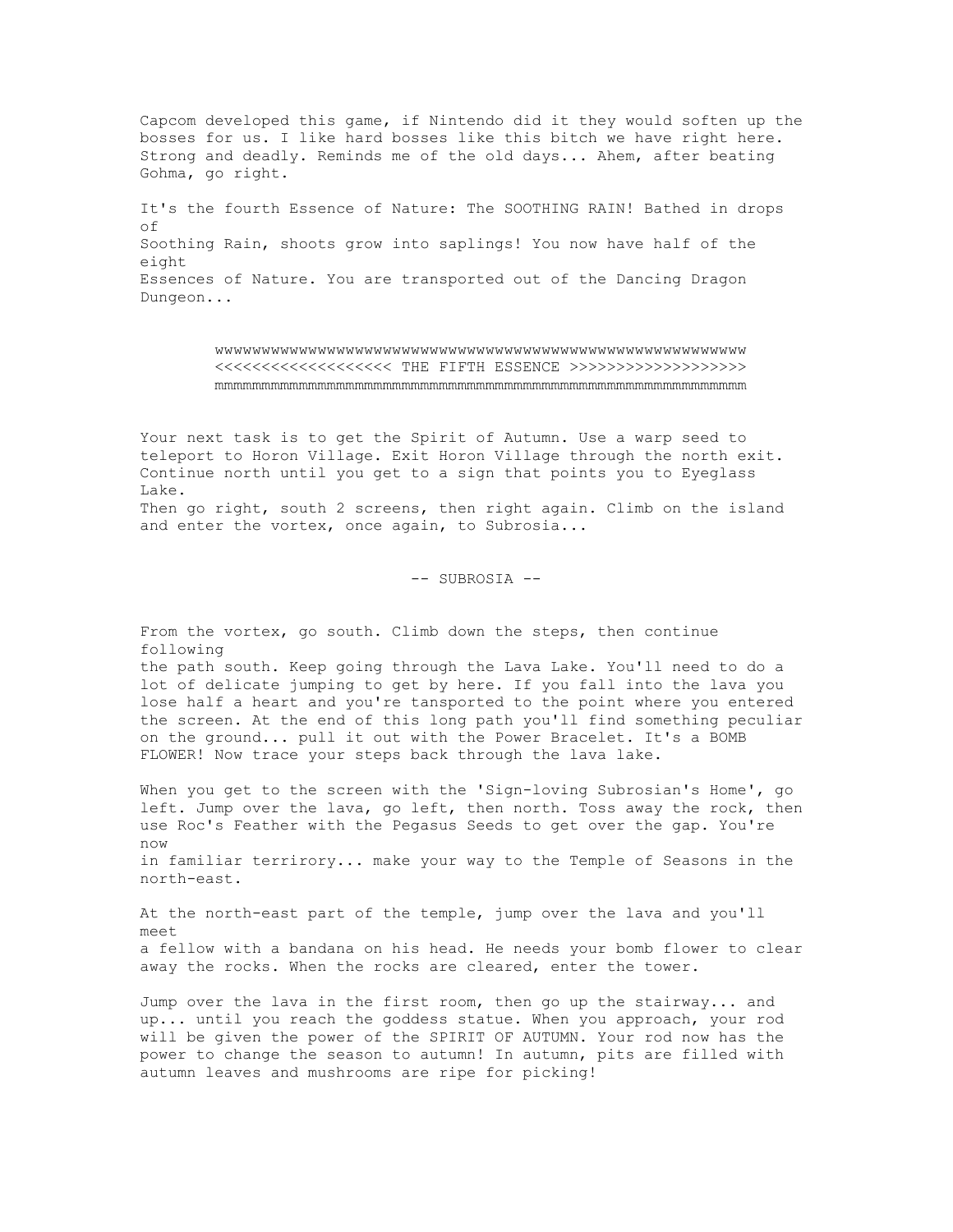Excellent, you now have the powers of all four seasons. Exit the temple. Return to the south-eastern part of Subrosia and use the vortex there to return to where you came from.

-- EYEGLASS LAKE --

When you get back to the overworld, go two screens north. Ahh... a tree stump! Try out your new power here: change the season to autumn. Go north, then right. The mushrooms here can now be removes because it's autumn. Get rid of them, then enter this scary looking cave. The Unicorn's Cave.

-- THE UNICORN'S CAVE --

From the first room, go to the room at the left, then go two rooms north. Kill all the enemies here... the guys with some kind of hard plating on them have to be attacked at the soft backside. After killing all the enemies, go left through the door that just opened.

This room is tough, I know. The floor is constantly moving, pushing you towards the pit. So make your way across the floor very carefully. It gets especially difficult when the path isn't against the wall! Open the chest and get the compass. Then make your way back to the entrance (or more practically, you can fall down so that you reappear at the entrance). Return to the previous room. Go south, then swim two rooms right through the water.

Hop onto the \*left\* minecart. As it brings you along through the next room, hit the lever to the left of the tracks so that the lever points left. The tracks will change and the minecart brings you straight north. Go up the steps, then follow the path around and right. Push the lonely block here to make a big metal ball fall down. You'll learn more about that big metal ball leter, but for now return to the minecart and ride it back.

Now ride in the \*right\* minecart. As it brings you through the next room, hit the lever so that it points left and the minecart brings you straight north. Open the chest to get a small key, then ride the minecart back south. Jump back into the same minecart, and hit the lever again to make it point right. The tracks change and you'll be brought right. When it drops you off, go down the stairway.

Jump to get past the fireballs in the first screen. In the next screen, get close to the edge to make the Thwomp come crashing down, then jump on top of him. Do the same thing with the next Thwomp, then go up the ladder at the left.

Go right. Defeat all the enemies in this room. The mummy-type enemies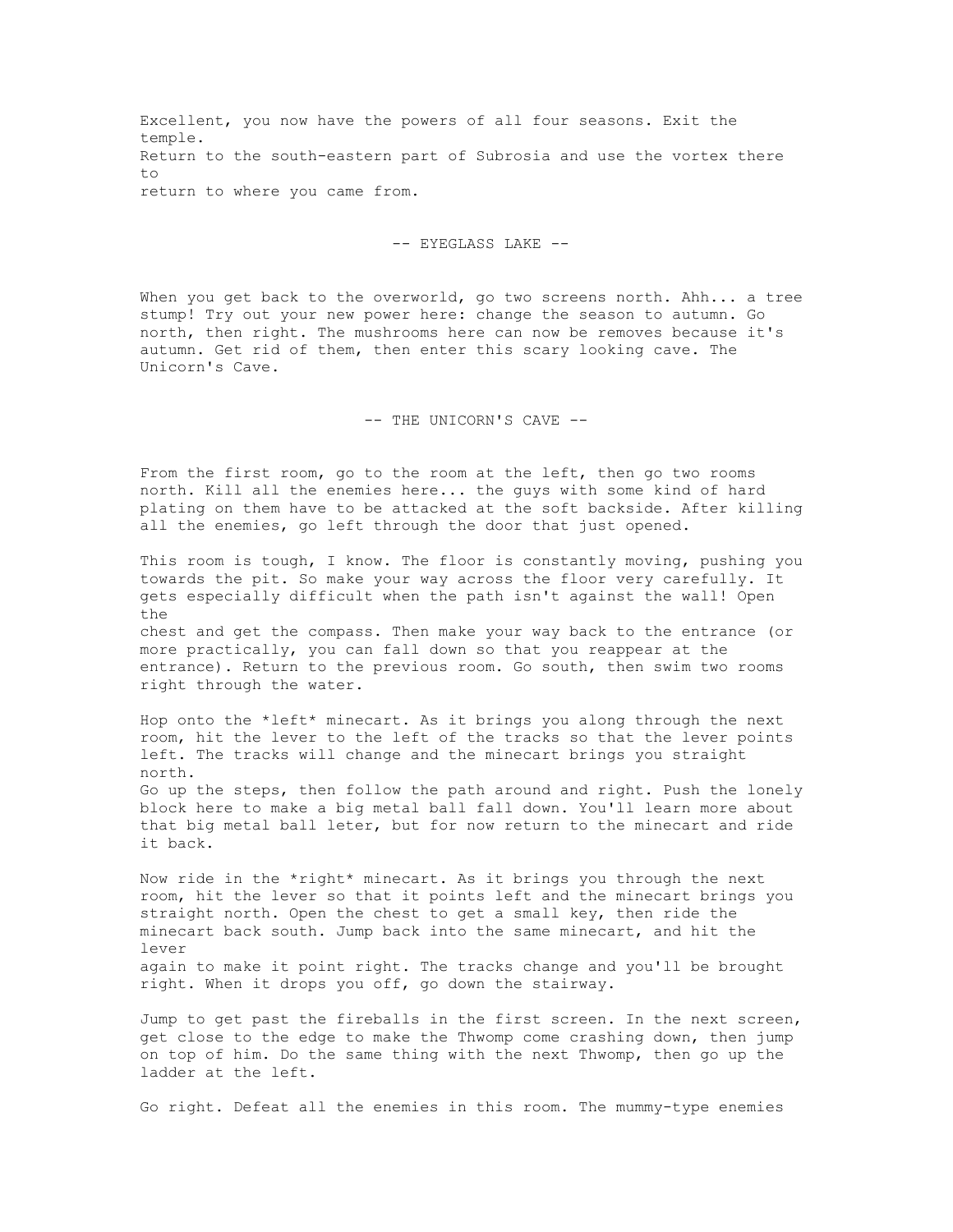take a lot of hits before dying. When all the enemies are dead, a chest appears containing the dungeon map. Get it and go two rooms left. Climb up the steps, go north, then drop off the ledge. Get past all the monsters and go through the locked door at the left.

Open the chest and you will recieve... the MAGNETIC GLOVES! "Their magnetic might attracts and repels. Press the button to reverse polarity". I cannot overemphasize the coolness of this item. Try it out on the big metal ball in this room. Because it has a letter "N" on it, its polarity is north. When your glove's polarity is south, it will be pulled towards you; When your glove's polarity is north, it will be pushed away. Try it out: Using south polarity, get the metal ball and put it on the button in this room to hold the door open. Go to the previous room.

Go south, push the blocks away (push the left and right blocks down, and the center block to the side), then go right and down the stairs again. Use bombs to destroy the cracked blocks here. Take the path left to the next screen. Jump to avoid the attacks from the statues. When the moving platform approaches, jump on it. Use the moving platforms to get across, then climb up the ladder at the left.

There are two statues in this room. The one at the left mirrors the movements of the one at the right. Push the right statue 4 spaces down, 2 spaces right, then 1 space up. The left statue will mirror the movements and land on the button, holding the door open. Go south.

Follow the path to the left room. Open the chest here for a sweet 100 rupees. "I bet you're thrilled!". I still miss the sarcastic remarks of Link's Awakening ("You got 10 rupees. Oh joy!"). Anyway, go north. Kill all the enemies here to make the door open. Go left. Kill the four statues here one by one and \*remember\* the order in which you kill them. When they're all gone, four chests appear. Open the chests in the order that you killed the statues (so if you killed the upper-right one 1st, 1st open the chest at the upper-right). The 1st chest has 1 rupee  $(\ldots)$ , the 2nd chest has 10 bombs, the 3rd has 4 ember seeds, and the 4th has a small key! Go right and south. Move away the metal ball, then go south

3 more rooms.

Stand on the yellow tile, face right, then use north polarity to pull yourself over the gap. Cool, eh? Go north and open the chest to get a small key. Go back south. Standing at the right of the "S-block" (that's what I'll call them rom now on) and facing it, use south polarity to push yourself back over the gap. Very, very cool. Go north, then swim two rooms to the right.

Jump into the minecart at the left (if you followed the walkthrough from the beginning, there should only be 1 minecart there). As it brings you along the tracks, hit the lever so that it points right. The minecart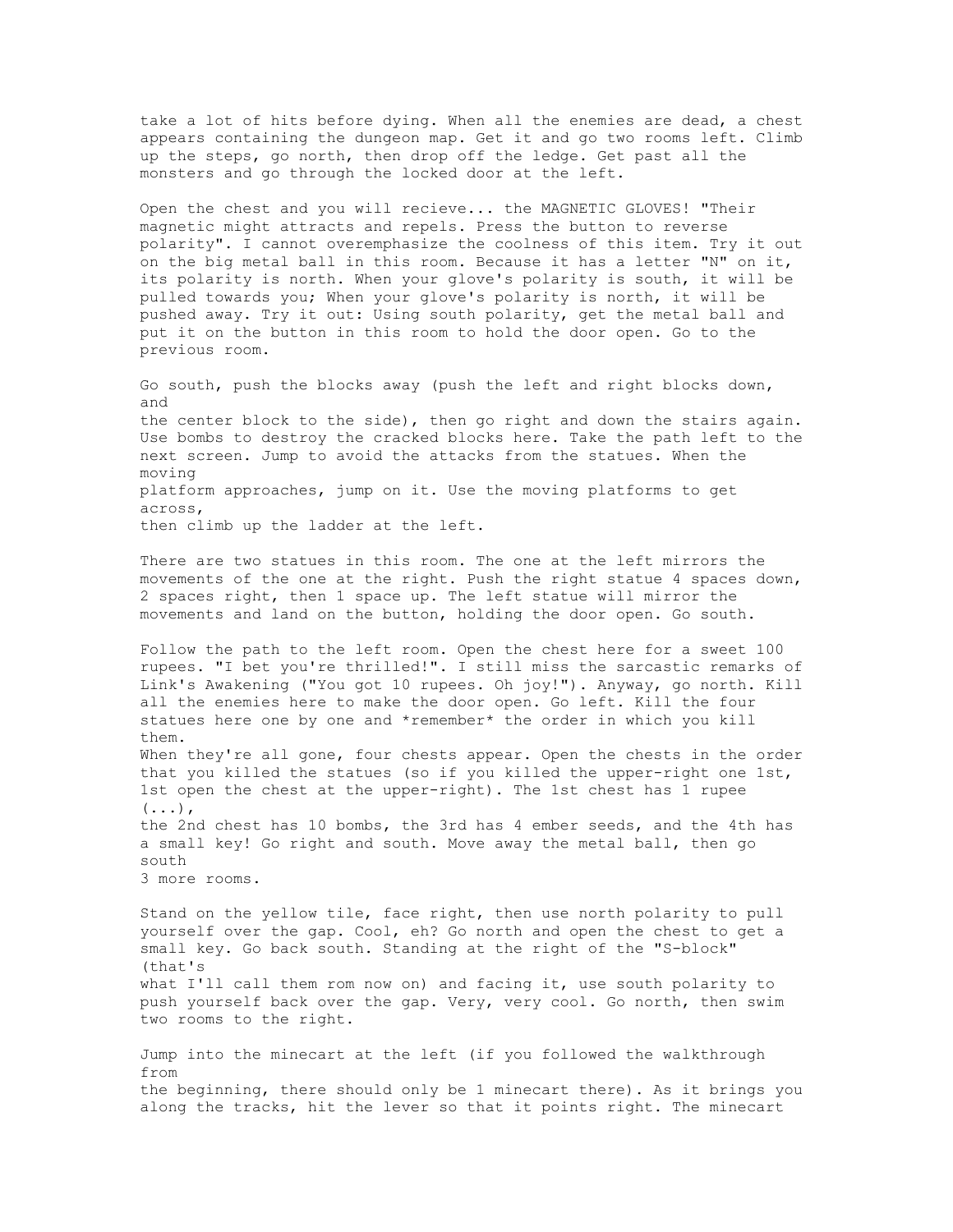should bring you to the left. See that spinning "S" thing in the middle of the room? Use the magnetic gloves with north polarity to pull yourself to it, then hold the button to let the thing bring you around. When you're facing the other way, quickly push the button again to change polarity and push you to the other side! Nifty! Open the chest for the small key, then use the spinning block again to go back. Jump into the minecart and let it bring you south.

Go two rooms left, then two rooms north. Go right and follow the path... then go down the stairs. Make your way through the side-scrolling place all the way to the leftmost screen, then go up the ladder. Use south polarity on the S-block to get past the gap. Hop into the minecart at the left. Open the chest for a small key. If you've been following my walkthrough from the beginning, that makes 4 keys! Ride the minecart back, then go through the locked door at the right.

The mini-boss here is some kind of tiger named Syger. And for a mini-boss, this guy is tough! See the boss section for details. After defeating him, go north.

Go to the room at the right. Careful to avoid the enemies, hit the button to open the door, then proceed through it. Watch put for Mr. Laser Eye, then go left through this room. Defeat all the enemies here... you can use the magnetic gloves to pull them towards you if you want... then go through the door at the left.

See the metal ball at the other side of the wall? Stand under it and  $11S^{\circ}$ south polarity to pull it towards you, then move left while attracting it so that it comes closer to you. Then stand on its right side and use north polarity to push it away into the flames. It should be blocking the flames at the far left of the room. Go back 4 rooms (go right, right, south, left).

Go through the locked door at the left. With the magnetic gloves, get the metal ball and put it on the button to hold the door open. Go north and you'll find yourself in the room witht he flames. If you followed my instructions properly, the metal ball should now be blocking the first line of flames. Use the metal ball like a shield to get past the flames. Then go north through the metal door... and down the stairs.

Use north polarity to pull yourself toward the higher ledge. Jump onto the moving platform. It has a conveyer belt going around it, so you should be constantly pressing right to keep your balance. Go down the stairs at the left. Get past more of these conveyer moving platforms. At the end, pull yourself up with north polarity and get the boss key. Make your way back through the side-scrolling area, then back up the ladder.

Go south to the flame room. Once again, use the big metal ball like a shield to protect you as you go past the flames. Go south, then right. Use the key to get past the keyhole block (if you haven't already done so), then go down the stairs.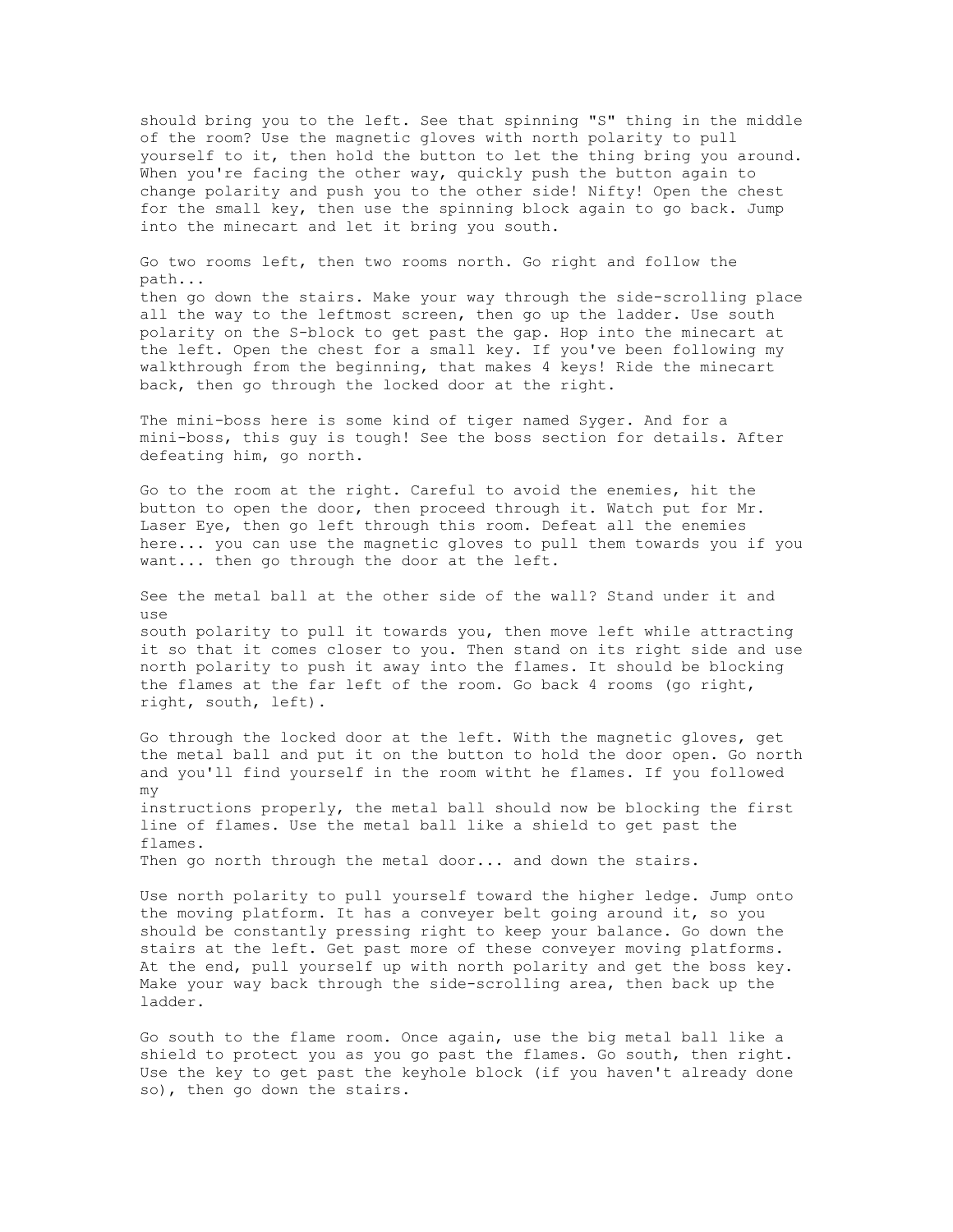Here's another side-scrolling area where you'll need to do some fancy stuff with the magnetic gloves. Jump onto the first platform. Pull yourself up to the S-block, then drop down onto the next platform. Go left to the next screen. Here, you'll need to look down at the S-block and use south polarity to push yourself upwards! I must reiterate my opinion-- the magnetic gloves are the coolest thing ever. Jump left to the ladder and climb up.

Throw away the pots at the left. Stand where the pots were and look up, so that you face the S-block. Use north polarity to pull yourself forward, but stop when your over the next platform. Then face right and pull yourself over the gap with north polarity. Go north a little bit, face left, then pull yourself with north polarity so that you're in front of the boss door. And behind this door, you will find...

The final boss! This one is named Digdogger, and he's a tough little bastard. For all the yummy details, pay a visit to the boss section (right after the walkthrough). After he is defeated, collect the heart piece and go to the north room...

It's the fifth Essence of Nature: The NURTURING WARMTH! Balmy days build strong saplings with their Nurturing Warmth! Only three Essences of Nature remain. You are transported out of the Dancing Dragon Dungeon...

> wwwwwwwwwwwwwwwwwwwwwwwwwwwwwwwwwwwwwwwwwwwwwwwwwwwwwwwww <<<<<<<<<<<<<<<<<<< THE SIXTH ESSENCE >>>>>>>>>>>>>>>>>>> mmmmmmmmmmmmmmmmmmmmmmmmmmmmmmmmmmmmmmmmmmmmmmmmmmmmmmmmm

# -- TREASURE HUNTING --

The Maku Tree tells you that something fishy is going on in the ruins. The next dungeon, and the next essence of nature, can be found in the Tarm Ruins. But in order to enter the ruins you must first find four special treasures scattered in secret locations throughout Holodrum. Read on...

If you don't already have the Membership Card for the Horon Village Shop, go to the Subrosian Market and buy it. It's dirt cheap at the super price of 5 ore chunks.

Go to the Horon Village Shop. Head for the door behind the counter. The shopkeeper will try to stop you, but he'll let you go through once he sees your Member's Card he will let you through. Downstairs in the member's only section there's some neat, and expensive, stuff. Buy the Treasure Map for 200 rupees.

Now look at your map with the select button. The sparkling points on the map are points where you'll find the special treasures...

PYRAMID JEWEL: This is the sparkling point at the north-east of the map. Climb Mt. Cucco to the screen with the entrance to the Dancing Dragon Dungeon.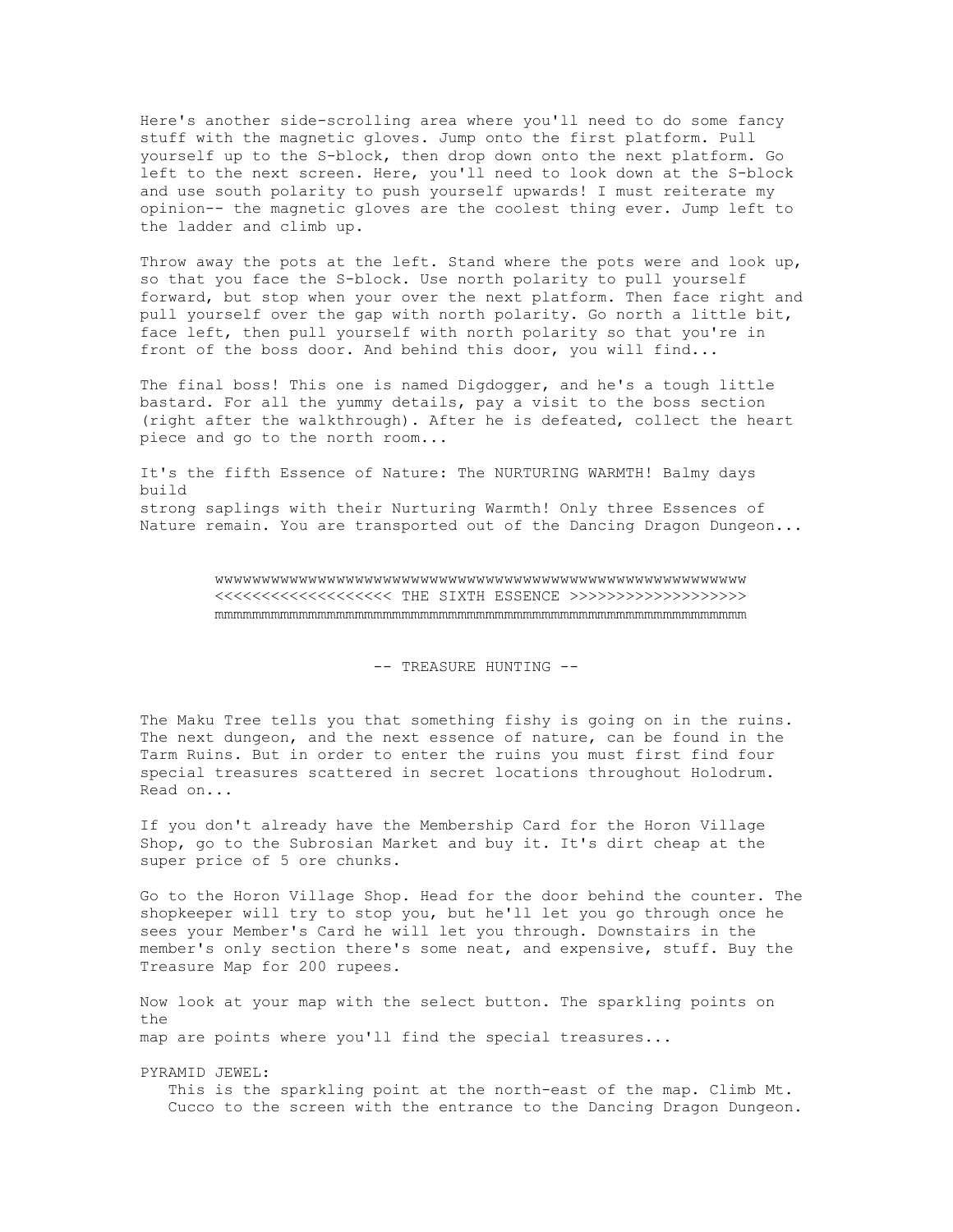Dive in the waters at the top-right corner of the screen and you'll find a secret tunnel. Swim through the tunnel to the Pyramid Jewel

at

the end.

#### SQUARE JEWEL:

 Go to the screen just south of where you find the entrance to the Poison Moth's Lair (2nd dungeon). Use the stump to change the season to winter. Go right, 4 screens south, right, then 2 more screens south. Bomb the cracked portion of the mountain. The chest inside contains the Square Jewel.

ROUND JEWEL:

 Go in the waters between North Horon and Holodrum Plain. In the southern part, you'll find a cave in a tree. Go inside and talk to the strange old man. He gives you the Round Jewel.

# X-SHAPED JEWEL:

 Go to the Western Coast, one screen south of the entrance to the Hero's Cave. There's an unlit torch in the water. Light it with your slingshot (ember seeds). The bridge extends! On the little island, the sign reads: "The Black Beast rests here". Uh, huh. The stones here are shaped like a question mark. Sprinkle some Mystery Seeds on it... and the Black Beast appears! Slay this pathetic wimp to get the X-Shaped Jewel. It's good to know Capcom gave this game has a sense of humor :P

You may notice that the 4 jewels are the shapes of the buttons on a Playstation controller. I don't know what kind of statement Capcom is trying to make by this... but if you have all four treasures, it's time to head to the next dungeon.

-- GETTING TO THE ANCIENT RUINS --

Go to the entrance of the Tarm Ruins. The fastest way to get there is by using the warp seeds to the Spool Swamp warp point, then going right and up.

One by one, put the four jewels into their places on the wall. Your jewels fit perfectly! Once they're all in, the gate opens, allowing you to proceed north into the Tarm Ruins.

Stand on the tree stump and change the season to summer. Climb the vines to the next screen, then go left and climb down those vines. Push the statue here to make steps appear on the high part of the cliff. Go back up the vines, go right, and go down the vines again. Change the season to winter. Go left (past the dead tree). Now that it's winter, snow piles up and forms a path! Go up the steps, fall down to the snow path, then go up the steps. Push the two lower statues right into the ice. Change the season to fall... the statues are now in the water! Go right.

[NOTE: At this point in the game, you may wish to complete the trading sequence to get the Noble Sword. It's not required, but who wouldn't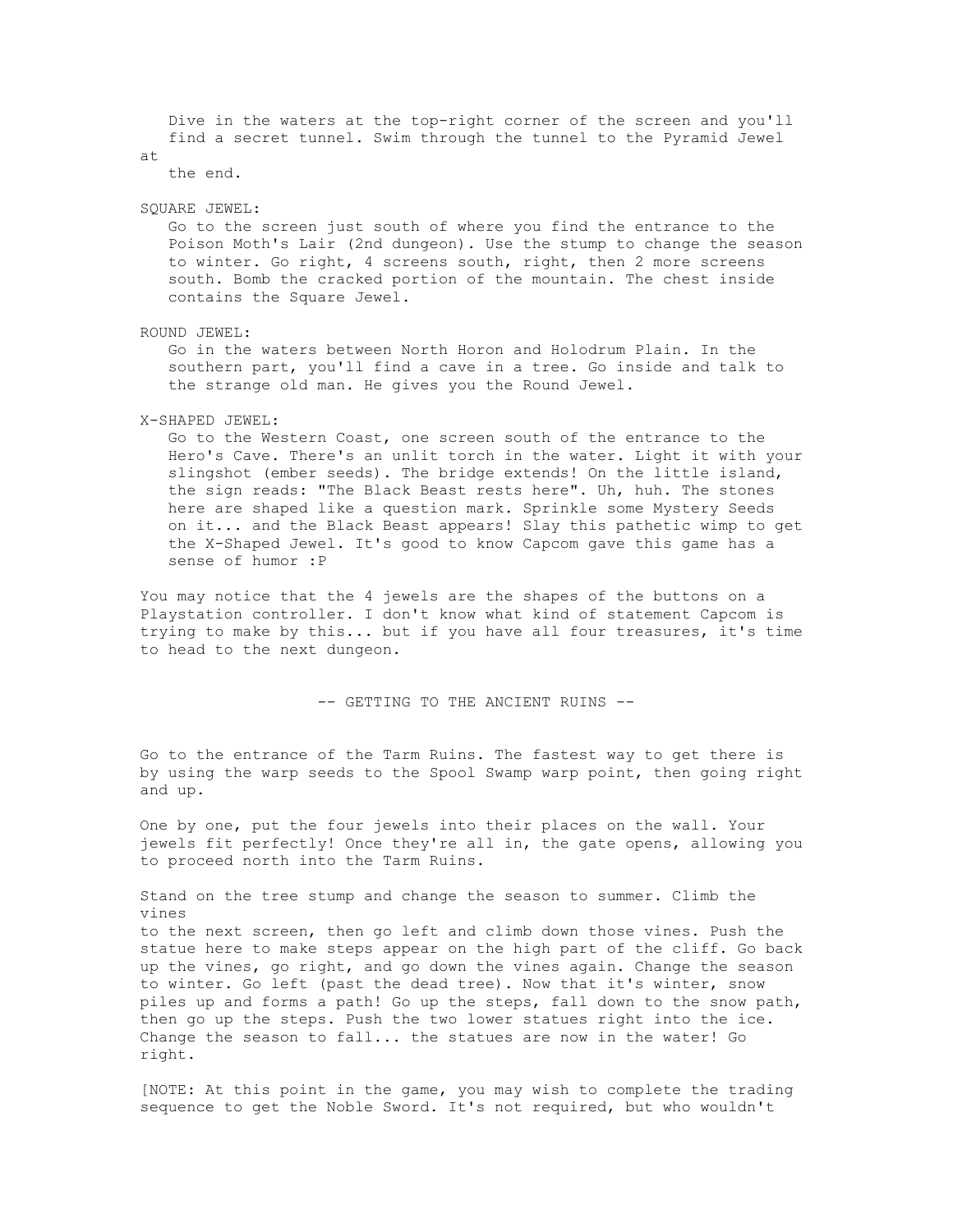want a better sword?! See the "side-quests" section for details.]

Toss away the mushrooms and enter the stairway. There's a Deku Shrub here...use your shield to deflect his seeds back at him. He tells you a secret: "If you are lost in the woods, travel west, then south, east and north, taking each step in a warmer season". Go back up the stairs.

Go left, up, left, down, then left. You are now in the lost woods...it can be quite a confusing place. You go almost any direction and you'll be in the same screen. To find the way, remember the Deku Scrub's advise. Change the season to winter, go west, change the season to autumn, go south, change the season to spring, go east, change the season to summer, then go north.

You come to a new area. Continue north and you'll find a place where it's spring. There is a tree here that would bear Gale Seeds in summer...you can now warp to this point using the Gale Seeds! Go right. Use the tree stump to change the season to winter. Go south, then right. Dig away some snow, then go north, north, and left. Push away the statue then drop off the ledge. Change the season to spring, then get back up using the flower. Go left...

\*flash\*! A strange man appears and gives you a prophecy: "Know this, foolish boy. If you save Din, the world will be filled with destruction, sorrow and despair. Our great sacrifice will be offered, and the Evil King revived!!! Then people will know true pain, as darkness falls across the lands."

Zelda fans may remember that a similar warning, which turned out to be true, was given in Link's Awakening. Is that also the case here? Something to think about as we continue.

Enter the tower here, which is the entrance to the Ancient Ruins.

-- ANICENT RUINS --

Simply go straight up through the first room. Then go up the steps and north again. Here we have another rotating thingy, like the one in the Snake's Remains dungeon. Step on it and go to the room at the right. Continue going through these rooms until you come full circle to the second room of the dungeon.

Go north and return to the rotating thingy. You should be at the bottom path, and it's now indicating \*clockwise\*. Step on it and go to the room at the left. Then go north.

Kill the beetle-like enemy here as a precaution. At the bottom-left corner there's an big metal N-ball. Magnetic gloves time! Using south polarity attract it to you, drag it upwards, then push it against the wall with north polarity. Carefully jump over to the north part of the room. Use south polarity to attract it towards you, then move to the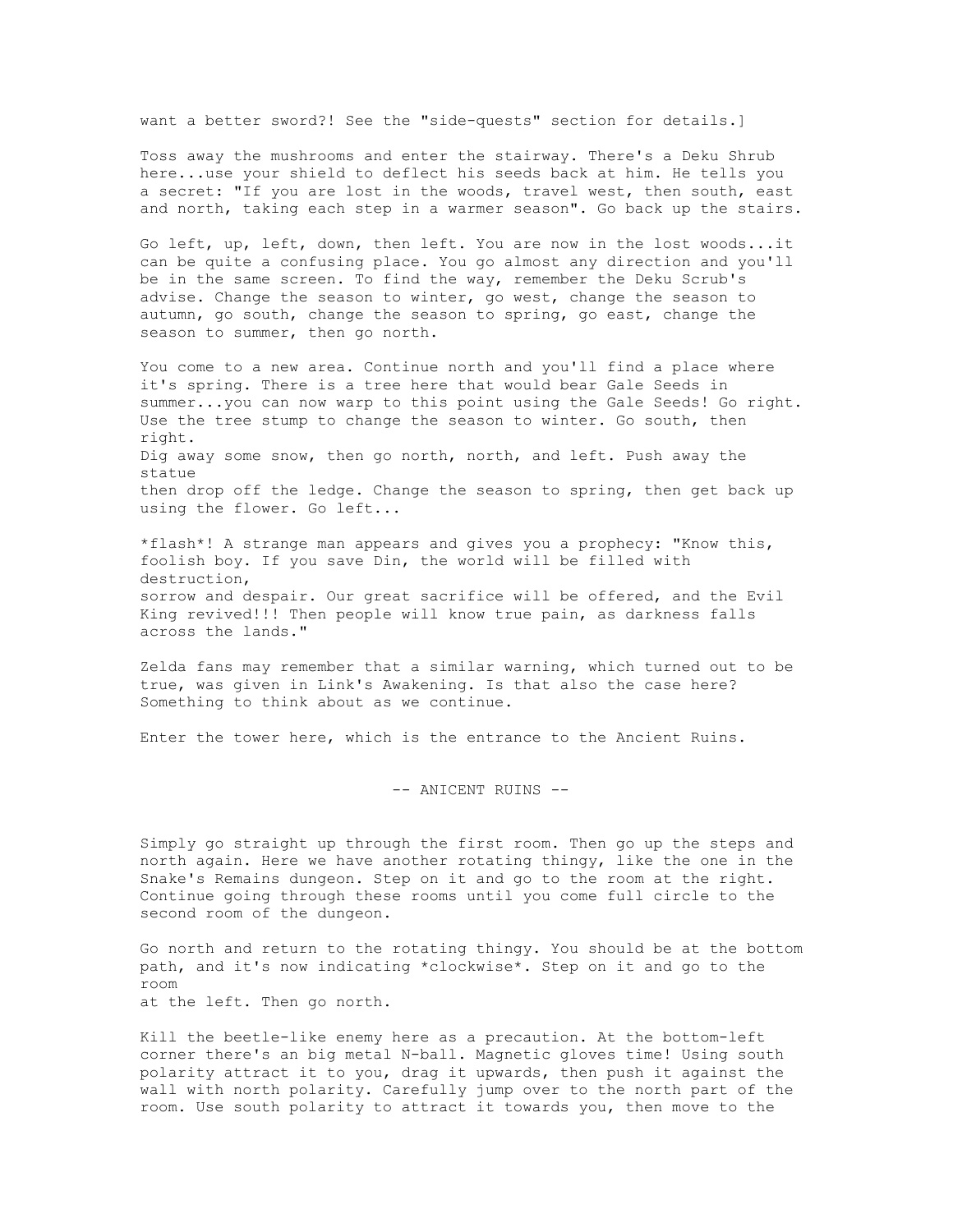right so that the ball comes to you. Then switch to north polarity and push it over the gap to the other side. Now jump over the gaps again to the metal ball. Use north polarity to push it over the other gap, drag it right, then pull it onto the switch. Collect the key that drops down.

Whew...

Go two rooms south to a room with a lot of snakes. First of all, go up the steps at the left and go up to find a chest with the dungeon map in it. Return to the previous room and kill all the snakes. All of them. Only when they're all dead you can push the lonely block to open the door at the right. Go inside...

Use your magnetic gloves to take the big metal ball from the top right ledge and put it on the switch to hold it down. That will keep the door open, which will be necessary later. Go north to the rotating thingy again. Step on it and go right. You've been down this path before...go through all these rooms until you return to the room where the big metal ball is holding down the switch. This time go left, up, then right (back to the rotating thingy). Now you can ride it UP to take the north path!

Inside that room, use your magnetic gloves to maneuver the big metal ball to hold down the switch. That makes a staircase appear at the top left. Take it upstairs to the second floor of this 5-story labyrinth.

Quickly jump over the two spikes (careful of the switchblades). Make your way past these irritating red enemies and go south to the next room. Open the chest there to get a small key. Now retrace your steps back through the previous room and go down the stairs.

Go south and ride the rotating thingy. Then go left, south (kill the snakes and push the block), right, and north. Now you're approaching the rotating thingy from the south. Ride it once again. And once again go left, south, right, north. Like de javu all over again, eh? :P But this time you can ride it \*counter\* clockwise to take the right path! Go

right one room and through the locked door.

You can ride the moving platforms to the top-left to get the compass in the chest...if you hate yourself. Seriously, what good would that do you if you have this guide? ;) Go right to the next room, then go around to hit the switch. This creates a bridge. Now hurry over there, because the path starts collapsing as soon as you hit the switch! Pegasus seeds help, but aren't required. Cross the bridge and take the stairs to the second floor.

Inside the chest you'll find 10 bombs (hint, hint..). There's a cracked portion in the south side of this mind-numbingly boring room. Blow it open with a bomb, and enter.

The chest here contains 5 rupees...and probably isn't worth getting since it causes the 6 armos statues to come to life. Go to the room at the left. Remember this room? You're at the other side of the blocks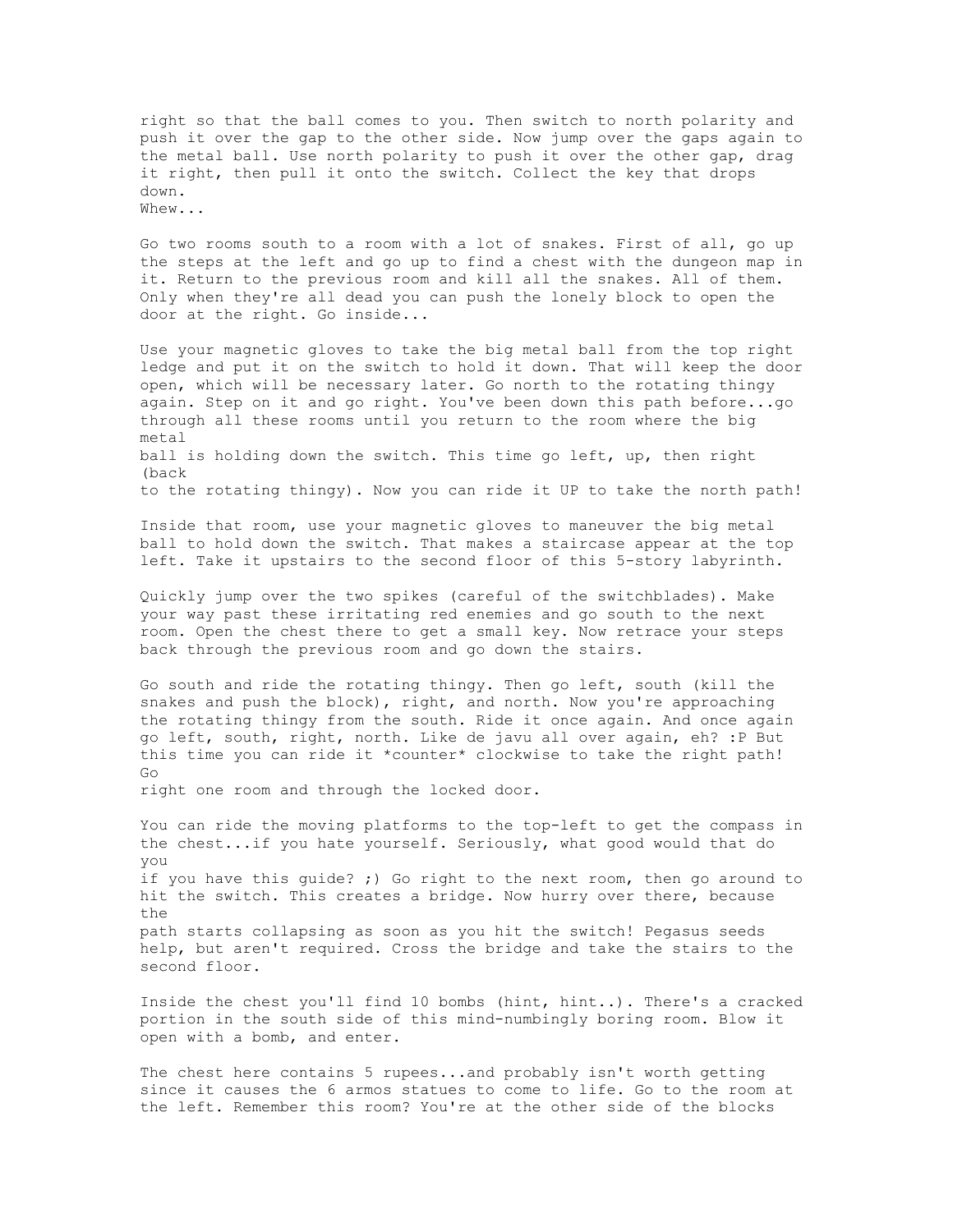now. Kill the spiked enemies, then push the trampoline right over the purple tile. Then jump on it to go up...up to the third floor. Go south, then right. Open the chest at the far side of the room to get the dungeon's treasure: The MAGICAL BOOMERANG! This one is stronger than your old boomerang. Plus, you can control it's flight path (use the d-pad while holding down the button it's assigned to). And in just two easy hits, it can kill an armos statue. Speaking of which, all the armos statues in the room come to life when you opened the chest, so kill them now to open the door again. Return to the previous room, then drop down the hole at the bottom-left corner. You'll drop down, down, down to the first floor. Go left, climb the steps, follow the path, and go down the steps. Here's more of those painful red enemies. You should know their pattern in order to avoid them: When they see you, they go straight at you until they hit a wall. So, go through the maze of blocks and hit the switch to open the north door, then proceed north. Now use the magic boomerang and hit that orb. You'll need to control it's flight path. Go up the staircase that appears. Go straight south past the mummies in this room. In the next room, use your magic boomerang (control its flight path) to hit the orb. That opens the door on the south side. Arrows shoot out of the wall on the north side of this room, and you'll need to use Pegasus Seeds to dash

past them, and go south to the next room. Then just fall into the hole at the upper left corner.

Go to the south room, then go north at the right side. Hop onto a moving platform. You'll need to light all 5 torches here...do them one side at a time. When they're all lit, a staircase appears allowing you to return to the second floor...

Upstairs, go right and you'll find a suspicious looking big rupee. Prepare your pegasus seeds-- and get it. The whole freakin room starts caving in! Dash through the room and jump over the spikes. In the next room you'll need to continue dashing and go around, return through the previous room, and then you're finally safe. Open the chest to get the boss key. Return to the previous room (it's back to its normal state now) and go up the stairs.

Defeat all the skeleton warrior guys, then you can push the upper-left block to open the door. In the next room, fall into the hole at the upper-right corner. Take the path around and open the chest for a small key. Make your way back to the trampoline and use it to return upstairs.

Go through the locked door and you'll meet the mini-boss: Vire, Onox's loyal henchman. Details are in the boss section. A somewhat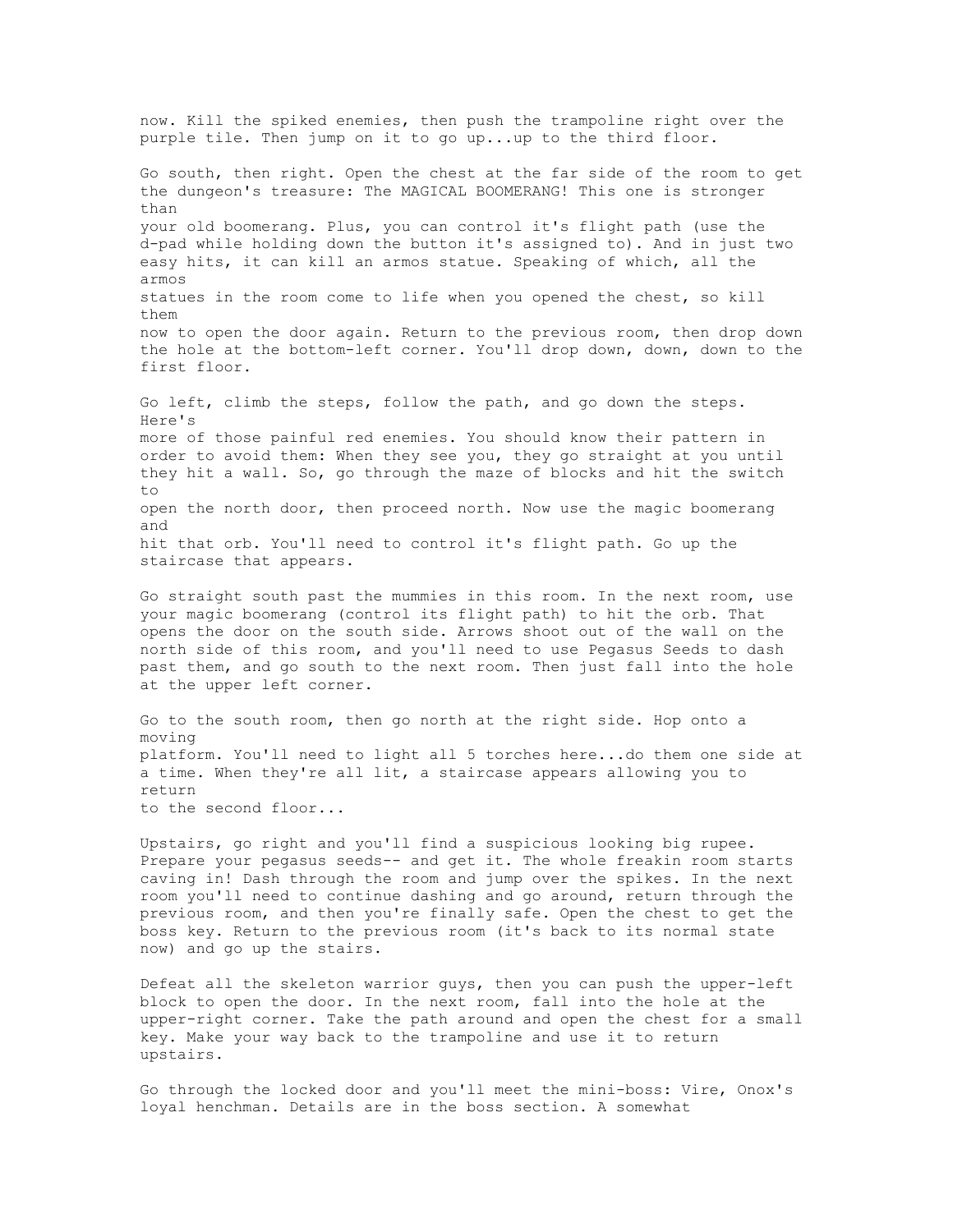disappointing mini-boss, considering the ones we've faced before. After the battle with him is done, go to the room at the right.

Stop at the doorway-- ok, use the pegasus seeds and dash straight past all the obstacles in the room, then continue right. Hop over the two spiked logs in this room, hit the switch at the upper-right corner, then enter the door that opens. There are two switches in the next room: One of them makes stairs appear, and the other one makes snakes drop down. They seem to be random...find the one that activates the stairs, and go up them.

Make your way through this room, careful to avoid the horrible blue hands that bring you back to the dungeon entrance. In the next room, there are those bouncy beetle creatures, but no hole to push them into...so do the only thing you can: Take your magnetic gloves and hit them with the big metal ball. Enter the door that opens when they're defeated. In left side of the next room, there are 3 moving orbs. You'll need to make them all red, using the boomerang, to open the door. It's not that hard.

In the next room, push the trampoline 2 tiles down AND 4 tiles to the right. Jump on it to get upstairs, and use the boomerang to make the orb here red. This makes stairs appear downstairs! Fall back down, and take the stairs up. Push the block to the right, and we come to the boss door.

Quite obviously behind the door is the final boss. Visit the boss section for details. A pretty fun and challenging boss if you ask me. After defeating him, collect the heart containter and go upstairs...to the outside. Well, this is new. And finally collect your prize...

It's the sixth Essence of Nature: The BLOWING WIND! Sweet fruit is born when pollen is carried by the Blowing Wind! Just two more Essences of Nature remain. You are transported out of the Ancint Ruins...

> wwwwwwwwwwwwwwwwwwwwwwwwwwwwwwwwwwwwwwwwwwwwwwwwwwwwwwwww <<<<<<<<<<<<<<<<<< THE SEVENTH ESSENCE >>>>>>>>>>>>>>>>>> mmmmmmmmmmmmmmmmmmmmmmmmmmmmmmmmmmmmmmmmmmmmmmmmmmmmmmmmm

> > -- THE PIRATE'S BELL --

Next stop is Subrosia. If you already extended the bridge in the underground cavern in South Horon Village, you can use the vortex there to get to Subrosia. Otherwise, you'll need to take the long way and use the vortex in Mt. Cucco (the same one you used before going to the Dancing Dragon Dungeon).

Near the south-western corner of Subrosia you'll find a skeleton pirate guy standing on a ledge beside a vortex. Enter the door to this place. It's a jolly group of skeleton pirates! Talk to them to find out what's going on. Specifically, talk to the Cap't, the one wearing black. It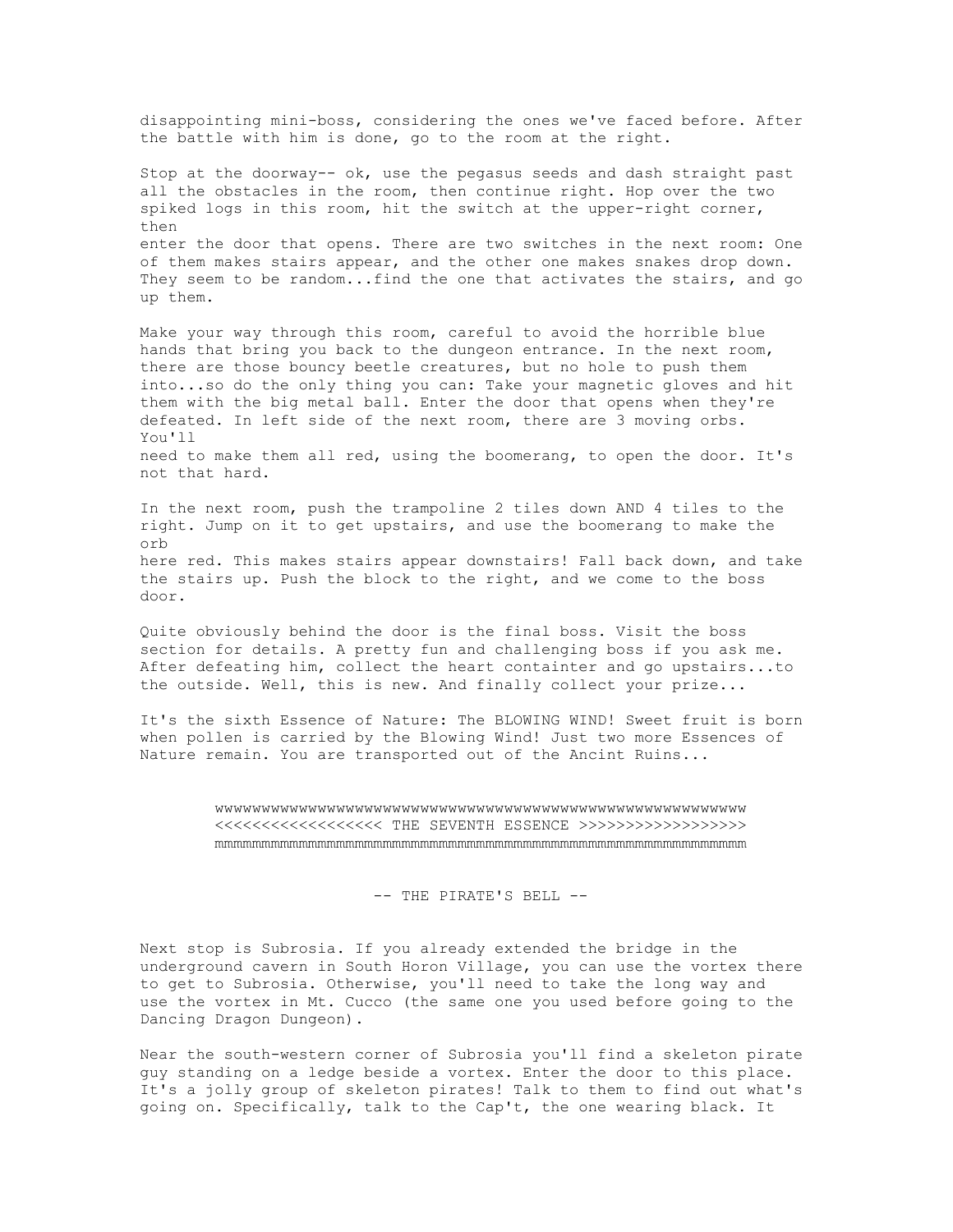seems that he's lost his bell given to him by a special someone. After you talk to the Cap't, he'll let you go look for it. Go upstairs and talk to the pirate at the right. This wierd fellow walks over to the drawers and pushes them in a special order...remember that order. Now go upstairs and use the vortex to return to the regular world (you can extend the bridge now if you haven't already). Now go just to the right of Horon Village, and you'll see a hollow log going south. Enter that to get to the beach, and follow the path until you reach a skeleton pirate. Talk to him to get him out of the way. Now push the skulls of this gate in that special order that you saw from that other pirate: Push the 3rd skull twice, the 2nd skull once, the 1st skull twice, and the 4th skull 3 times. If you did it right, the gate will come down, allowing you to enter the Samasa Desert. In the desert you'll find a pirate ship half buried in sand. The skeleton pirate inside is, well, dead. He tells you to find his skull that's rolling around in the desert. Go to the upper-right corner of  $th$ e desert, where you'll find the skull relaxing beside an oasis. Talk to him. He'll knows where to find the bell! Carry him around and walk around the desert. Be sure to walk over the quicksand whirlpools...he'll go crazy when you're at the one you're supposed to drop into. If you drop the skull or lose him, he'll reappear at the place where you first found him. When you finally find the bell, it's really really rusty. The Cap't will never accept this hunk of junk! Return to Subrosia (through any vortex that's convenient). Somewhere in north-western Subrosia is the "Subrosian Smithy". Talk to the manager..."Hmm? The Master speaks...He says you hold a bell of great value." The correct response here is "Do it!". And a few seconds later you'll have the Pirates Bell! All shiny and new! GONG! Return to south-western Subrosia and talk to the Cap't again. Yep, that's his bell alright. And for some reason now they're all able to go out to their pirate ship and set sail again. What strange logic you find in the world of Zelda! Anchors aweigh! The pirates get seasick and you stop, perfectly positioned in the beach south of Horon Village. Enter the seemingly abandoned house north of the pirate ship. There are 10 bombs inside that chest. And there's an obvious crack in the right wall. Use a bomb to blow it open. Follow the path to the outside where you'll find a tree stump. Use it to turn the season to summer. Go back through the house and back to the ship. Go 2 screens right, and climb the vines to reach the graveyard. Continue north and go down the stairs to enter the next dungeon: The Explorer's Crypt.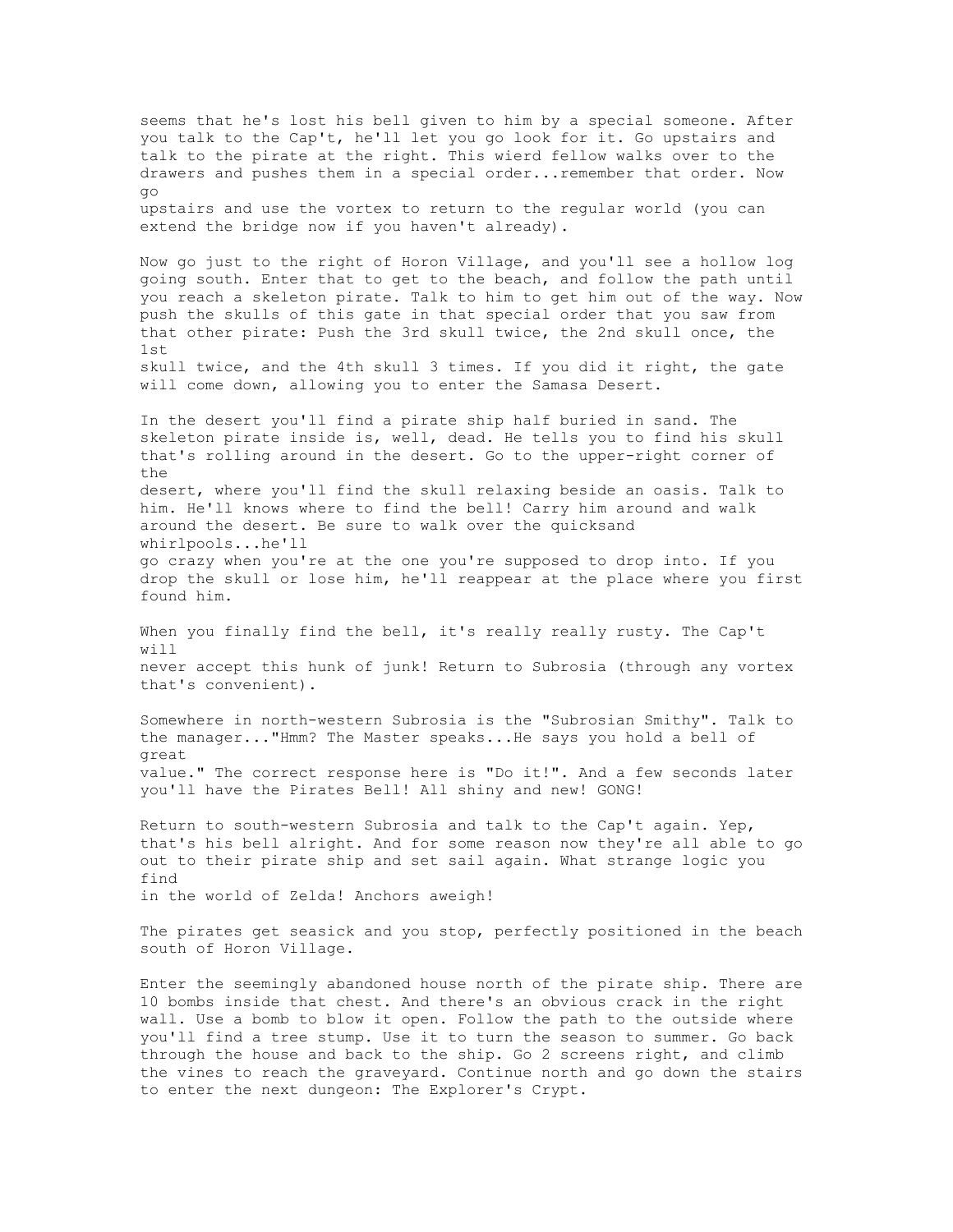# -- EXPLORER'S CRYPT --

Go straight up through the first room. Then go left, follow the path around, and go north. Go north through the darkened room. In the next room go right, and you'll need to move quickly before the four fires go out (or else you'll be transported to the entrance). Kill all the enemies to make a chest appear, then open it for a small key. Now trace your steps all the way back to the locked door and go through it (left, down, down, left, right, right).

You can kill all the enemies here to get a ring. Now go up the left steps and follow the path until you reach the darkened room. Use the slingshot to fire ember seeds at the two torches. When the lights are switched on, a ghost appears and attacks you. Hit him four times to defeat him, breaking the curse in that "four torches room" to the north! Go there.

You can bomb a crack in the left wall to reach a room with the dungeon compass. Back in the "four torches room", push aside the rollers to reach the center staircase and go into the basement (B1).

Avoid these armos statues (they come to life when you touch them) and go to the left room. Hit the switch up on the ledge to make a trampoline appear. Push it 2 spaces DOWN and 1 space LEFT. Jump on it...and press left so that you step on the switch, making a key drop into the hole. Drop back down and collect the key. Return to the room with the armos statues.

All of these armos statues come to life except for one. Find out which one that is (you can kill the ones that come to life with the Magic Boomerang), and push it over the switch to hold the door open. In that room, go down the steps and struggle through the shifting pathway to reach the stairs.

Prepare your magnetic gloves, and step onto the moving platform. When it stops at the other end you'll be beside an S-block, so use south polarity to repel yourself over the rest of the gap. In the next room, get over the brige before it rises up and starts attacking you. Then go left.

Here's a tricky puzzle that kept me scrating me head for a while. You need to hit the four switches in an order such that the armos statues would be arranged in a square, with an empty space in the middle. First hit the lower switch at the side, then the left switch at the bottom, then the upper switch at the side, then the right switch at the bottom. Collect the key that drops down. Now retrace your steps back upstairs.

Go south through the locked door. Now at the left side of the square of blocks, push the top and bottom block inward, and the center block up. At the right side of the square of blocks, push the top and bottom block inward, and the center block down. Now push the trampoline 3 tiles LEFT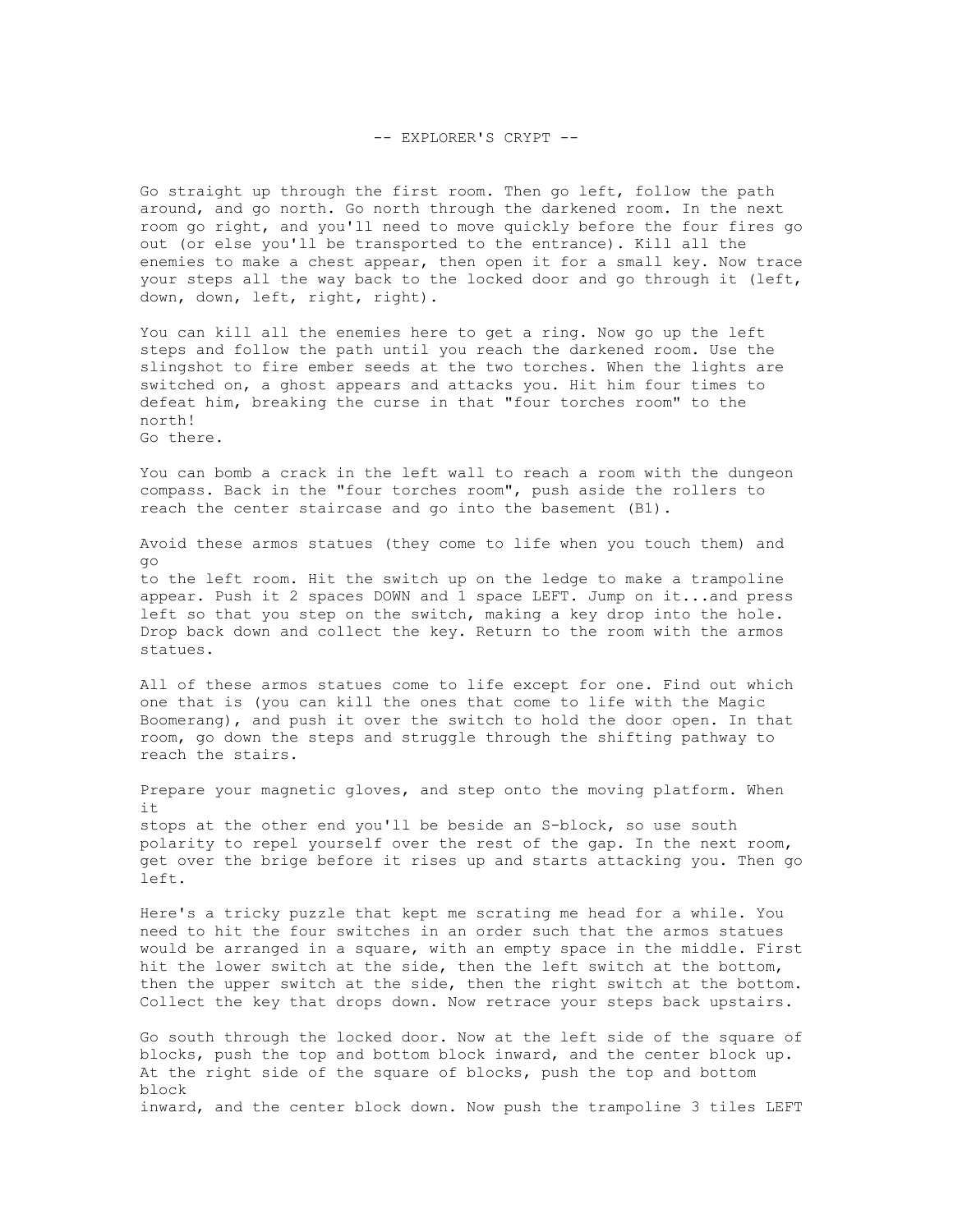and 1 tile UP. Then you can jump on it to reach the next floor. Go left, get the dungeon map, then drop back downstairs. Now go right through the locked door. In this darkened room, use the pegasus seeds to move quickly and the ember seeds to light the torches. If all four are lit, another ghost will appear. This one leaves a trail of fire. 2 or 3 spin attacks should do him in..after defeating him, go 2 rooms to the left. This room was cursed before you defeated the ghost. Dive under the spiked logs to get past them, then go down the stairs. Defeat the knight that's close to you, then use the magnetic gloves to pull the others towards you...and release them over the pit. Bwahaha! Cross the bridge that appears, then go north. Push aside the block and hit the orb (to turn it red). Go back down, cross the bridge, then go up. This is a tricky room...use north polarity to pull yourself to the first rotating s-block, and when you're at the left push yourself away. There should now be another s-block just to the north of you. Let go of the magnetic gloves and IMMEDIATELY face up and use north polarity to latch on to the other s-block. Neat, eh? When you're at the left with this one, repel yourself, then face up at the right time and latch on to the other s-block. Repel yourself to the platform with the trampolines. Jump on the blue one to reach the next floor. Kill the two stalfos while avoiding the fireballs from the torches. The door opens when they're both dead. Drop back into the hole, then hop onto to red trampline to bounce TWO floors up! Carefully hop over the spikes, then drop into the hole on the north side. Go north. Kill the keese here, just to get them out of the way. Carefully jump onto this fast-moving platform, then to the treasure on the center platform. Open it to get the ROC'S CAPE! This allows you to jump further than before, and it replaces your Roc's Feather. Try it out: Press and hold the button to do a 'double jump' over the gap. Go down and fall into the hole. Jump over the platforms here and go south, then right, then up the stairs. Passed the spiked logs and into the next room, then north, and down the stairs again. Use the magnetic gloves, like last time, then continue to the next room and cross the bridge. At the right side of this room, use your new Roc's Cape to cross these two big holes. In the next room, attract the enemies towards you with the magnetic gloves, then defeat them all to make a trampoline appear. Push it three tiles upwards, then jump on it, onto the moving platform. Go up the steps, then use the magnetic gloves to push the N-ball to the left and off the ledge. Jump off the ledge. Use the N-ball to hold down the

Go left. Find the armos statue that doesn't come to life and use it to hold down the switch. Then go 2 rooms south, 1 room left, and down the

switch here. Open the chest for a small key.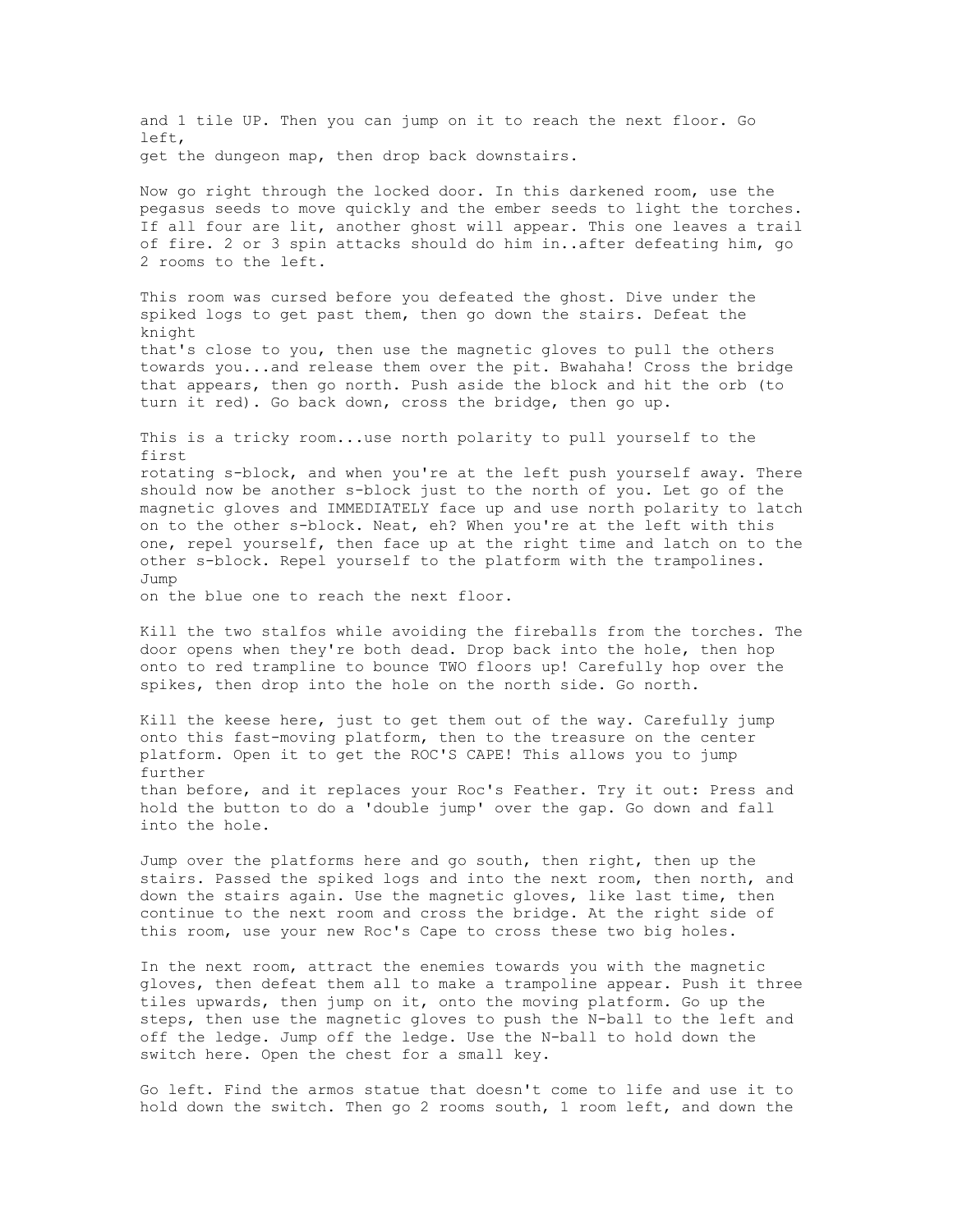stairs again. Use your key on the keyhole block, but wait until all the tiles are finished attacking you before you proceed. Then go south through the room.

Continue on the long path and drop into the pit of muldorms at the end. Be careful not to stand on any tile for more than a second, or else it will crumble. Defeat the muldorms to open the door, then go on south. Use the pegasus seeds combines with the Roc's Cape to make this loooong jump. Hit the switch to open the door. Make the return jump, push the block out of the way, and go right to the next room.

Mini-boss time, once again. It's those ghosts that were cursing those other rooms. See the boss section for details. After defeating them, go right.

Ah, this looks like fun. Lots and lots of stairs. Our aim here is to get to the top-right corner of B2F. It's a process of trial and error...just keep trying and erroring until you get there. Then go north.

Another puzzle with the rotating s-blocks. Use north polarity to latch on to the first s-block, then repel yourself to the right. Switch polarity and latch onto the one at the lower left (really quickly, just like last time), then repel yourself north to the cracked floor. Don't stay on a cracked tile for more than a second! Use roc's cape to jump south to the next platform, then onto the moving platform, go north at the left path to the next room. Jump from platform to platform here, killing all the enemies in the room, then collect the key that drops down. Return south.

Jump onto the moving platform, then jump to the path at the right. Go to the end of the path, then push the block UPWARDS. Go north, and into the locked door. Jump north over the gap, the continue on the path until you reach a room with 3 switches. Notice there are statues beside them... signifying the order that you should step on the switches! Hit the lowest one first (use the pegasus seeds with roc's feather for the big jump), then the top one (just the roc's cape will do), then the one in the center. A platform is created at the right so you can jump over it.

Go up that path, then hit the switch to make a trampoline appear. Jump off the ledge and use the trampoline to jump up UP two floors. Press down to land on the moving platform. If you sprikle mystery seeds on the owl statue here, he says "Below me, red. My right, red. Only I shall shine blue." Jump off to the right, then go down the stairs.

Remember the owl's advice. There are four orbs in this room: Two at the left side and two at the right. Hit them in a way that they are all red except for the upper one at the left side. Then the door at the north side will open, for you to proceed...

Kill all four skeleton enemies in this room, careful to avoid the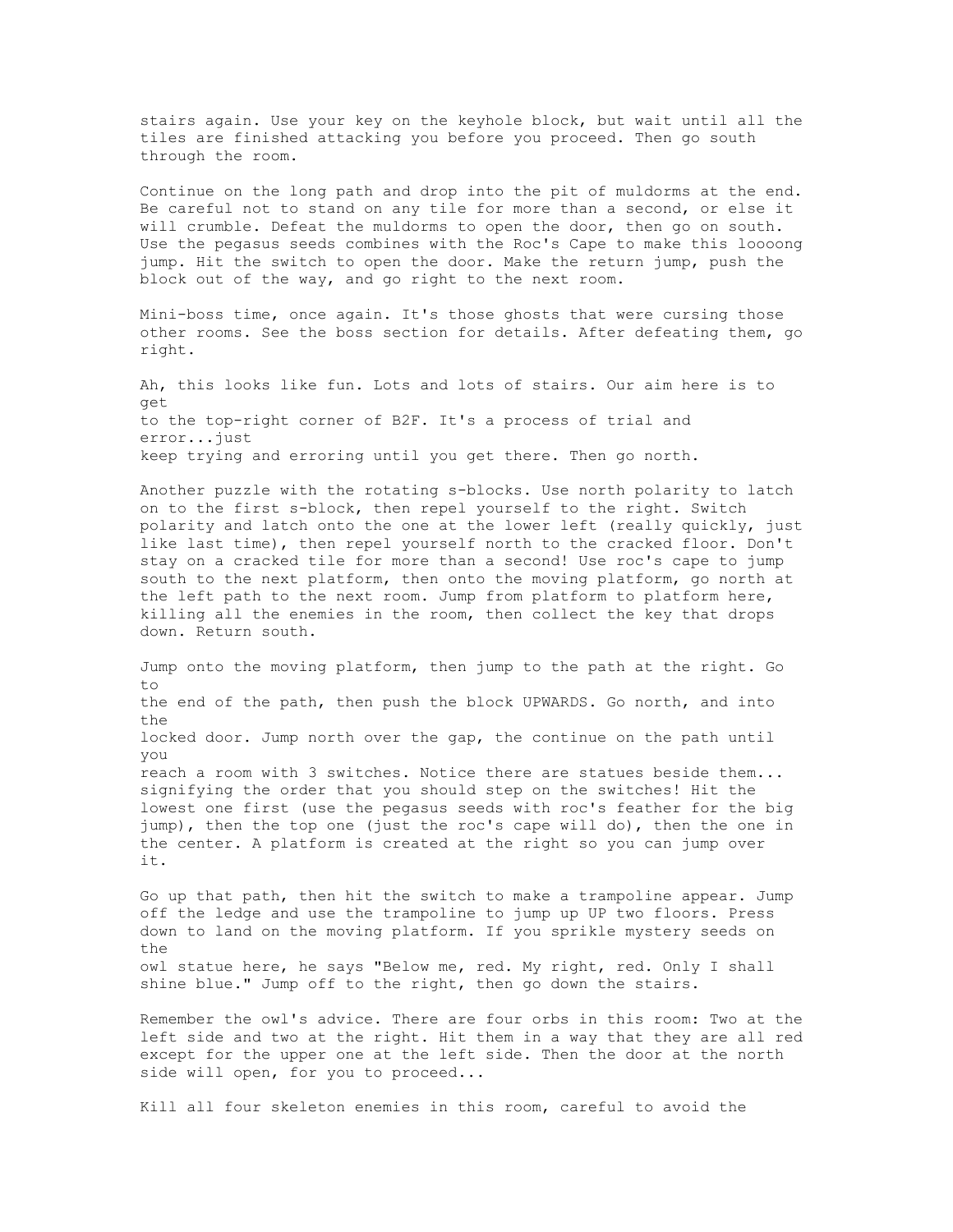fireballs bombarding you from all directions. When the enemies are defeated the torches will leave you alone, and a chest will appear containing the boss key. Take it and go to the south room, then drop into the hole.

Go up the steps at the left. Continue on the path all the way until you reach the room with all the staircases. Take the stairs up, go left and take the stairs down, then take the stairs at the bottom right corner. Take the path left and you'll come to the boss door at last. You can guess what's behind here...

The final boss is a two headed dragon named Gleeok. Just like most of the bosses in this game, he's quite a toughie. See the boss section for details. After defeating him, collect the heart container and go left  $+\circ$ get what you're here for. And it looks quite hilariously similar to a pair of testicles...

It's the seventh Essence of Nature: The SEED OF LIFE. Life begins anew when birds carry this, the Seed of Life, to new lands! Believe it or not, only one Essence of Nature remains. You are transported out of the Explorer's Crypt.

> wwwwwwwwwwwwwwwwwwwwwwwwwwwwwwwwwwwwwwwwwwwwwwwwwwwwwwwww <<<<<<<<<<<<<<<<<< THE EIGHTH ESSENCE >>>>>>>>>>>>>>>>>>> mmmmmmmmmmmmmmmmmmmmmmmmmmmmmmmmmmmmmmmmmmmmmmmmmmmmmmmmm

The Maku Tree grows ever stronger. But this time he sees no dreams...

So you'll have to figure this one out on your own. That isn't too hard seeing that there's only one big block of unexplored area on the overworld map.

-- TO THE SWORD AND SHIELD MAZE --

Go to the Temple Remains, north of Holodrum Plain (or get there by going west from Goron Mountain). When you reach a big gap, cross it using Roc's Cape. You'll reach a sign that indicates "Temple of Seasons". Proceed north...

Go right and use the tree stump to change the season to autumn. Go 2 screens left, then north (the leaves now cover the space that was previously a big hole). Continue on the path until you come to another tree stump. Change the season to winter. Go north, up the steps, then right. Continue until you reach a vortex to Subrosia.

In Subrosia, go up the steps and enter the cave. The idiot Subrosian here is throwing all sorts of nice goodies into the lava! Gasha seeds! Major items! Rings! A piece of heart!!! Oh the humanity...he says it shoots off huge fireworks. Well, he's never going to make anything happen with the stuf he's throwing in. Show him how it's done: Throw in a \*bomb\*. Kaboom! The volcano erupts, raining fire upon the Temple of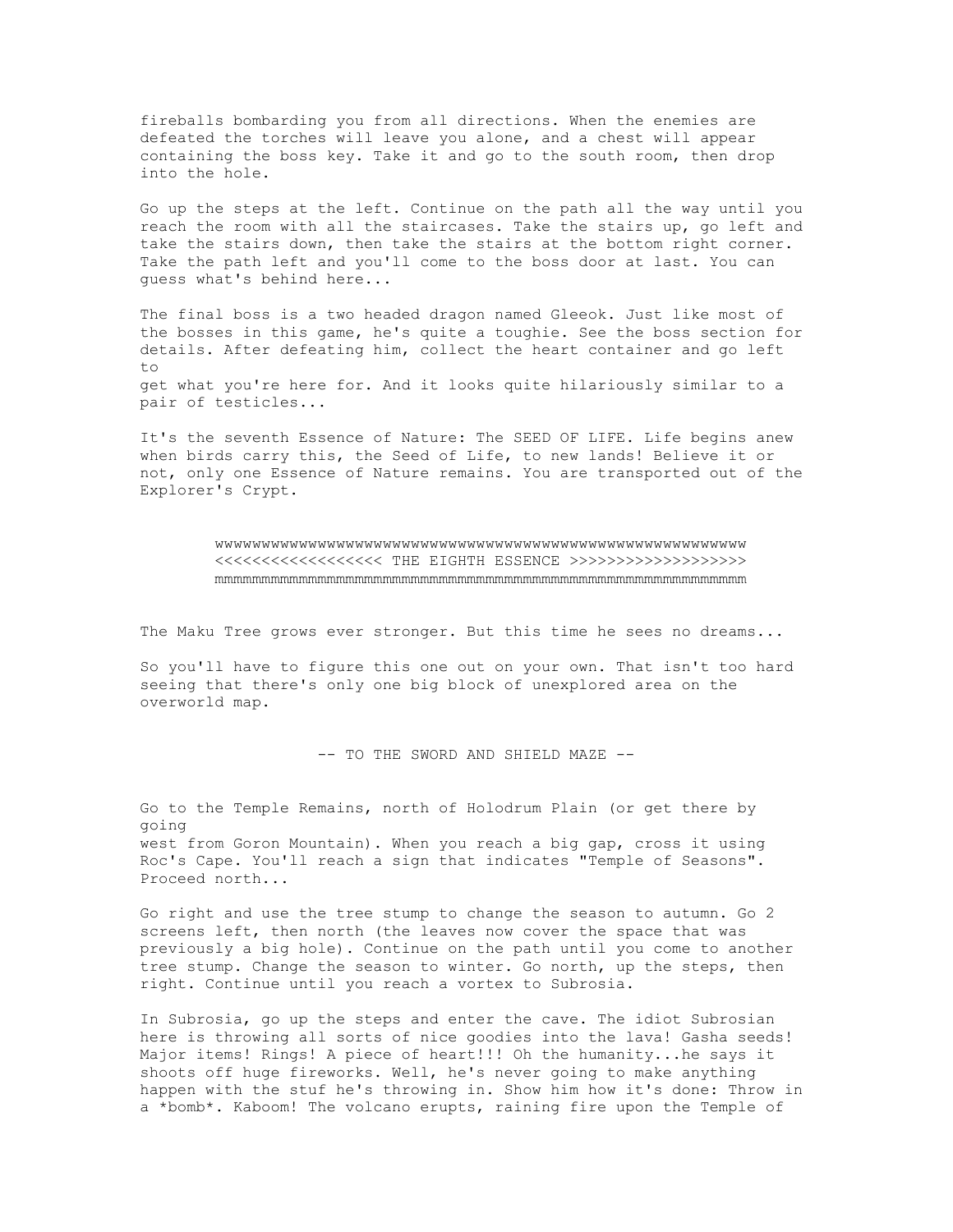Seasons. Exit the cave and take the vortex back to the overworld.

Go north, then right, then south. Hop onto that tree stump and change the season to summer. Go right and climb the vines. Continue on the path...jumping over the lava...until you get to a cave.

Inside, stand on the tile just to the left of the entrance, face north, and use the magnetic gloves (north polarity) to pull yourself across. Go right, stand at the rightmost tile, face south, then use the magnetic gloves (north polarity again) to pull yourself across. Take the stairs up.

Push the right block down, and the push the others away to clear the path. Go right, push some more rocks, then head up the stairs. Go one screen left and go back down the stairs. Simply jump over a few holes, avoiding the enemies...blah blah...then go up the stairs at the left. Go two screens right and enter this place.

Ah, how relaxing. Collect the fairies if you wish. Enter the vortex to Subrosia once again. Climb north up the steps...up, up...until you reach this scary looking cave. And at last we have found it, the final dungeon: The Sword and Shield Maze.

-- SWORD AND SHIELD MAZE --

Go straight up through the first room, then go to the room at the right.

There's a statue here with no eye...shoot it with the slingshot to give it an eye and make a small key drop down. Collect it and return to the previous room. Go north, then continue on the path north again... Use your magnetic gloves on the enemies here to attract them to you, so you can hit them with the sword. When they're all defeated, the door opens for you to continue north.

Kill all the gels here. To kill the beetle-like guy, you'll need the N-block in the corner. Bomb the cracked blocks to get to it, then use the magnetic gloves to kill the last enemy...then collect the key that drops down. Go right. Dangerous room...carefully make your way through it, continuing right. Use your key on the keyhole block, then go down the stairs.

Make your way through this maze-like room, and go south. Now you'll need to watch out for the red hands that drop from the ceiling! If they grab you you'll be brought back to the dungeon entrance! Make your way past the spiked rollers, then go down the stairs at the lower-right.

In this side-scrolling place, use Roc's Cape to make your way past the fast-moving fireballs (you'll need some smart timing there). In the next screen, jump to the moving platform, then to the left side while avoiding the fireballs. Go up the ladder at the left.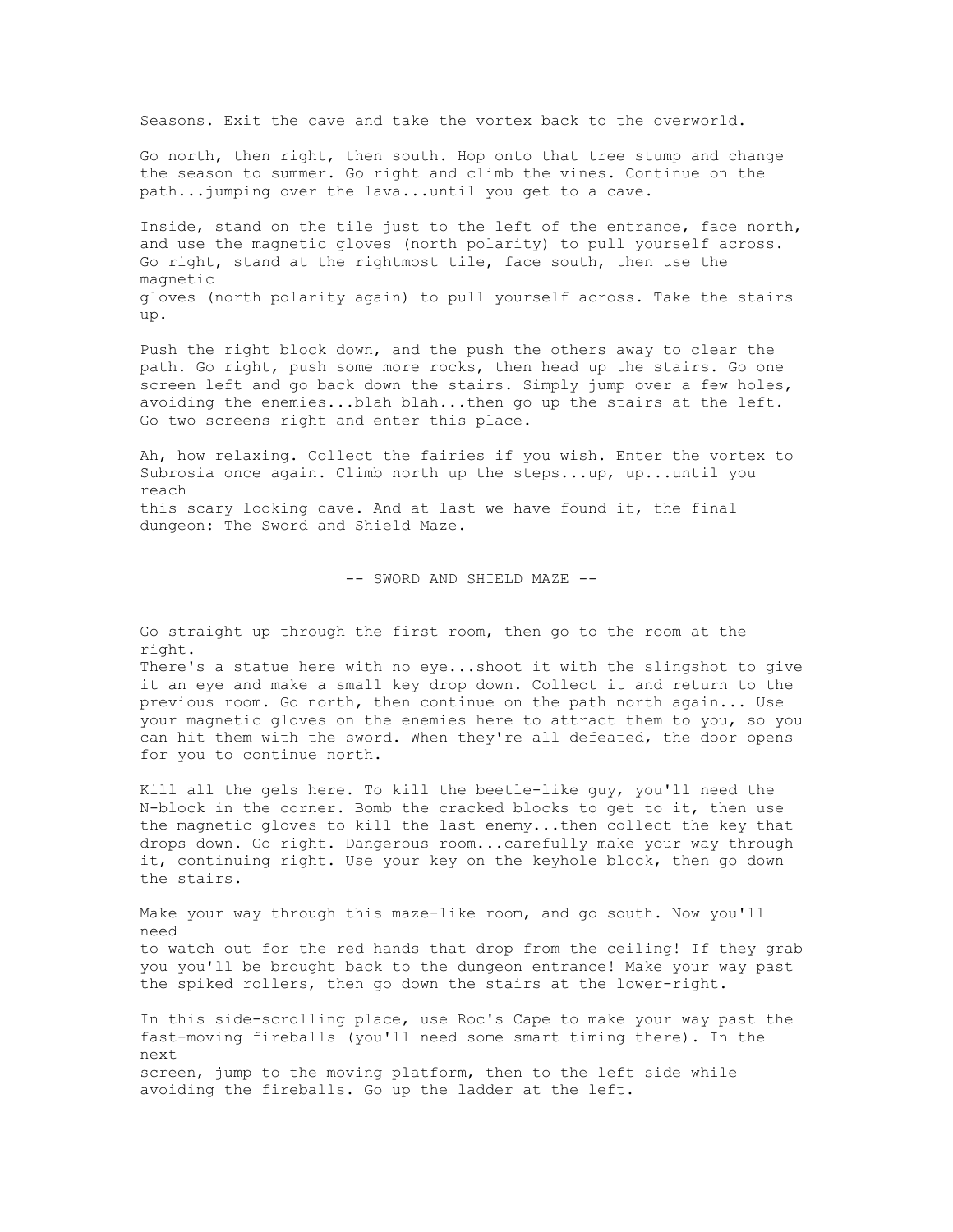Jump past the spiked roller while going over the lava here, then go south. In the next room, avoid the giant switchblades and fire keese... hit the switch at the right to open the door, then continue right. Go up the stairs to come to a horrible room with lots of ice and lots of spikes. Carefully make your way through the path here, then open the chest for the dungeon compass. Make your way back to the stairs and go back down. Go right through the locked door. Step on the rotating thingy to go to the north path. Go up the steps, left, then drop off the ledge. Return right to the rotating thingy, and now use it to go to the south path. Go on to the south room. The owl statue here says "A silent watch may be needed". So when you enter the room, do NOT kill any enemies or even swing your sword. Just wait 5 or 6 seconds and the golden armos statue will come to life and move out of the way. Go inside there and up the stairs. Head right. Open the chest for the dungeon map. Wait, see that big N-ball at your north? Whip out the magnetic gloves and attract it (south polarity), and move left so that it comes closer to you. Drag it 1 or 2 tiles right. Now repel it (north polarity) and move it right over the lava as you can. Then bring it left so that it presses the switch and extends the bridge. Go left and back down the stairs. Go right, jump over the stream of lava, then go up the stairs. Head left to a chest surrounded by blocks and armos statues. Make the statues come to life and kill them with the boomerang. Push the lower block out of the way so you can open the chest and get this dungeon's treasure: The HYPER SLINGSHOT! This replaces your old slingshot...it shoots seeds in 3 directions, while consuming only one seed! Great! Go right. Take the north path, and jump over the lava to reach the bridge you extended. Cross it and go down the stairs. Take the path north, cross over to the other ledge, then go left to the rotating thingy. Ride it to reach the right path, go right, and open the chest to get another small key. Return to the rotating thingy and ride it back to the north path. Go up the steps, and right. Now go down these steps and use the magnetic gloves (north polarity) to get over the lava. Continue right. At the right side of this room there are 3 statues without an eye. Stand about 4 tiles away from the middle one, then use the hyper slingshot to hit them all at once. Go up the staircase that appears. A room full of obviously cracked blocks. Start bombing them away to

clear up the room...and you'll get to a chest surrounded by blocks, cracked and uncracked. Blow away the cracked ones with bombs, then push the south one to get to the chest with a small key. Go back downstairs.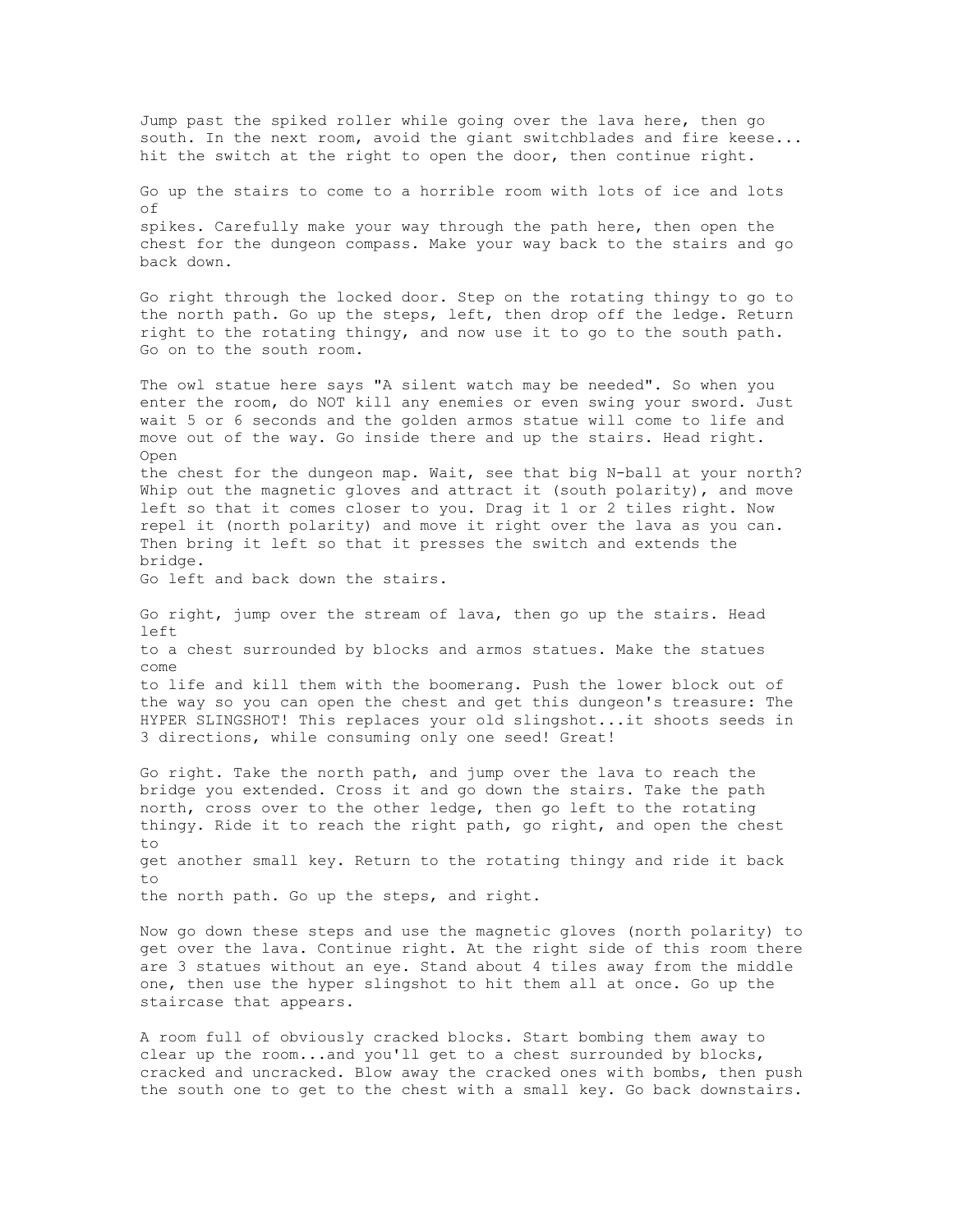Head right through the locked door...and you'll come to this dungeon's mini-boss. He's another tough one, worth of a final boss in any dungeon. His name is Frypolar, and details are in the boss section. After defeating him, go north to the next room. Use the hyper slingshot to light all 7 torches in this room. First light the 3 at the left, then the center one, then the 3 at the right. Go up the stairs that appear, then go north. Ah, this room is quite a bitch indeed. Had me stumped for a while. There are 3 blocks of ice here and you'll need to push them around so that they get to the yellow tiles at the right. Here's what you do: Push the leftmost block down, then right. Take the upper block and push it down, then right to the middle tile. Of the two remaining blocks, push the right one down, right, up, then right to the upper yellow tile. Finally, push the last block right into the lower yellow tile. A staircase appears! Go down... Use Roc's Cape to do some tricky jumps over the ice blocks in the first screen. Then you'll have to have some quick reflexes jumping over the conveyer blocks in the second screen. And finally, the third screen has you jumping over spiked thwomps. Go up the ladder there. Hit the switch here to extend the bridge, providing easy access to the rest of the dungeon. But nevermind crossing it now...just go right. Get past all the enemies and super-fast switchblades (using Roc's Cape might help). In the next room, use the magical boomerang over the big gap and control its flight path to hit the orb, extending the bridge. Go south. Ignore the switch in the center of this room. Just go to the left area and kill all the enemies (the animal flute kills the bunnies instantly). After they're all defeated, enter the passage at the bottom-left. Open the chest in that room for the Boss Key. Then go down to return to that bitchy ice-room. Hop off the platform and go through the locked door at the left...and go straight through the next room... There's a cracked wall on the north side of this room. Bomb it open and enter. Some kind of phantom armos statue shows you a path on the yellow tiles. Take note of the path he takes! When he's done, move over the yellow tiles taking the same path that he did. If you do it right, you get a small key. Take it and return to the previous room. Pick up one of those ice crystals and bring it to the south room. Drop it into the red hole...you'll see it drop to the first floor and freeze the lava into solid ground! Go down the stairs to get there. Open the chest for the small key (you should have 2 now). Go to the screen at the left. You can open the chest for some bombs. Then go up the stairs.

Ride the minecart up to the north room. Go down the stairs at the upper right. Go right, down, up the stairs, then north back to the room with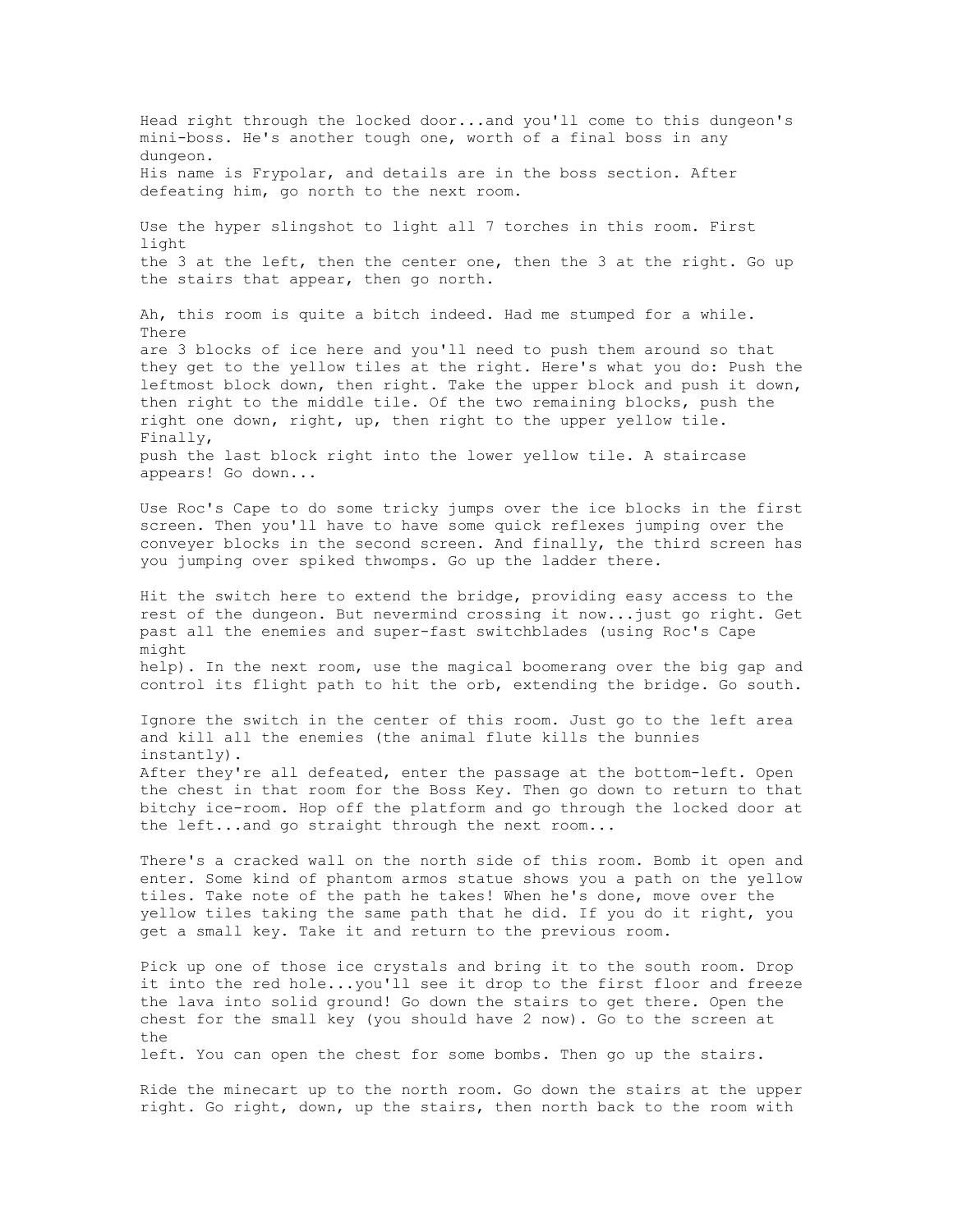the 3 ice crystals. Pick up one of them and ride the minecart in this room... when it drops you off, put down your crystal for a second and unlock the keyhole block covering the red hole. Then drop your ice into this one, freezing the lava below again. Ride the minecart back to the room with the ice crystals. Take another one of them and ride the minecart again. When it drops you off, put down the crystal so you can hit the lever (making if face left and changing the direction of the tracks). Pick up the chrystal and ride the minecart again. When it drops you off, simply drop the crystal into the red hole again. Now take the minecarts all the way back to the room with the crystals.

Pick up yet another crystal and ride the minecart again. When it drops you off, bring your crystal through the south (possibly locked) door.  $T f$ you followed my instructions all the way, another minecart should be there waiting for you. Take it south and drop this crystal into the final red hole. Then take the stairs down.

Go right, then north, then take the stairs up. Follow the path right 2 screens and down. Open the chest here for your final small key. Take the path back, and down the stairs. Then go south, left, and north 2 screens. Use the key on that keyhole block. Just one more screen to the right and you find yourself in front of the big bad boss door. Whenever you're ready, equip the sword and roc's cape and enter...

This one is named Medelock. Although he's a nasty boss by normal Nintendo standards, I was able to defeat him (barely) on my first try. Refer to the boss section for details. After defeating him, pick up the heart containter and proceed north to get the last one.

It's the eight Essence of Nature: The CHANGING SEASONS. Scattered seeds sprout in spring, grow in summer, bear fruit in fall and sleep through winter. It is an endless cycle of life...the Changing Seasons! And just like that, you have all eight essences of nature. Give yourself a pat on

the back, but the journey's not over just yet. You are transported out of the Explorer's Crypt.

> wwwwwwwwwwwwwwwwwwwwwwwwwwwwwwwwwwwwwwwwwwwwwwwwwwwwwwwww <<<<<<<<<<<<<<<<<<<<< ONOX'S CASTLE >>>>>>>>>>>>>>>>>>>>> mmmmmmmmmmmmmmmmmmmmmmmmmmmmmmmmmmmmmmmmmmmmmmmmmmmmmmmmm

After being transported out of there, you get another message from the Maku Tree. He has been "filled with his former power" and wants you to go see him. Blech, you're still in Subrosia. Go south and find that vortex back to the overworld. Then use Gale Seeds to transport to Horon Village and go to the almighty Maku Tree.

Apparently, you've become a true hero that understands the Essences of Nature. And that gives you the honor of taking the giant Maku Seed. It's enormous. But you have bigger problems to worry about-- just then you hear from Onox, who dares you to come over and kick his ass.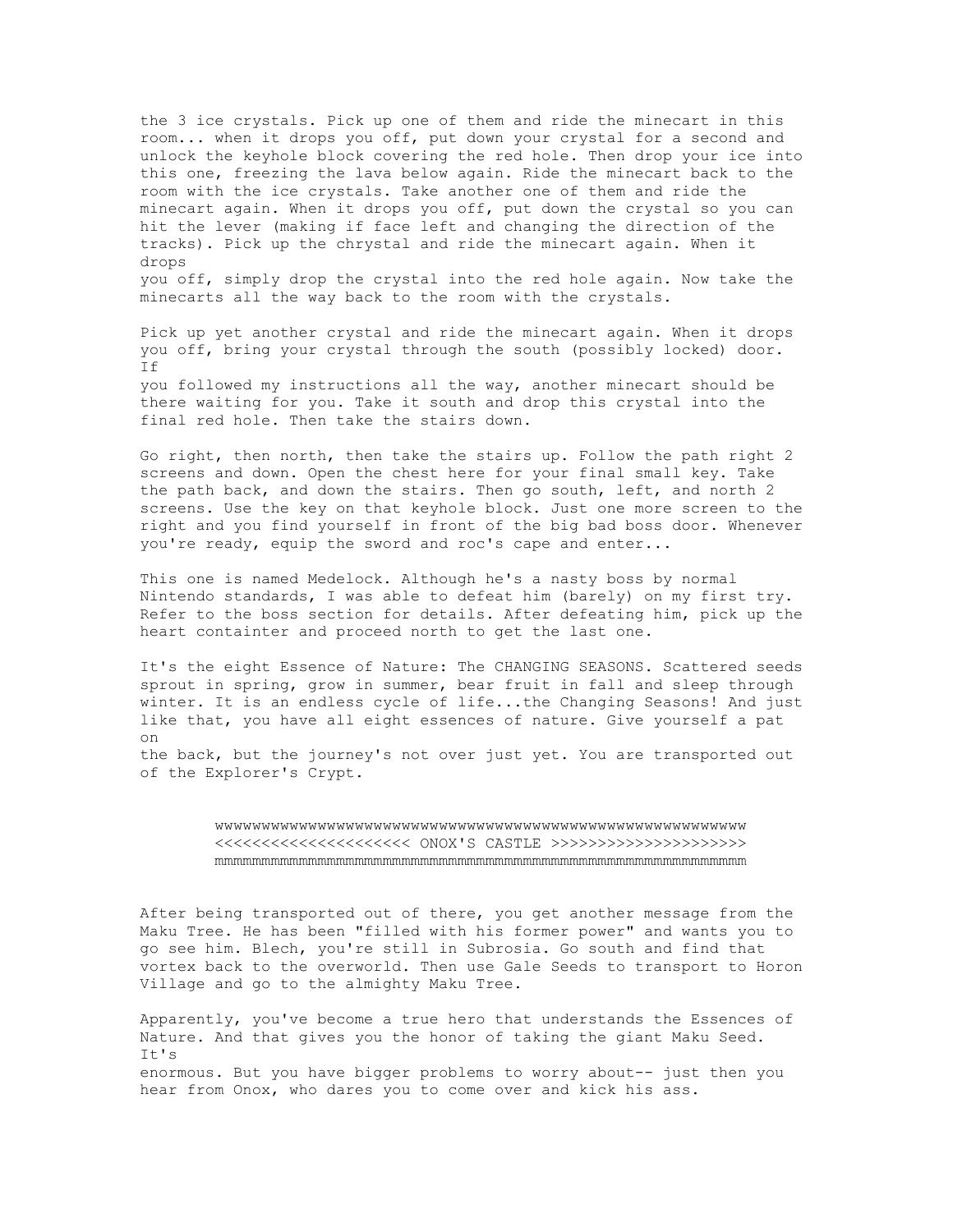So go to him. If you've been a good explorer and uncovered almost everything you can on the map, there's no problem figuring out where to go next: There are only 2 blocks on uncharted territory on the map. So head northwest to the Temple Remains, then north to the Northern Peak.

Where evil forces once ruled, the Maku Seed comes out and repels them with the Essences of Nature. And just then, Twinrova, our spunky quasi-villains from Ocarina of Time and Majora's Mask appear. Then give you a warning and fly off. Then yet another message from the Maku Tree. Blah blah blah... just go north and enter Onox's Castle.

-- ONOX'S CASTLE --

If you're low on life, go to the room on either the left or the right (they're both the same thing). Inside there is a fairy, and a room full of attacking tiles. Deal with the tiles first before getting the fairy, so you can make up for any damage taken from the tiles. When your life is full, return to the first room and go north.

Although the doors here are unlocked, you MUST defeat all the enemies in

order to proceed. If you simply go on north, you will find yourself in the same room over and over again. And don't go to the rooms at the left or right either, because if you go in them you'll find yourself in another infinite loop. After defeating all the Wizzrobes, you'll hear a chime. Go north.

In the next room you'll encounter Facade yet again. Defeat him like you defeated him before (check out the boss section if you need a review). After defeating him, get the fairy and go north... and north again...

It's Onox time! You'll have to fight him in a two-phase battle, in which you will almost definitely need to have the Magic Potion if you want to survive. See the boss section for the lengthly details about Onox and his true form, Dark Dragon.

-- THE ENDING --

[NOTE: Mucho spoilers ahead. I don't usually give away the ending in my FAQs, but I barely got 4 hours of sleep last night and I'm feeling especially cocky today.]

After defeating his first form, Onox reveals himself in his true form: An enormous dragon (which is strangly un-Zeldaish, yet very Capcomish). He also reveals that he's not the grand master in this evil operation, as he was summoned from the Dark Realm by Twinrova.

When his Dark Dragon form is defeated..."Gurrrgh... No... It's too late.

My orders were to capture Din and deliver the destructive power of a seasonless land to Twinrova. Now, as the Flame of Destruction, that power is set to devour this land!" Gah ha ha..."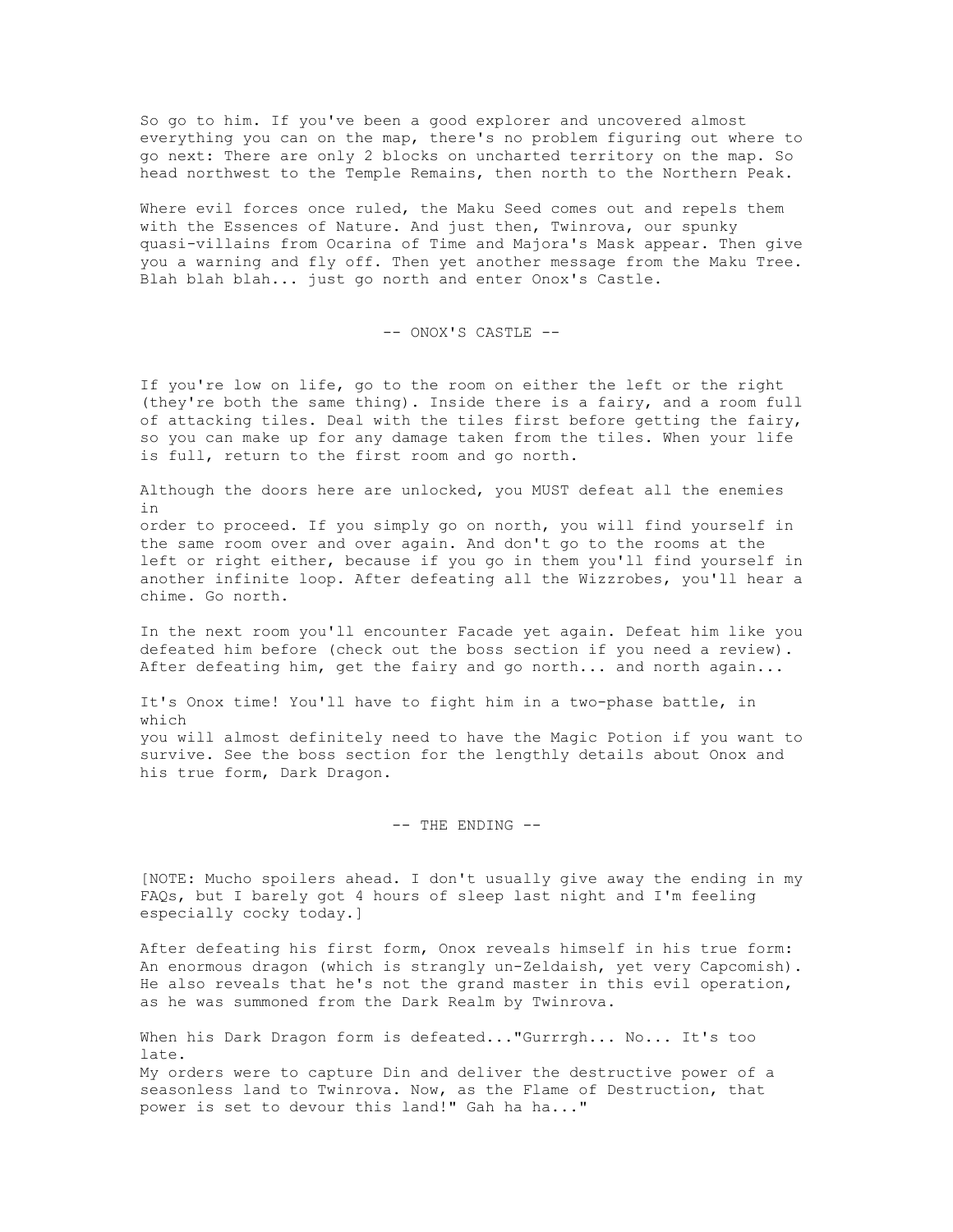Din comes down in her crystal imprisonment. Walk up to her and she's free. And the seasons all over Holodrum are returned to normal. All is well again in the world...or is it? The Twinrova sisters watch the scene from afar. "Don't think this is the end... Onox has fallen, but the damage he has done to this land burns on in the Flame of Destruction! When this flame lights the dark, our wish shall be granted!"

The credits roll, amidst scenes of a a peaceful Holodrum. After the credits, you are given a lenghly password, the Secret to Labrynna, and a reminder that your quest is to be continued in The Legend of Zelda: Oracle of Ages.

That'll do, pig. That'll do.

 $\sim$  The End  $\sim$ 

,---------------------------------------------------------------------- . | 3) BOSS STRATEGIES | '---------------------------------------------------------------------- '

TWIN MINOTAURS

Location: Gnarled Root Dungeon (Mini-boss)

These guys attack by simply moving around and tossing a boomerang to each other. For example, if the blue Minotaur throws the boomerang, the red Minotaur catches it. Then it's the red Minotaur's turn to throw the boomerang. That's funny...it's not much of a boomerang if it doesn't return to the person that threw it. Beating these guys is simple enough: Just hack like crazy with the sword. Focus your attacks on one of them, because when one is defeated the other one dies as well.

# AQUAMENTUS

Location: Gnarled Root Dungeon (Final boss)

Aquamentus looks like the perfect cliché boss. A muscular green dragon with wings and a horn sticking out of it's forehead. Where's the originality, Capcom? Anyway, the horn on it's forehead is flashing, so it's quite obvious that it's the weak spot. Hit the horn with your sword. Despite the crappiness of his design, he's actually pretty hard to defeat. He has an attack where energy balls come out from his horn with barely any warning. There's also an attack where he lowers his head and charges at you. You'll need quick reflexes to dodge his attacks. My

advice: Go crazy slashing at his horn from the very beginning before he has much oppurtunity to hurt you.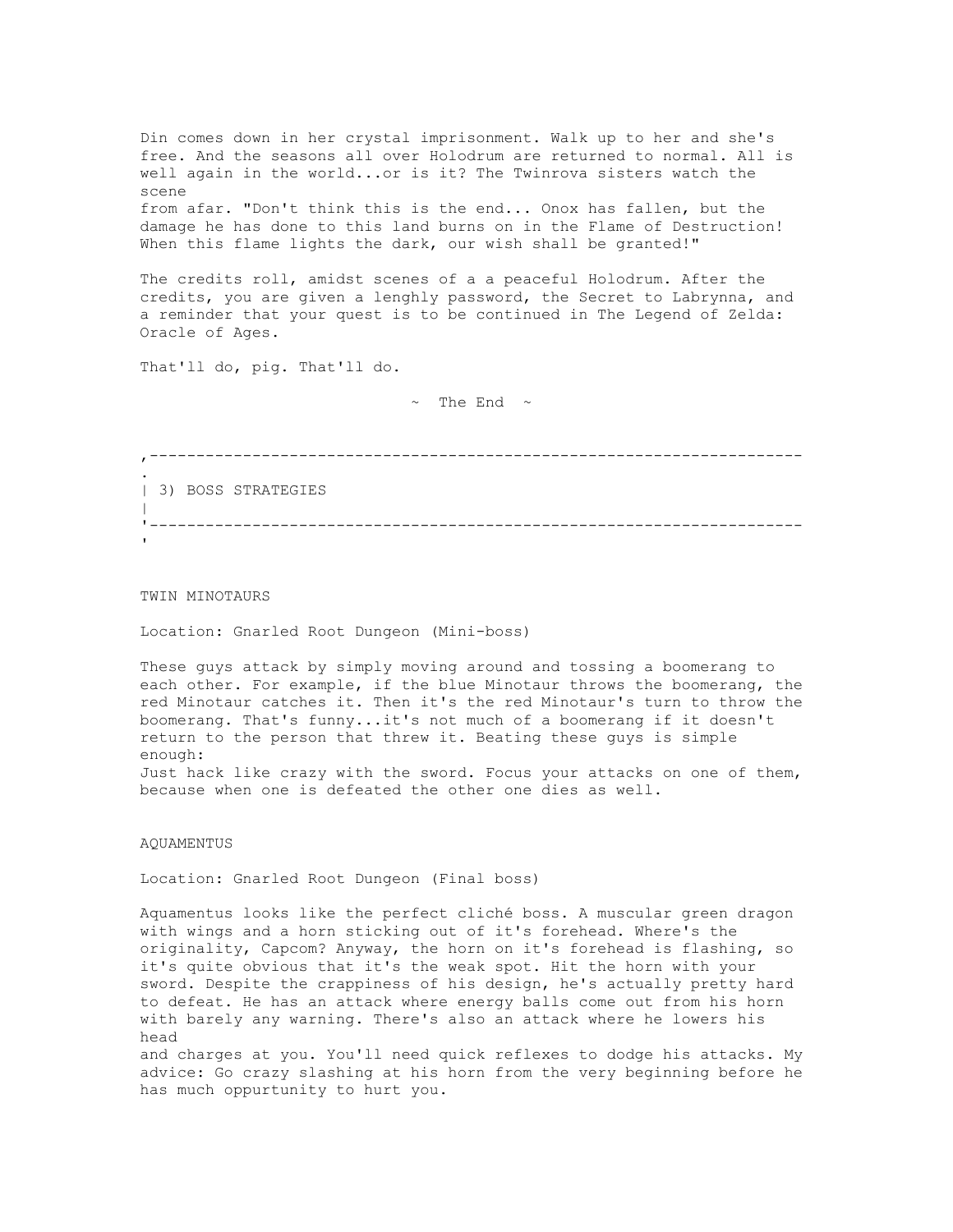# FACADE

Location: Snake's Remains (Mini-boss)

Long-time Zelda fans will remember Facade as the boss of the Key Cavern in Link's Awakening. Facade is a face on the dungeon floor. When he attacks by creating holes in the ground, just be sure not to stay still so he won't get to you. When he spits fireballs, be wary of the shadows cast on the floor where the fireballs are about to drop. Another attack causes bugs to drop from the ceiling, but this can be more of a blessing since the bugs give you goodies like hearts, rupees, and bombs. Speaking of bombs, use them on Facade to hurt him. Of course, they only work when the face appears. Five bombs should do it.

### DODONGO

Location: Snake's Remains (Final boss)

THIS is Dodongo? Oh well, disappointing to say the least. Dodongo looked radically different in Link's Awakening and Ocarina of Time. This guy is short and stubby. Anyway, he attacks mainly by breathing fire at you (and gives you a good 2 seconds to warn you about it). He also occationally attacks by charging (which can be anticipated by the faster movement of his feet). See when he opens his mouth when he's about to breath fire? There's a reason he keeps it open for so long. When he does that, throw bombs into his mouth. Then when he inflates like a balloon, pick him up with the Power Bracelet and throw him into the spikes. Three times is enough to defeat him.

# CALAMAREYE

Location: Poison Moth's Lair (Mini-boss)

There are actually three squid-type things that pop out of the puddles in the room. Each time they pop out they will attack you by spitting a single fireball. It isn't too hard to beat them, as long as you know how. These guys are invincible in the water, so what you need to do is get them \*out\* of the water. Pick it up when it pops out of the water (Power Bracelet) and throw it somewhere else. While it's jumping around, attack it with the sword to hurt it. Continue that pattern until all three of them are dead.

MOTHULA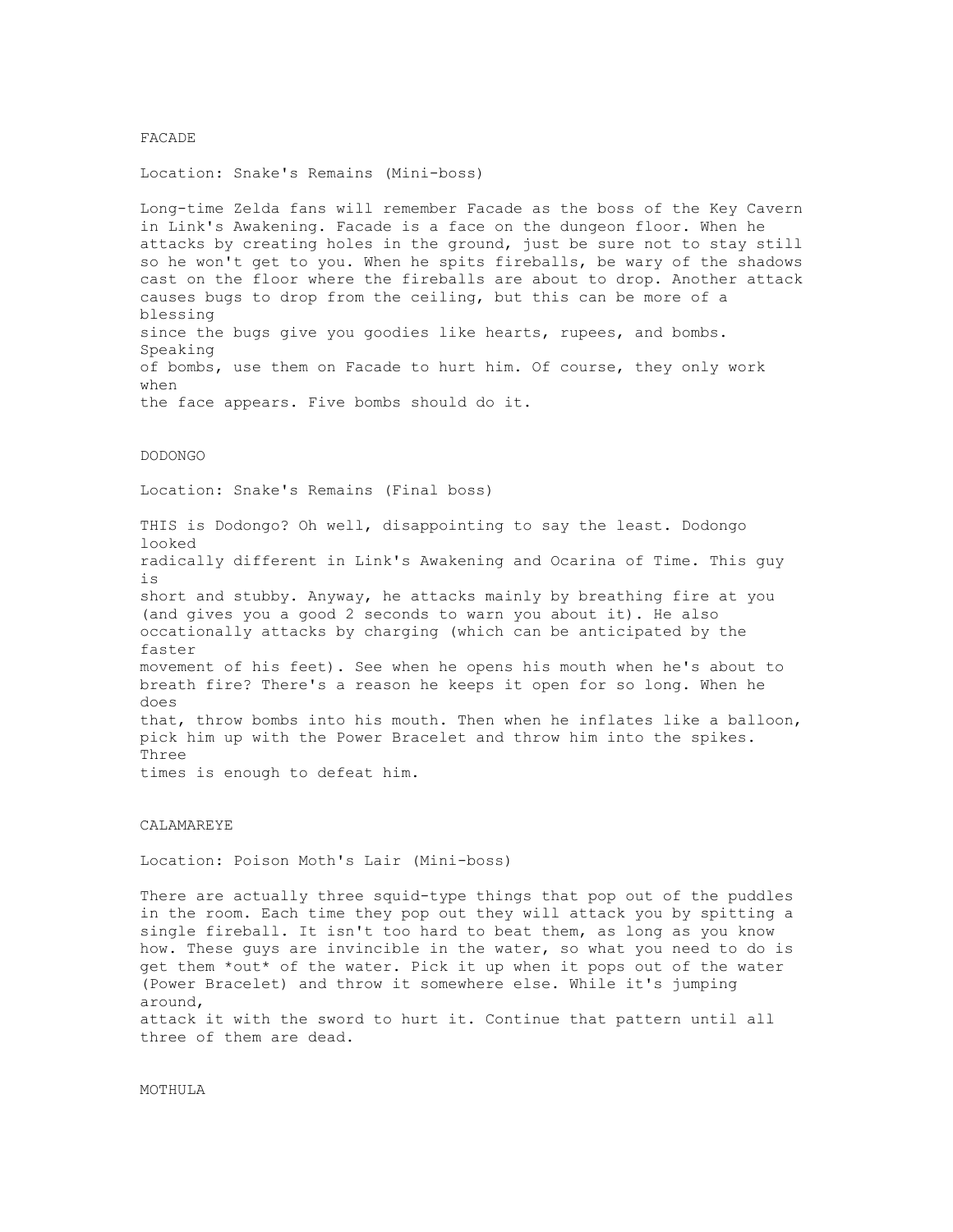Location: Poison Moth's Lair (Final boss)

Suprise, suprise. The final boss of Poison Moth's Lair is a moth! There are pits in the room, so if you fall into one use the trampoline to get back up. Mothula flies around the room quickly and shoots fireballs at you. Stay on the platforms at the center (and equip Roc's Feather so you can get around easily). Mothula also attacks by sending baby moths at you. There are no secrets to be found here: Kill Mothula by simply hitting it with the sword. Still, it's quite a hard fight if you ask me. If you get low on hearts, get some by killing the baby moths. And if you fall into the pit, you'll just need to use the trampoline to get back up (and I think Mothula's health would be replenished).

## AGAHNIM

Location: Dancing Dragon Dungeon (Mini-boss)

Yes, it's Agahnim from 'A Link to the Past' for a cameo appearance. And after being defeated twice in LttP, he's been degraded to a mini-boss. But he's different from how we've previously seen him, as you can't deflect the energy balls back at him. Instead it's back to the old mindless slashing technique. Use ember seeds to keep the torches lit... you can't attack Agahnim when it's dark. Get more seeds from the corners

of the room if you're running low. Three Agahnims appear, but only the one with a \*shadow\* under him is the real one. Just be careful to avoid the energy balls that are thrown around. The best time to attack is before they throw the energy balls. After seven hits from your sword, Agahnim is no more.

# GOHMA

Location: Dancing Dragon Dungeon (Final boss)

Gohma is a popular classic Zelda boss you may remember from 'Link's Awakening' and 'Ocarina of Time'. This one has a deadly pincer that it uses to attack you. First of all, you need to attack the pincer until if falls off. That thing is scary...if Gohma raises it, quickly raise your shield because she's about to charge and grab you. If she does, it will cost you TWO hearts! Ouch...use of the shield is very very important here if your want to live. After the pincer is destroyed, go for the eye with the slingshot. Gohma will release some babies at you, which may actually work to your advantage because of the items you might

get from them. Keep shooting at the eye until Gohma is defeated.

THE GREAT MOBLIN

Location: Moblin's Keep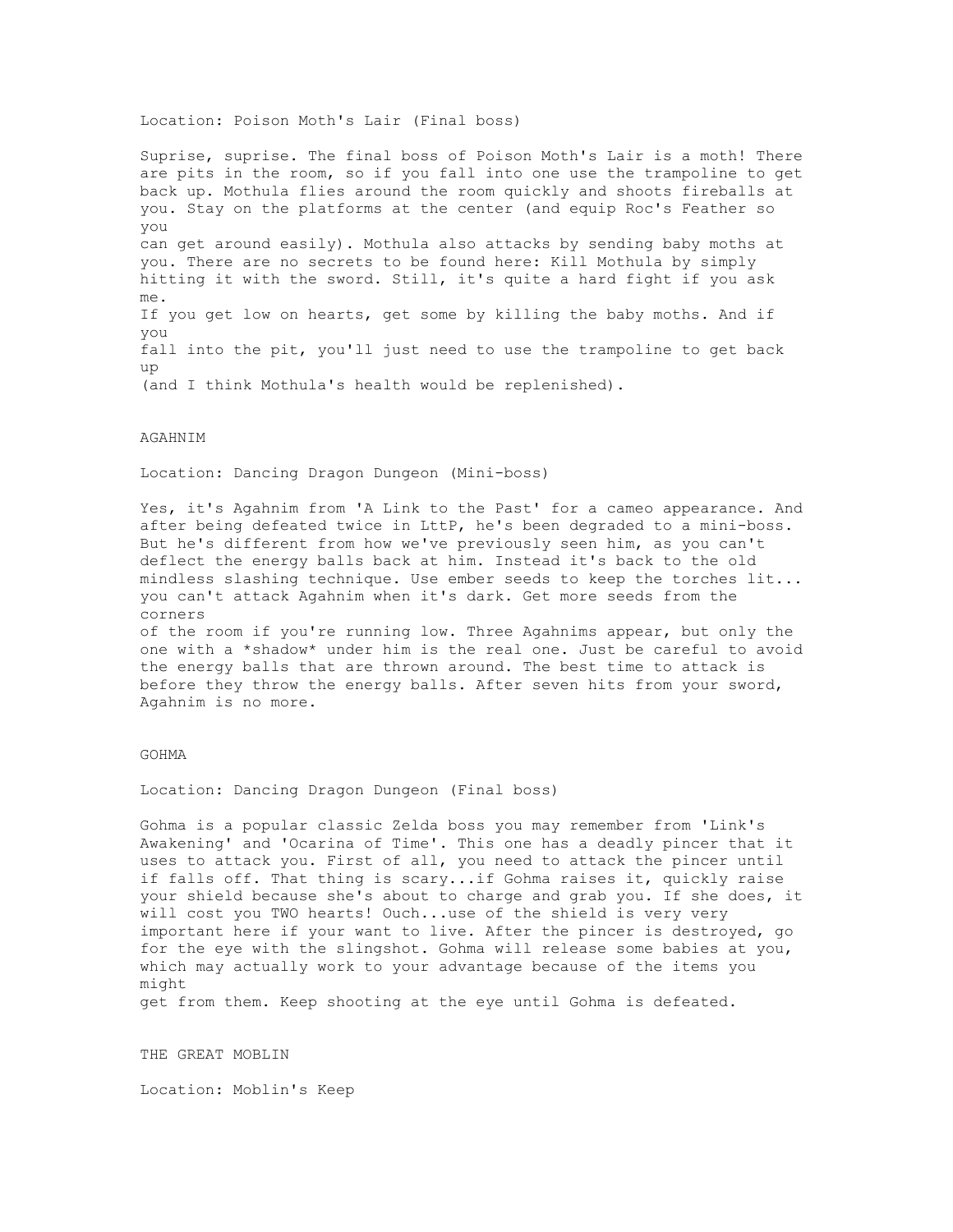This strange fellow rules over Moblin's Keep. He attacks by throwing big bombs at you. They don't hurt you if you touch them, but just don't be around when they explode. You need to use the power bracelet to pick up these bombs and throw them back at him. After five explosions he turns grey and flat out tells you how to defeat him. Hit him one more time while he has a bomb in his hand. He'll drop it, blow up all the bombs behind him, and destroy his own keep.

#### SYGER

Location: Unicorn's Cave (mini-boss)

Syger looks like some kind of saber tooth tiger with a ball at the end of his tail. His only attack is turning into a spiked ball and rapidly attacking you. The 'spiked ball attacks' come in many forms. Sometimes he comes charging at you, and other times he patrols the room in a spiral. I don't think there's anyway of predicting how he will move. He moves very quickly, so I suggest using pegasus seeds so you can quickly avoid him. To attack him, slash at his tail when he's not in spiked ball

form. It's really hard because without warning he can suddenly just attack you. Keep slashing at the tail until he's defeated.

#### DIGDOGGER

Location: Unicorn's Cave (final boss)

This boss is a really ugly creature... some kind of hairy beatle with a single huge eye. In it's normal form, it just bounces around the room. Occasionally, it jumps high in the air and drops down on your location. There's a large spiked ball at the upper-right corner of the room. You can attract it with north polarity and repel it with south polarity. So use the magnetic boots and maneuver the ball to hit Digdogger. It's really tough at first, but you'll get the hang of it. When it gets hit 4 times, it splits up into lots of smaller creatures. You can either hit

them with the sword or continue hitting them with the spiked ball (I prefer the spiked ball). In a few seconds, they combine into the normal form again. When all the little guys are destroyed, Digdogger is defeated.

VIRE

Location: Ancient Ruins (mini-boss)

Onox's loyal henchman. For such an important position he's rather disappointing mini-boss. He's looks like a gargoyle...come to think of it I have a feeling I've seen him in another game. Anyway, he comes in and out of the room, usually staying near the sides. He doesn't do much really, except for occassionally throw energy balls at you. And if you're lucky he'll fly at you, giving you a golden oppurtunity to hit him. Just walk up to him and slash away with the sword. After about 6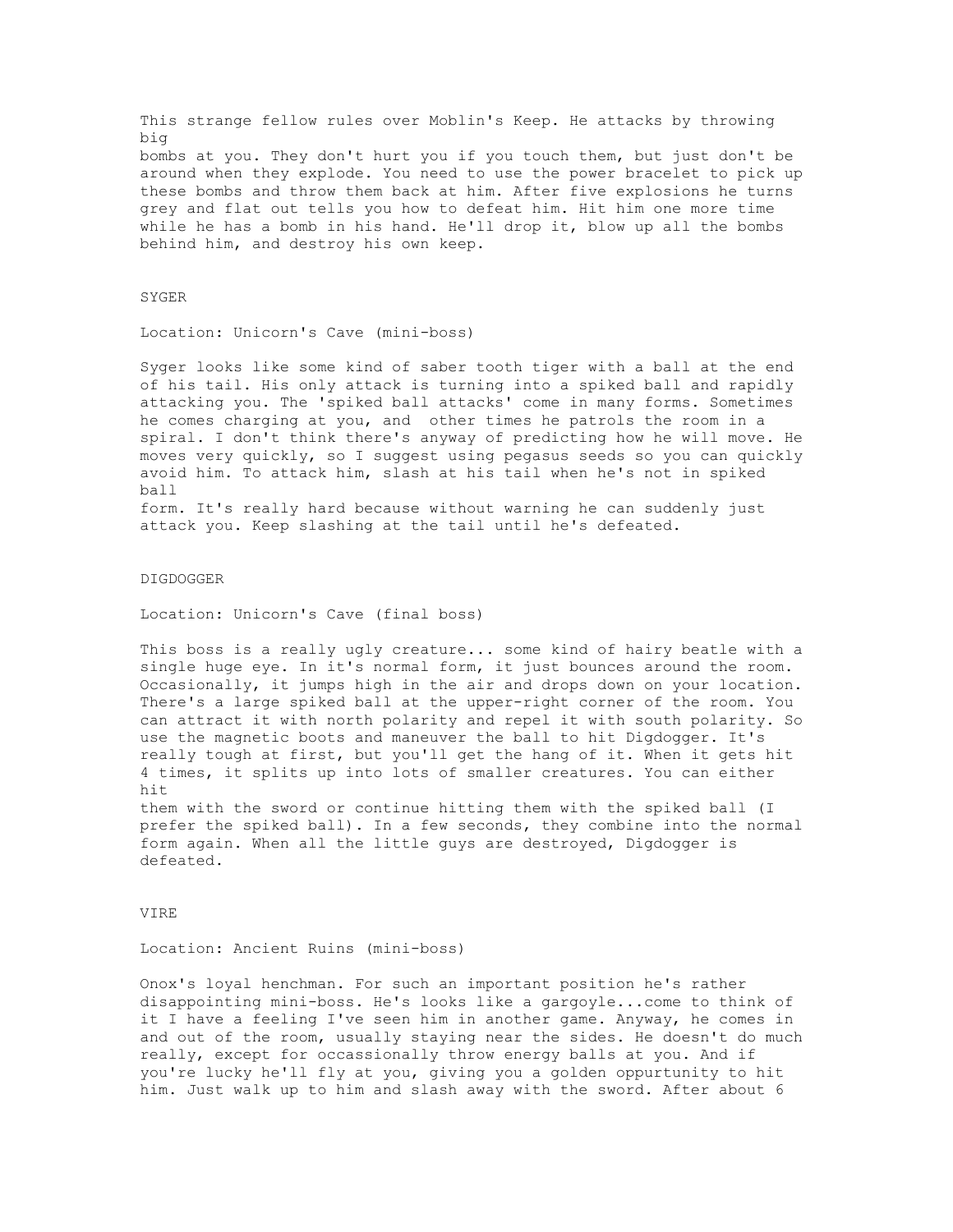hits he splits up into 2 small bats. They fly around and suddenly charge at you. Just keep your sword extended, let it charge up, then release a spin attack when they come flying at you. Defeat them, and Vire is no more.

### MANHANDI, A

Location: Ancient Ruins (final boss)

This boss reminds me of the creature from Little Shop of Horrors (or I think it does..it's been so long since I've seen that movie). He looks like one of those electric gel enemies with four Mario-style piranha plants on his head. The four heads shoot energy balls at you, and the whole thing seems to move around randomly. To make things worse is the shifting sand floor. First you'll need to defeat the four heads with the

boomerang. They can only be hurt when their mouth is open, so you'll need a combination of good aim, skill, timing, and luck. With each head you kill, he moves faster (but at least you'll have less fireballs to worry about). When all the heads are defeated, keep attacking the gel with to boomerang. You need to attack it with rapid fire so that it splits apart revealing some kind of crystal inside. Slash at that crystal with the sword and Manhandla is no more.

### GHINIS

Location: Explorer's Crypt (mini-boss)

These are the ghosts you encountered earlier in the dungeon. There are four torches in the room. The ghosts will try to put out the light...but don't let them! If all the light in the torches is put out, you will be transported to the entrance of the dungeon! Just make sure that at least one of them is always lit. And at the same time, you'll need to do battle with these guys. Just slash at them with the sword. The two of them attack just like they did when you faced them before...one of them charges at you, the other leaves a trail of fire. If you need ember seeds get them from the plants at the center of the room. The battle isn't over until both of them are defeated.

### GLEEOK

Location: Explorer's Crypt (final boss)

This boss is a quite a difficult one. He's a dragon with two heads that spits fire out at you. In the first part of the battle, he attacks by spitting fire in three directions at you. What you need to do here is slash at the head until it comes flying off. But that's not enough... when a head comes off, it goes flying around for a few seconds then reattaches itself. What you need to do is cut BOTH heads off at the same time. I suggest coming at him with the sword charged and unleashing a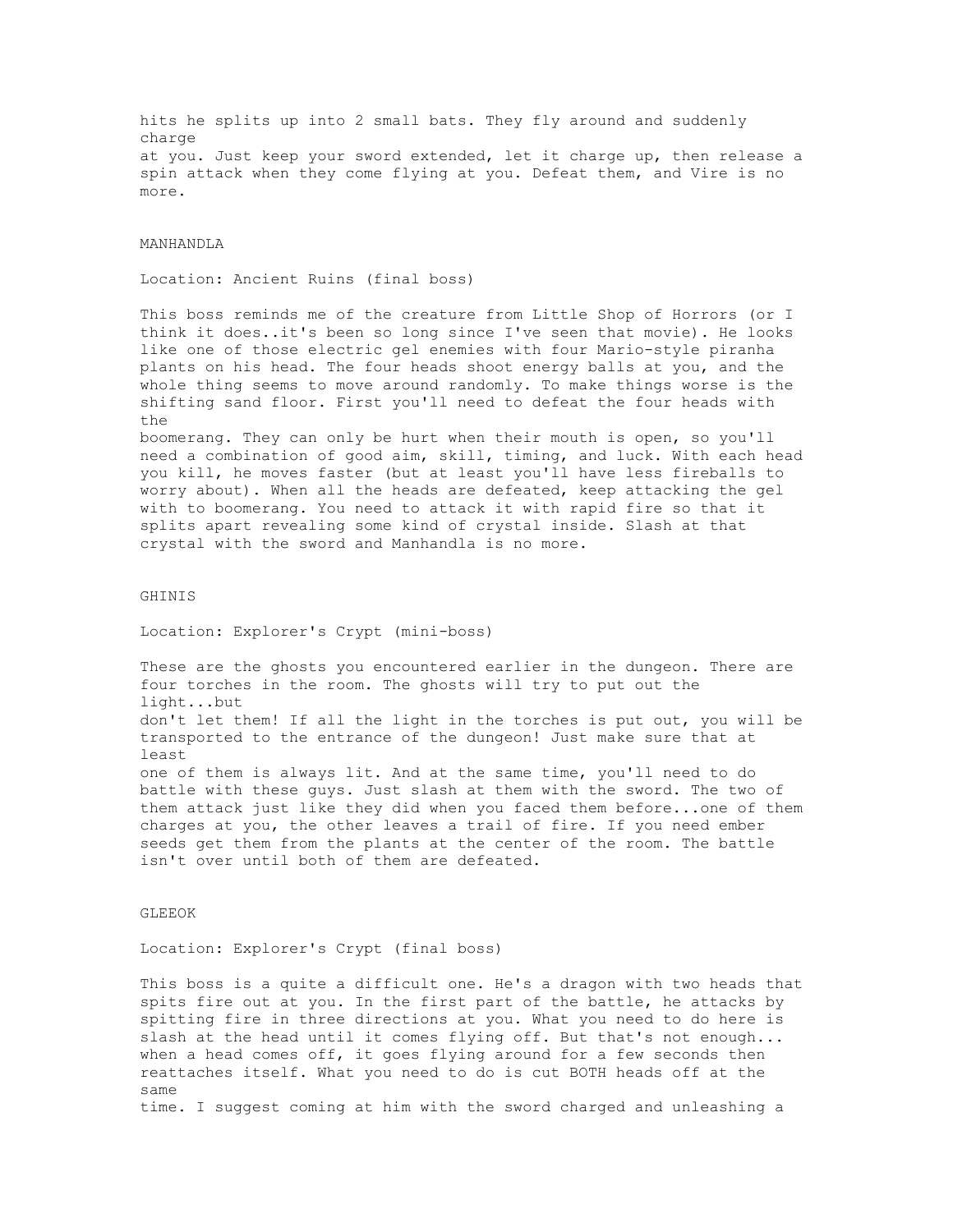spin attack. Each time Gleeok is hit he unleashes another fire attack. When both heads are detached from the body, it becomes a skeleton and the second part of the battle begins. This skeleton jumps into the air and hits the ground, stunning you. To avoid being stunned, jump into the air so you're not on the ground when he hits the floor. Then he'll come charging at you...move slightly out of his way and hit him with the sword. Continue that until he is defeated.

# FRYPOLAR

Location: Sword and Shield Maze (mini-boss)

The owl statue gives you an extremely vague hint about defeating Frypolar: "Icy cores make piercing blades". This boss has two forms. When he's a blue flame, a shadow comes out from him and becomes a blade of ice that stabs from beneath the ground. When he's in this form, damage him by shooting ember seeds at him. When he's a red flame, he throws lines of fire at you, two at a time. Damaging him in this mode isn't nearly as simple: Blue flame, hit one of the ice swords with mystery seeds to make it some kind of rock, then hit Frypolar with mystery seeds to make him change form (or alternatively, you could simply wait for him to change form). Then pick up the ice rock using the power bracelet, and throw it at Frypolar in his red flame mode. Just

continue this process until he's defeated.

### MEDELOCK

Location: Sword and Shield Maze (final boss)

This boss is kinda greenish with snake-like hairs...looks a bit like the Pokemon Misdreavus. Defeating him is simple enough: Just slash at him with the sword while avoiding his attacks. The best way to avoid his attacks is with the Roc's Cape. There are 3 major attacks. In the first type, he simply spits out fireballs at you...a lot of fireballs. It's difficult to avoid staying on the ground, so just use the cape. In the second attack, he teleports to the center of the room and lets out a whirl of attack, which you should jump over. And in the third attack he teleports to an upper corner of the room, shoots out a laser and sweeps across the room. Just use quick reflexes to avoid these attacks, and attack him whenever he's vulnerable.

ONOX

Location: Onox's Castle

We all know Onox. He's the king of darkness, the master of disaster, the big kahuna...or so we are led to believe. Anyway, in his first form he can only be defeated by spin attacks. Regular slashes with the sword don't even faze him. All the while, he is swinging a giant mace around that he occassionally uses to attack you. His other attacks are a stomp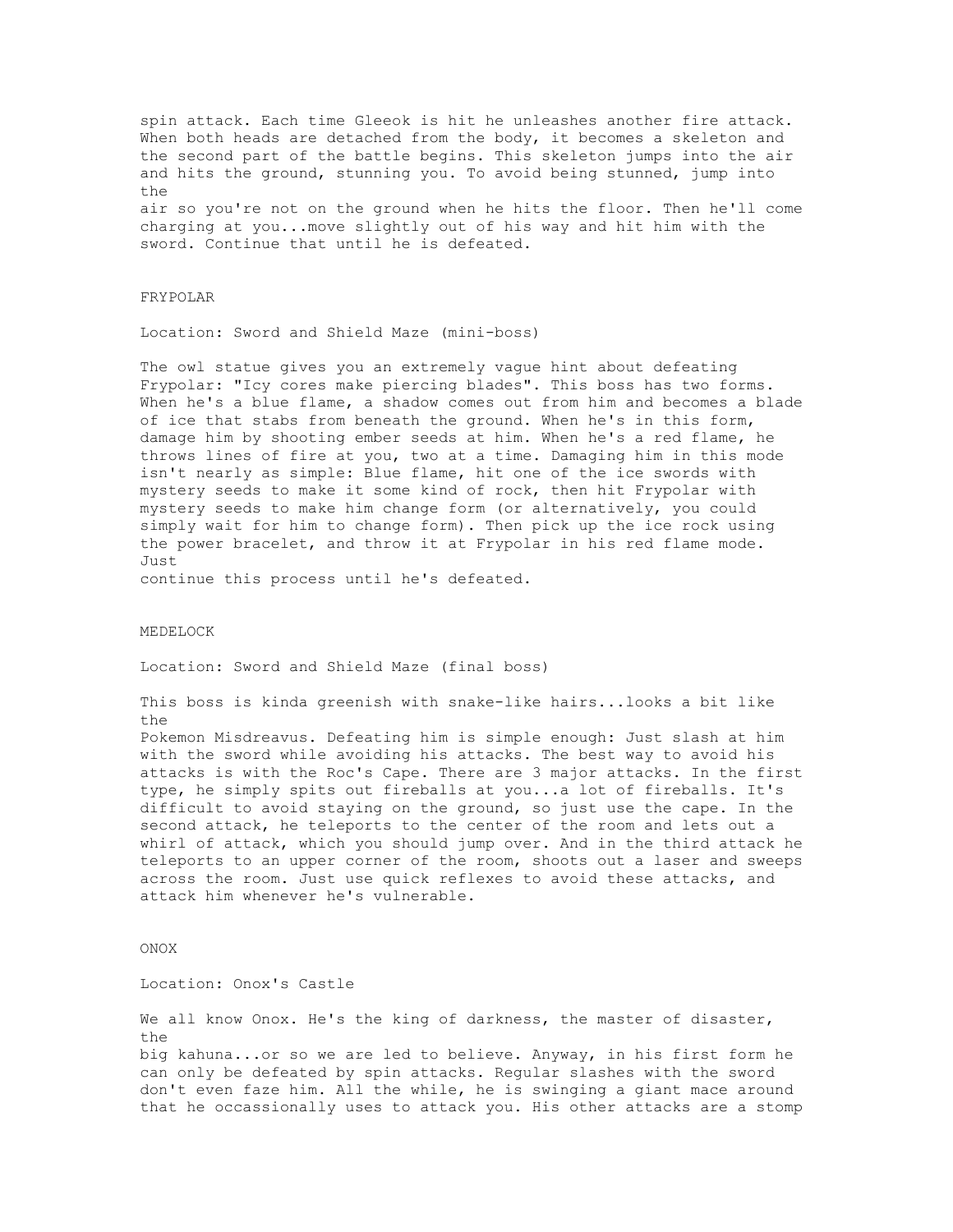that causes an avalanche of boulders to rain down, and an attack where whirlwinds come out to attack you. The pegasus seeds are a big help in avoiding the attacks and getting to Onox. After 7 hits by spin attacks, he'll use Din in her crystal as a shield. Knock her aside with the Rod of Seasons, then continue coming at Onox with Spin Attacks. After 7 more spin attack hits, he will be defeated. At least in this form. Because he wastes no time in turning into his true form...

DARK DRAGON

Location: Onox's Castle

My God, this boss is huge for a Game Boy game. For some reason, it doesn't seem right for a Zelda game, yet it reminds me of its Capcom roots. This huge guy occassionally attacks you by stomping his hand on the ground. When that happens, jump onto the back of his hand and let it

lift you up. Then jump at his head and slash the red thing on his face to hurt him. Continue this process until he's dead (it takes a mindboggling 15 hits or so). He has other attacks too, like his blue fire that he spits at you from his mouth. To avoid those, stand still and move out of the way just after he spits the fire (and you can jump over it when its on the floor). In another attack, he goes to the top of the screen and rapidly shoots fireballs at you. Just avoid those by moving out of the way (pegasus seeds may help). And for his swipe attack, he swipes his hand across the screen, and you must go to the opposide side from where the hand is coming from. This is a very long battle, I know.

| $\bullet$ | 4) SIDE-QUESTS |
|-----------|----------------|
|           |                |

 wwwwwwwwwwwwwwwwwwwwwwwwwwwwwwwwwwwwwwwwwwwwwwwwwwwwwwwww <<<<<<<<<<<<<<<<< THE TRADING SEQUENCE >>>>>>>>>>>>>>>>>> mmmmmmmmmmmmmmmmmmmmmmmmmmmmmmmmmmmmmmmmmmmmmmmmmmmmmmmmm

The Trading Sequence is a Zelda tradition that started with the original Link's Awakening. Here you get seemingly ordinary items from regular people and trade them for another item, which you in turn trade for yet another item. This routine continues for a long time and at the end you get a special item.

In this case, the special item is the Noble Sword. Not only is it more powerful than the wooden sword, it also shoots out beams when your heart containers are full.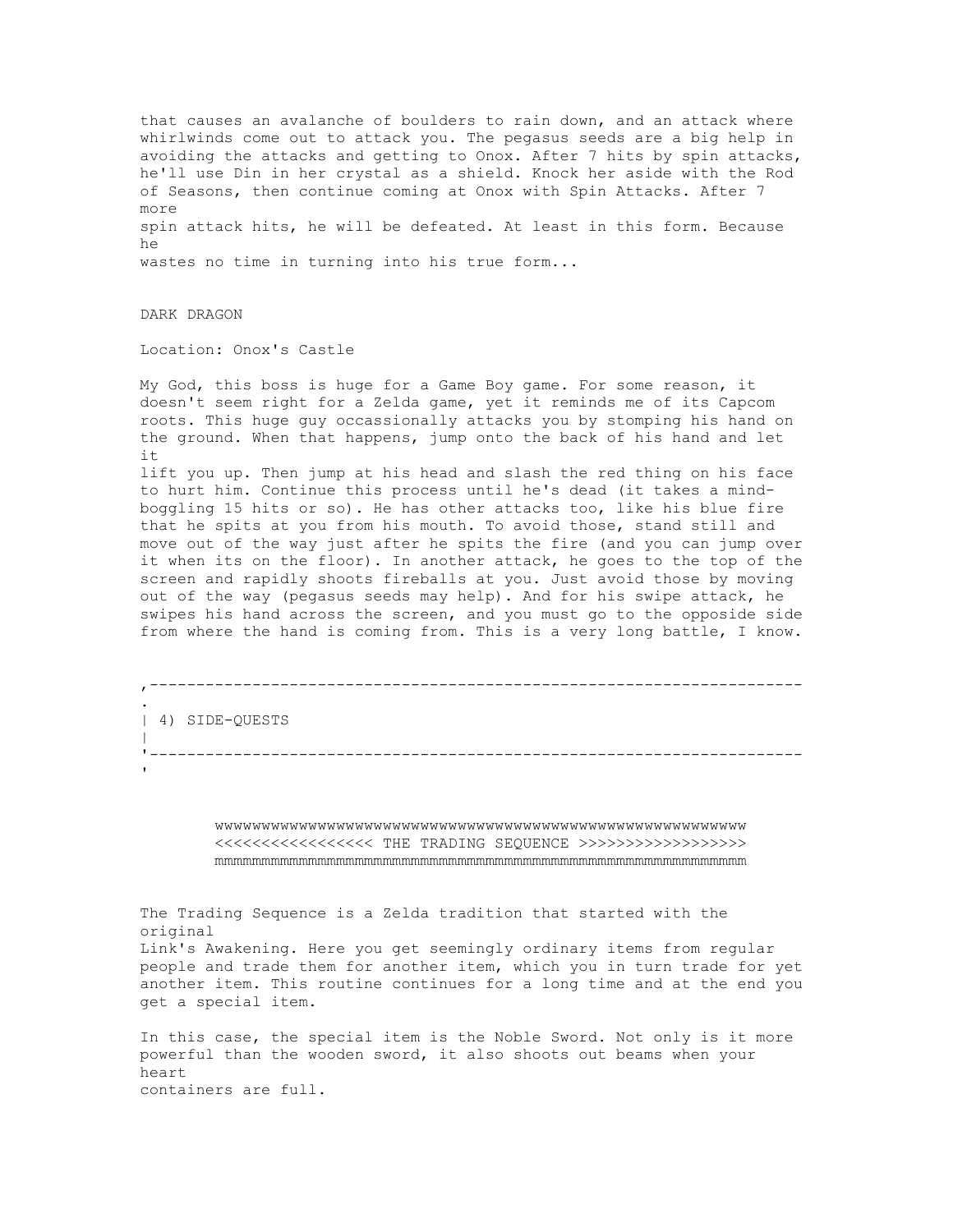GETTING THE CUCCODEX: In the south-east corner of Horon Village there's a little house with a pond (the map labels it as "Biologist's Home"). The light in the house is too dim to read by, and the guy want's you to "light his fire". All sexual joking aside, light his lamp with an ember seed to get the Cuccodex.

GETTING THE LON LON EGG: In North Horon (marked on the map as "Talon and Malon's house), a little girl lives in a hut to raise cuccos by herself. Give her the Cuccudex in exchange for the Lon Lon Egg, which is apparently a beauty aid in some sick, twisted way.

GETTING THE GHASTLY DOLL: Next time Maple comes flying along, bump into her and you'll drop the Lon Lon Egg. She wants it... it's all the rage with the girls. In exchange, she gives you the Ghastly doll.

GETTING THE IRON POT: In Holodrum Plain (marked on the map as "Mrs. Ruul's Villa"), a woman is hot and wants something creepy to send chills down her spine. Yeah, it's the stupidest thing I've ever heard too. She'll take your Ghastly Doll and give you an Iron Pot.

GETTING THE LAVA SOUP: In western Subrosia (marked on the map as "Subrosian Chef's Kitchen"), a guy wants to make lava soup but doesn't have a pot, one of the main ingredients. Give him the pot and he returns lava soup.

GETTING THE GORON POT: A tribe of Gorons live up in Goron Mountain. The biggest Goron of them all, Biggoron, lives at the top of the mountain where he's developed a cold. Give him the lava soup to cure his colds, and in return you will recieve the covetted Goron Pot.

GETTING THE FISH: Ingo, a strange eccentric guy in west Sunken City, collects vases. All he wants is the precious Goron Pot, but as much as he pleads to Biggoron, he doesn't get it. He begs you to give him the Goron Pot... and in return gives you his dinner, a fish. Market fresh!

GETTING THE MEGAPHONE: In North Horon, surely you've come across an old man with his cat stuck in a tree. If only he had it's favorite food- fish. Use the fish to get poor Mittens out of the tree, and as thanks he'll give you his megaphone.

GETTING THE MUSHROOM: In Mt. Cucco, go to the cave in the screen just to the left of the Dancing Dungeon Dragon entrance. Talon is inside, sleeping...and if you simply talk to him he won't wake up! Use the Megaphone to wake him up. He hurries off to Malon, taking your megaphone and leaving behind a mushroom.

GETTING THE WOODEN BIRD: In the Sunken City, change the season to winter. A mound of snow creates a path to the Witch's Hut! Inside, the witch will take your mushroom in exchange for a wooden bird. She also opens up her shop, which sells Gasha seeds and Magic Potions.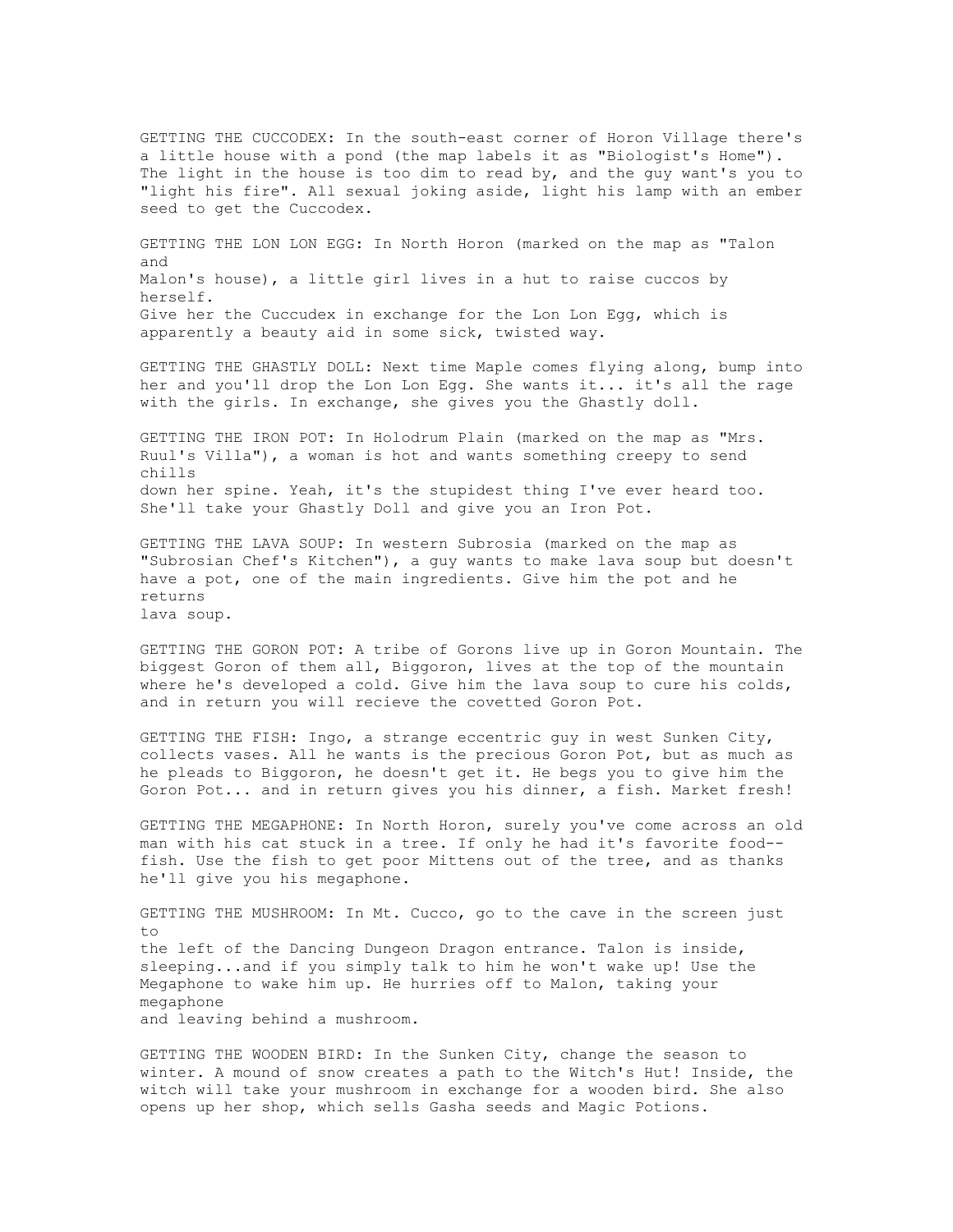GETTING THE ENGINE GREASE: Inside the Horon Village Clock Shop, the clock maker wants to make a cucco clock like never before... but he just can't find the perfect wooden bird. One that's just breathtaking... like yours! Give it to him and get the engine grease in return. GETTING THE PHONOGRAPH: Just to the right of Horon Village, enter the cave. Go up the stairs at the left to a guy beside a windmill. He wants the windmill to go faster, so if you give him your engine grease it'll really turn! He gives you a phonograph. GETTING THE NOBLE SWORD: Somewhere in the Lost Woods (past the Tarm Ruins) there's a lonely-looking sapling. Burn it down to uncover a secret stairway beneath it. Inside you'll find a music-loving Deku Scrub who apparently likes your Phonograph. Play it for him and he will tell you the way to his secret spot: "If temperatures rise as you go far to the west, you'll find it!". Go back up the stairs, then go up and left to the part of the Lost Woods that is always repeating. Now follow the Deku Scrub's advise. Go west making the season warmer every screen. In simple directions: Chnage the season to winter, go west, change the season to fall, go west, change the season to spring, go west, change the season to summer, and go west. And you finally find the sacred Noble Sword! wwwwwwwwwwwwwwwwwwwwwwwwwwwwwwwwwwwwwwwwwwwwwwwwwwwwwwwww <<<<<<<<<<<<<<<<<<<<< ITEM UPGRADES >>>>>>>>>>>>>>>>>>>>>  $\label{eq:opt1} \begin{minipage}[t]{0.75\textwidth} \begin{tabular}[t]{0.75\textwidth} \centering \textbf{m} & \textbf{m} & \textbf{m} & \textbf{m} & \textbf{m} & \textbf{m} & \textbf{m} & \textbf{m} & \textbf{m} & \textbf{m} & \textbf{m} & \textbf{m} & \textbf{m} & \textbf{m} & \textbf{m} & \textbf{m} & \textbf{m} & \textbf{m} & \textbf{m} & \textbf{m} & \textbf{m} & \textbf{m} & \textbf{m} & \textbf{m} & \textbf{m} & \$ RING BOX UPGRADE: In Goron Mountain, there's a section of wall that can be blown open with a bomb. Inside, follow the path around the lava and go up the stairs. Go right, climb the steps, and enter the cave. Go through the cave and when you come out there are some really tough enemies you'll need to get by. Get by them, drop off the ledge, and enter the cave. Inside, a Goron child thanks you for visiting him. And what a generous guy, he offers to upgrade your Ring Box. SEED SACHEL UPGRADE: If you don't already have the Horon Shop Member's Card, buy it from the Subrosian Market for a measly 5 Ore Chunks. In the Horon Shop, go to the basement and you can buy the Super Seed Sachel for a whopping 300 rupees. It's quite expensive, but it holds up to 50 seeds of each type. A huge improvement over the 20 seeds of the regular seed sachel. BOMB BAG UPGRADE: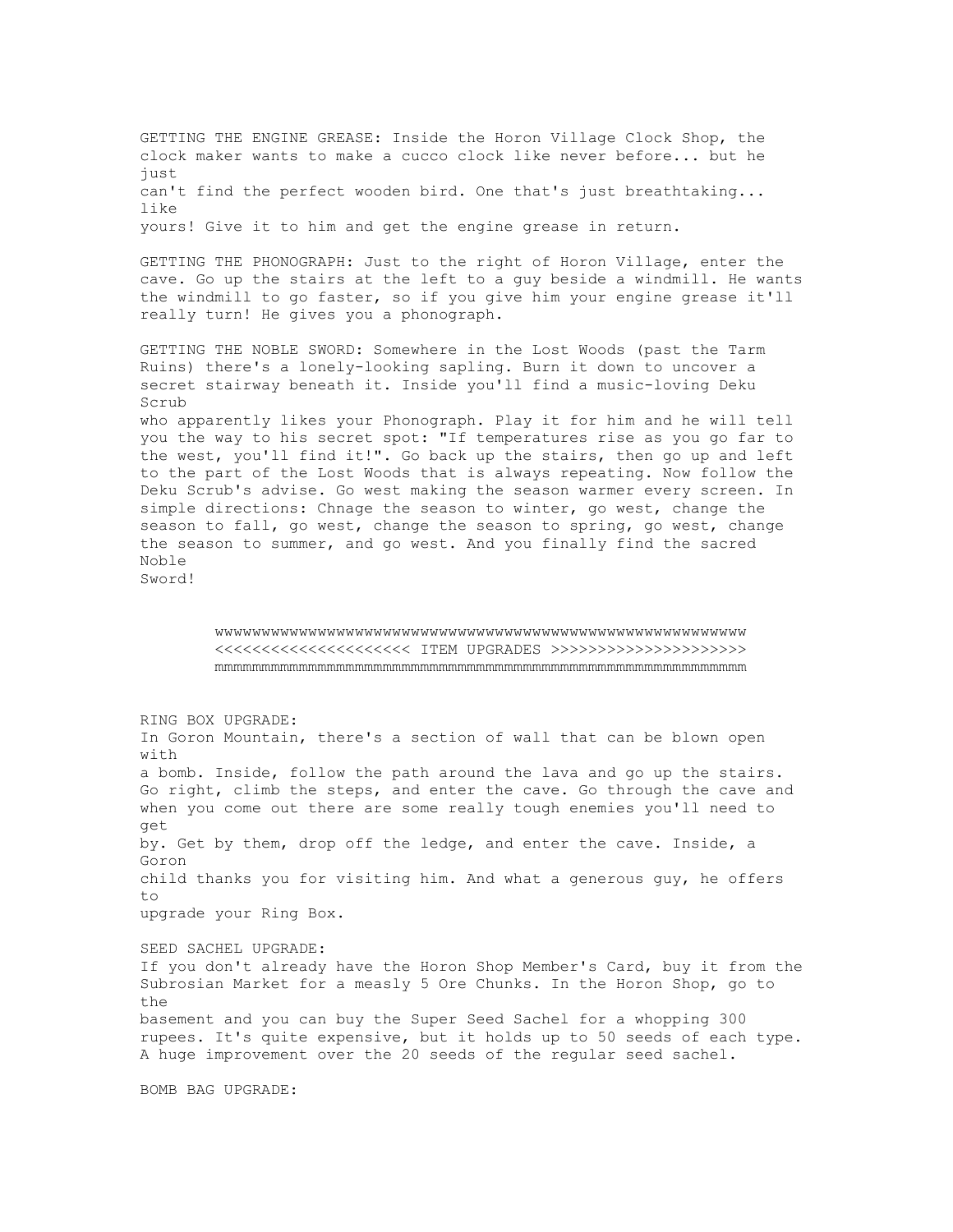In the Subrosia Market, a bigger bomb bag is available for only 10 bombs and 50 ore chunks. What a great deal... God bless the Subrosia Market! It looks like a red bomb. You pick it up and it explodes (not hurting you, though). You can now carry up to 30 bombs! IRON SHIELD: In to get the Iron Shield, you must first get the Blue and Red Ores, both found in Subrosia. Blue Ore - In far-western Subrosia, there's an area full of holes and metal s-blocks. Just to the right of that area is a chest where you'll find the Blue Ore. Red Ore - Now go all the way to the east side of Subrosia...in the screen just south-west of the Great Furnace, there's a really long hole. Cross it using the magnetic gloves. Enter the cave, then follow the path upstairs. Outside is a chest containing the Red Ore. When you have them both, bring them to the Great Furnace in east Subrosia. Talk to the master inside to have the fused into the Hard Ore! Next stop is the Subrosian Smithy, at the west side of Subrosia. Talk  $+\circ$ the guy at the counter and tell him to "Do whatever". The blacksmiths do their thing, and forge your cheap wooden shield into the iron shield! It can block more projectiles, and looks a lot cooler. It can still be eaten by Like Likes though.

> wwwwwwwwwwwwwwwwwwwwwwwwwwwwwwwwwwwwwwwwwwwwwwwwwwwwwwwww <<<<<<<<<<<<<<<<<< FOUR GOLDEN BEASTS >>>>>>>>>>>>>>>>>>>  $\label{eq:opt1} \begin{minipage}[t]{0.75\textwidth} \begin{tabular}[t]{0.75\textwidth} \centering \textbf{m} & \textbf{m} & \textbf{m} & \textbf{m} & \textbf{m} & \textbf{m} & \textbf{m} & \textbf{m} & \textbf{m} & \textbf{m} & \textbf{m} & \textbf{m} & \textbf{m} & \textbf{m} & \textbf{m} & \textbf{m} & \textbf{m} & \textbf{m} & \textbf{m} & \textbf{m} & \textbf{m} & \textbf{m} & \textbf{m} & \textbf{m} & \textbf{m} & \$

In North Horon, use the tree stump to change the season to summer, then go west to the screen south of the entrance to the Gnarled Root Dungeon. Enter the stairs there and you'll find a wierd old man who says that he'll grant you his power if you slay the four golden beasts.

These golden beasts are found throughout Holodrum and take a lot of hits to defeat.

- 1) GOLDEN DARKNUT In the eastern-most screen of the Western Coast. Found only in the \*spring\* (use the tree stump near the pirate ship).
- 2) GOLDEN OCTOROK Use the tree stump near the Poison Moth's Lair entrance to change the season to \*summer\*. Then go all the way down to the south-westernmost corner of Spool Swamp.

3) GOLDEN MOBLIN - In the Woods of Winter, change the season to \*autumn\* and you'll find the Golden Moblin in the screen just right of the entrance to Snake's Remains. You may actually have to go through Snake's Remains to get to the tree stump :P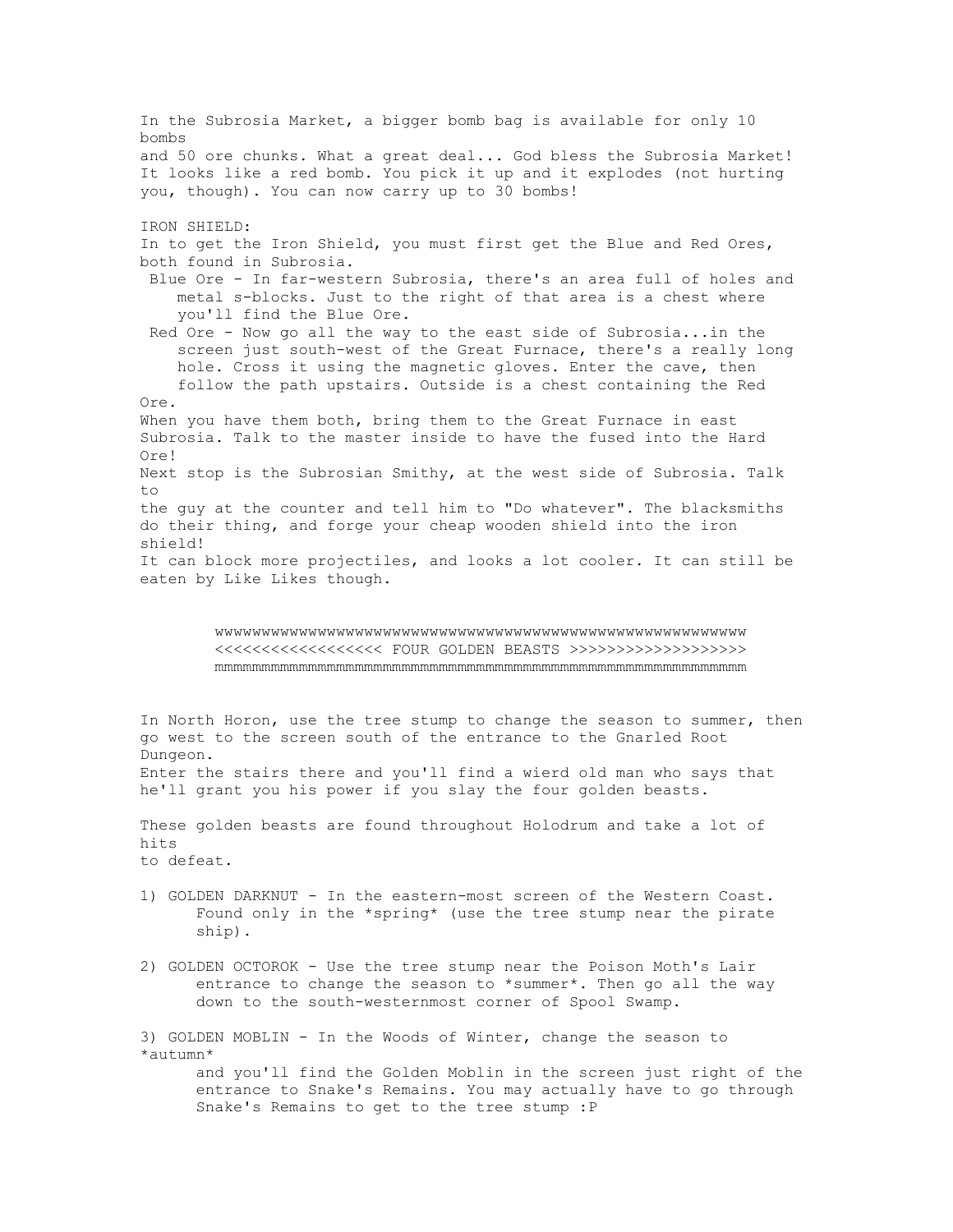4) GOLDEN LYNEL - In the Tarm Ruins, change the season to \*winter\* using the tree stump beside the pond with Armos Statues. Then go right 1 screen to meet the Golden Lynel.

Return to the wierd old man and he will give you a ring, which when appraised becomes the Red Ring. It doubles your sword damage! The old man tells you not to be tempted to abuse it, but go ahead and abuse it all you want. It will especially make boss battles a lot easier.

,---------------------------------------------------------------------- . | 5) HEART PIECE LOCATIONS | '---------------------------------------------------------------------- '

Pieces of Heart are scattered all around the world. There are 12 of them in all, but you don't have to get all of them. In fact, you can beat the game without getting any of them at all! For every 4 pieces you find, you gain a whole heart container.

1. HORON VILLAGE. Along the path there's a piece of heart in plain view, blocked by a sapling. After getting through the Gnarled Root Dungeon, you can use the ember seeds to burn the sapling to get to the heart piece. If you had trouble finding that one, I pity you.

2. WOODS OF WINTER. At the south-east corner of the Woods of Winter there's a heart piece, once again in plain view, but blocks by a rock and deep water. You can get it when you have the power glove, after getting through the Snakes Remains dungeon.

3. SUBROSIA. In the Subrosia Market they sell a "Rare Peach Stone"... which is obviously an upside-down piece of heart! And what a bargain it is for the low low price of 20 Ore Chunks and 10 Ember seeds!

4. MT. CUCCO. Use the tree stump to change the season to Spring, so that the flowers will bloom. Go left to the flower, and use it to spit you to the higher ledge. Go up and two screens right, then drop off of the ledge to get the piece of heart.

5. EASTERN SUBURBS. The Eastern Suburbs are just to the right of Horon Village. There's a tree stump two screens to the right of Horon Village. Use it to change the season to winter. Go across the path of snow in the north. Enter the cave and there you'll find a piece of heart.

6. GASHA NUT. One of the random prizes that you get from a Gasha Nut is a Piece of Heart. It only appears once, so don't go looking for more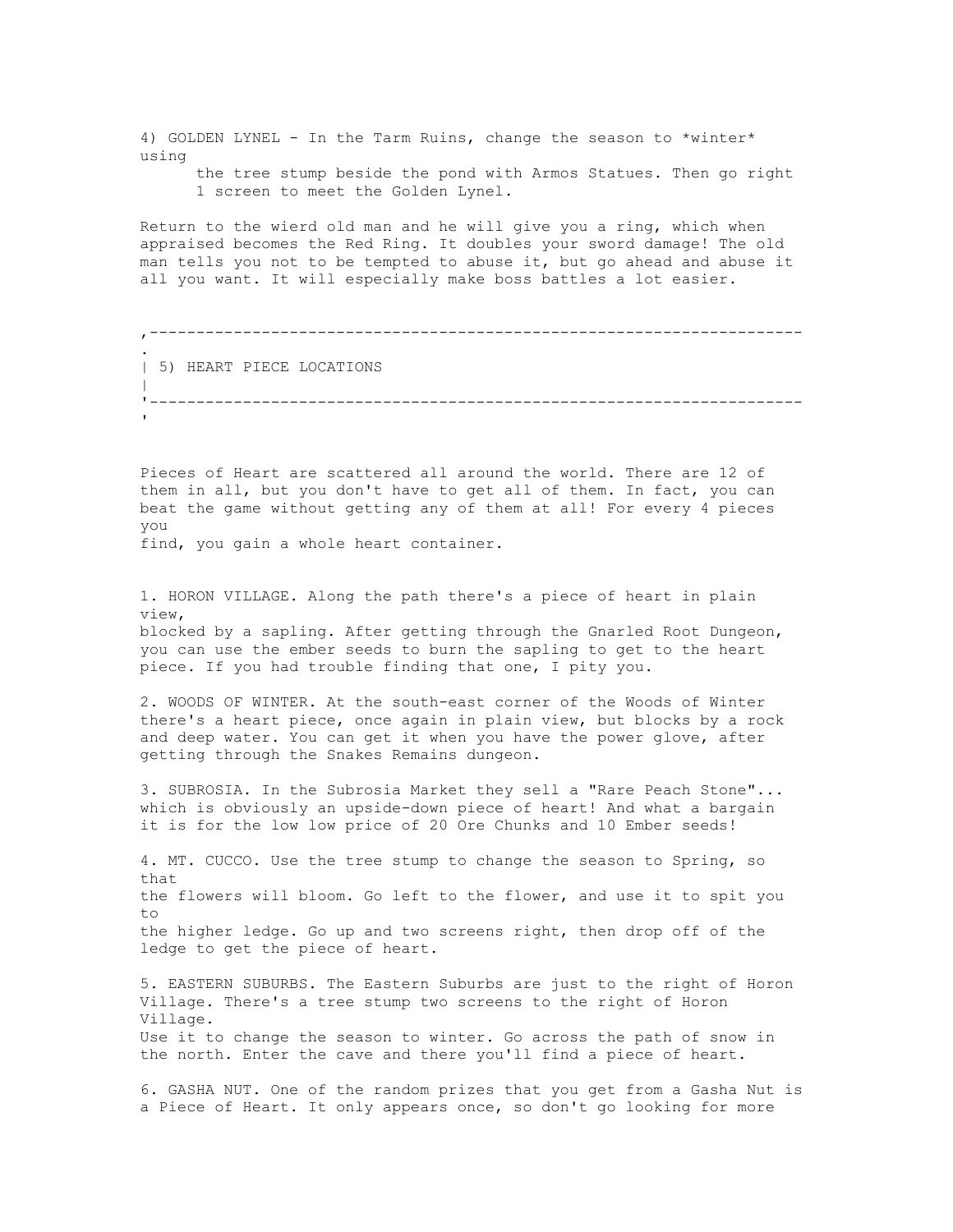heart pieces from Gasha nuts after getting this one :P

7. MAPLE. One of the random things that Maple may drop when you bump into her is a piece of heart. Like heart piece #6, this is a once-only event. You can use the Maple ring to increase Maple appearances.

8. SPOOL SWAMP. Go to the Spool Swamp in Summer, Fall or Winter and you'll see a heart surrounded by rocks or coral or something. But go there in the Spring (use the log just south of the Poison Moth's Lair entrance), and the heart piece will be open for you to collect in the rapids.

9. GREAT MOBLIN'S KEEP. Use your animal buddy to get to the Great Moblin's Keep, east of the Natzu River/Prairie/Wasteland. Once inside, you'll do battle with the Great Moblin. See the boss section for details. After he is defeated, open the chest among the ruins to get a piece of heart.

10. GRAVEYARD. After getting the Roc's Cape from the Explorer's Crypt, go to the screen just north of the pirate ship. Go through the house to the stump, then change the season to autumn. Now go south of the graveyard, where there's a cave in the ledge. Use Roc's Cape to cross the gap, then continue on to the graveyard. Beside the Explorer's Crypt, toss aside the mushrooms and get the piece of heart.

11. TEMPLE REMAINS. After erupting the volcano in Subrosia and causing lava to rain on the temple, go to the screen north of the vortex to Subrosia. Bomb the crack in the wall to open up a cave. Inside, jump from platform to platform over the lava here and collect the heart piece.

12. EYEGLASS LAKE. Use the tree stump in Eyeglass Lake to change the season into summer, drying up the lake. Go right 1 screen, down 2 screens, and enter the now dry lake. Go north and pick up the rock to discover a cave. Take the straightforward path downstairs, and downstairs, until you find a chest with a piece of heart.

```
,----------------------------------------------------------------------
. 
| 6) GASHA SEEDS 
| 
'----------------------------------------------------------------------
'
```
The Gasha seed system is a neat little feature in this game. The Mayor of Horon Village explains the system quite nicely: "If you plant one in soft earth, it will grow into a tree that bears nuts! Inside those nuts, you'll find all sorts of things! It's so fun I can't help myself"

The longer you wait before getting the nut, the better your reward is. These are some of the things I found inside Gasha nuts: A ring, 200 rupees, a fairy, a potion, a piece of heart, 5 hearts.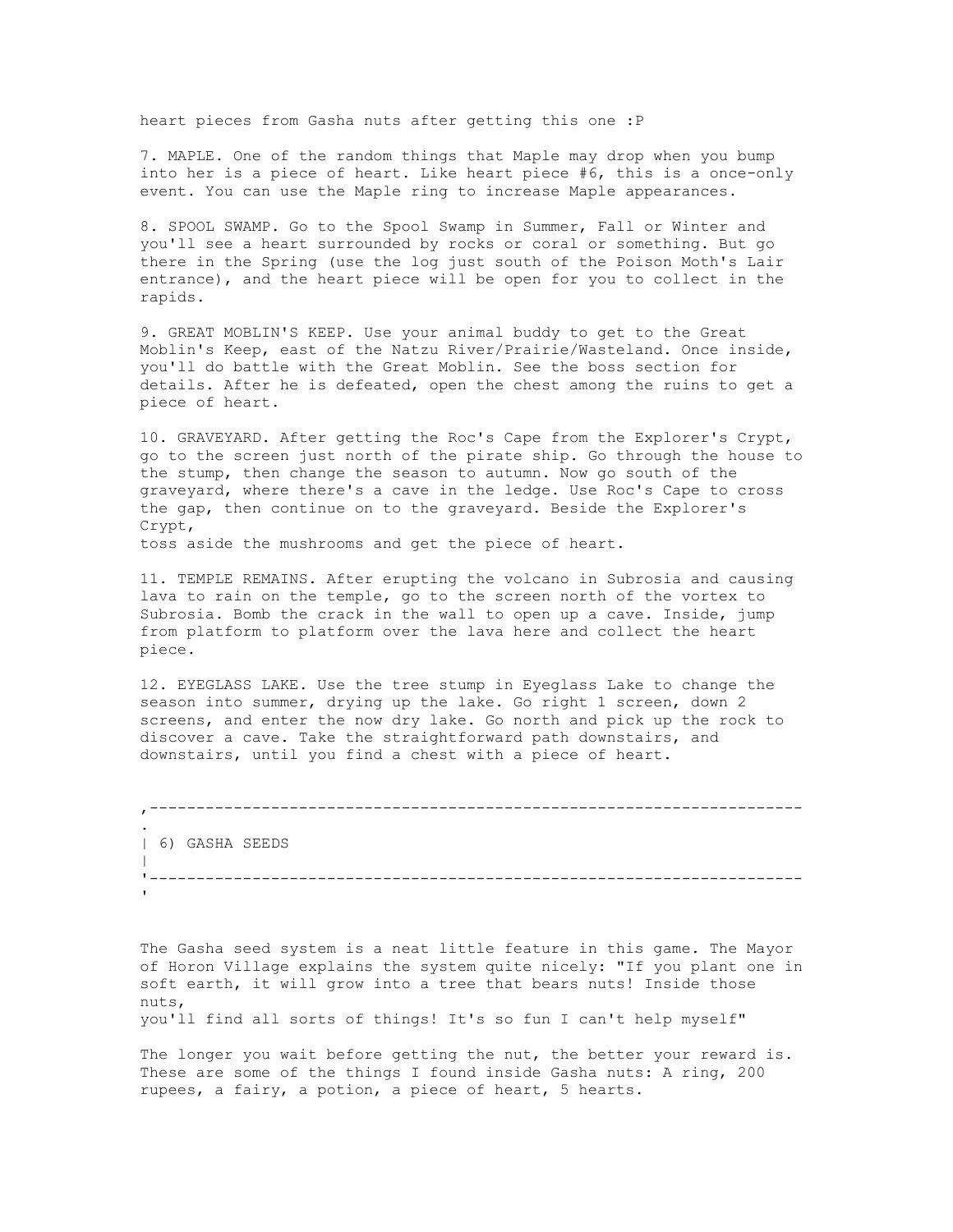This first part of this section is a \*partial\* list of some locations  $\cap f$ Gasha seeds. The second part tells you locations of the soft soil where you can plant them.

> wwwwwwwwwwwwwwwwwwwwwwwwwwwwwwwwwwwwwwwwwwwwwwwwwwwwwwwww <<<<<<<<<<<<<<<<<< GASHA SEED LOCATIONS >>>>>>>>>>>>>>>>> mmmmmmmmmmmmmmmmmmmmmmmmmmmmmmmmmmmmmmmmmmmmmmmmmmmmmmmmm

1. HORON VILLAGE. Ruul, the Mayor of Horon Village, gives you a Gasha seed when you talk to him for the first time. Sucker...

2. SUBROSIA. Play the mini-game in the Subrosian Dance Hall. If you successfully complete the dance, one of the possible prizes is a Gasha seed.

3. SNAKE'S REMAINS. A room in the south-east corner of the dungeon leads to a high ledge outside, where you'll find a chest containing a Gash seed.

4. HORON VILLAGE. In the Mayor's house there's a cracked wall at the right side. Blow it open with a bomb and inside you'll find a Gasha seed.

5. POISON MOTH'S LAIR. There's a chest with a Gasha seed inside. Hmm... I can't give concise instructions on how to get there... just use the compass. Look around ;)

6. HERO'S CAVE. In one of the rooms there are 4 blocks that form a rectangle. Kill all the keese, then push the block at the upper-left. Go down the stairs that appear to find your Gasha seed.

7. SUBROSIA. There's a cave near the north-west corner of Subrosia. Inside there is nothing more than a single chest. And inside the chest is a Gasha Seed.

8. HORON VILLAGE. As you progress through the game, the Maku Tree grows bigger, developing more branches. It develops branches on which you will find more Gasha seeds.

9. SUNKEN CITY. There's a cave in some deep water that you use vines to climb up to. Inside, there's a chest containing a Gasha Seed.

10. WOODS OF WINTER. There's a cave in the Woods of Winter...inside you need to cross some deep water to get to a chest containing a Gasha Seed.

11. SUBROSIA. In a southern part of the Subrosian Village, there's a hut. And inside is a Gasha seed in plain sight in the upper-left corner. You need Roc's Feather to jump over the lava and get it.

12. SUBROSIA. In the southeast part of the village, there's a stairway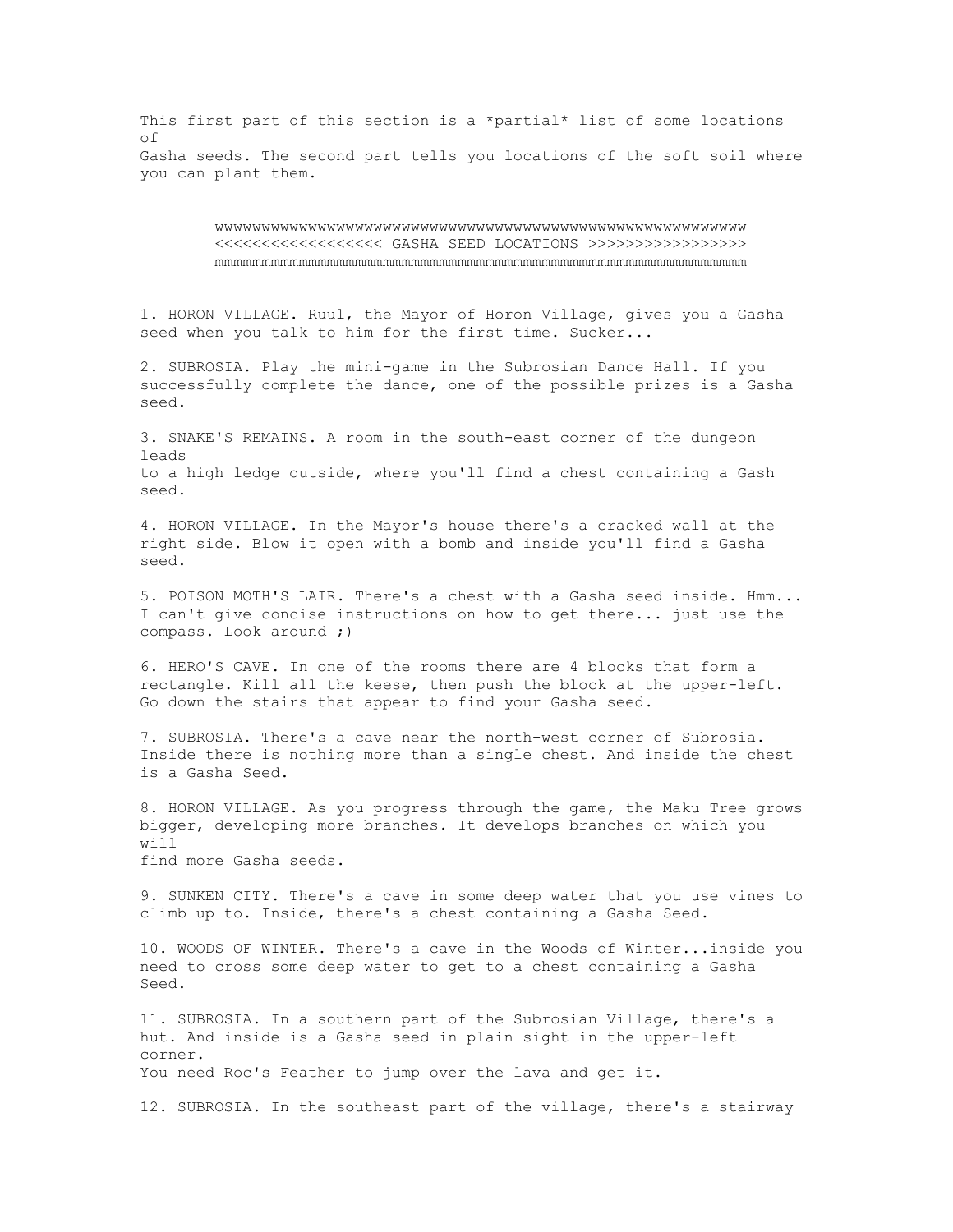to a side-scrolling cave that leads to the Tower of Spring. In that cave there's a Gasha Seed.

13. HORON VILLAGE. Get the Member's Card from the Subrosian Market, and in the member's section of the Horon Village Shop you can buy a Gasha Seed for 300 rupees.

14. SUBROSIA. After buying the heart piece and big bomb bag, a Gasha seed will be available at the Subrosia Market for the price of 40 ore chunks and 20 scent seeds. Then for 100 ore chunks and 20 scent seeds.

15. SUNKEN CITY. After you give the mushroom to the witch (part of the trading sequence, see the mini-quest section for details), her store will open and you can buy some expensive Gasha seeds.

16. NORTH HORON. Change the season to autumn, then go two screens right from Impa's House. The autumn leaves cover up the pits so you can get to the chest, which contains a Gahsa seed.

> wwwwwwwwwwwwwwwwwwwwwwwwwwwwwwwwwwwwwwwwwwwwwwwwwwwwwwwww <<<<<<<<<<<<<<<<<< SOFT SOIL LOCATIONS >>>>>>>>>>>>>>>>>> mmmmmmmmmmmmmmmmmmmmmmmmmmmmmmmmmmmmmmmmmmmmmmmmmmmmmmmmm

1. HORON VILLAGE. Outside of the Mayor's house in the north-east corner of the village.

2. NORTH HORON. Simply go one screen north from Impa's House, and there's your soft soil surrounded by bushes.

3. WOODS OF WINTER. In the screen above the one with lots of Like Likes, there's a big clump of bushes. Cut them down and you'll find soft soil.

4. HOLODRUM PLAIN. There's a screen with lots of pink flowers and four bushes that form a diamond. Use the shovel to dig inside the diamond and reveal some soft soil.

5. SPOOL SWAMP. It's in the screen left of where you'll find the keyhole for the Floodgate key. Lift the rock to find the soft soil.

6. SPOOL SWAMP. In the screen south of where you find the vortex to Subrosia. There's soft soil hidden under the rock in the corner.

7. EYEGLASS LAKE. In the grounds around Eyeglass lake, there's a place that is winter. Go to the screen north of the one with the tree stump... dig near the north where it is surrounded by bushes.

8. SUNKEN CITY. At the northeast corner of the village (above the waterfall), there's a house with a bush beside it. Soft soil is under the bush.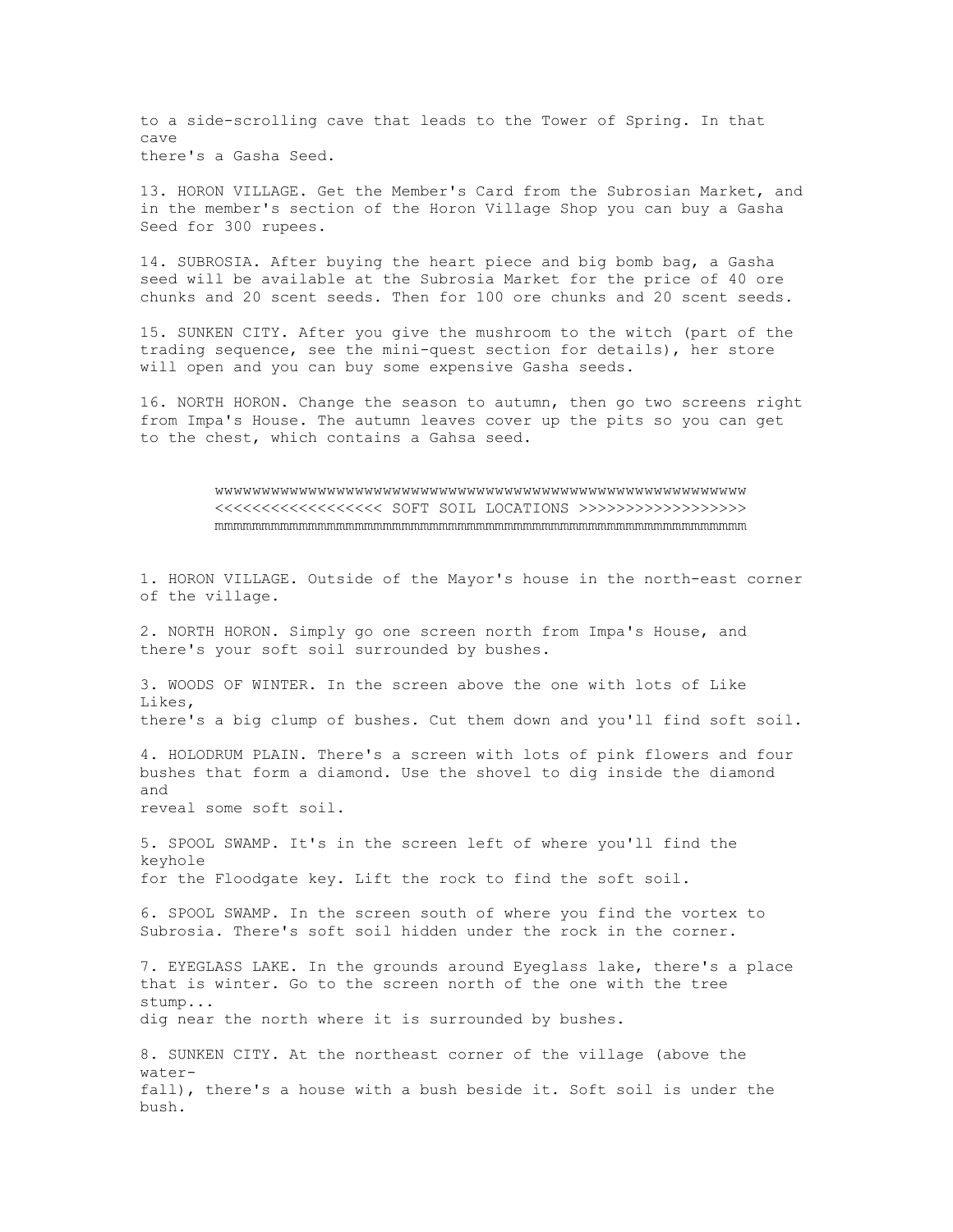9. MT. CUCCO. From the Natzu river, swim up to the lower part of Goron Mountain, then go right until you reach Mt. Cucco. There's soft soil surrounded by rocks.

10. HOLODRUM PLAIN. In the waters to the east of Holodrum Plain, there's a screen with a solitary island. On that island, hidden under the bushes, is a soft soil spot.

11. GORON MOUNTAIN. There's a soft soil location at the base of Goron Mountain, beside a large hole. Just go north from the Natzu area.

12. MT. CUCCO. At the north-east corner of Mt. Cucco (where the flying cucco is), there's a patch of soft soil. It's behind rock mushrooms, so you can only get there in autumn.

13. TARM RUINS. In the area two screens south and two screens right of the Ancient Ruins, dig in the grassy part to find some soft soil.

14. SAMASA DESERT. In the south-eastern corner of the desert, there's a soft soil spot nestled behind some lovely cacti.

15. WESTERN COAST. In the absolute south-westernmost corner of Holodrum, there's a soft soil spot in plain sight. Just south of the graveyard.

16. TEMPLE REMAINS. In the screen you're at right after you enter the Temple Remains through the hollow log, there's a soft soil spot if you dig two spaces to the right from the upper statue at the left.

| ,         |          |
|-----------|----------|
| $\bullet$ | 7) RINGS |
|           |          |

The ring system is another neat feature of the oracle games. I'll leave it to Vasu the jeweler to explain this one: "Rings made from Mystical Seeds have very mystical powers. If you wear one, it's mystical power will be passed to you. But you must keep it in your Ring Box. The mystical power will gradually weaken and you won't be able to use it."

Rings are found all over the world. But until you get a ring appraised and it's power revealed by Vasu in Horon Village, you cannot wear it. It costs 20 rupees to appraise a ring. If it turns out to be a ring you already have, Vasu will buy it for 30 rupees.

The level 1 ring box, which can hold 1 ring, is given to you when you first talk to Vasu.

This is a list of all 64 rings found in the Oracle games. Some can only be found in Ages, some can only be found in Seasons. Currently, I don't have the locations of all the rings. Why? Because I simply don't know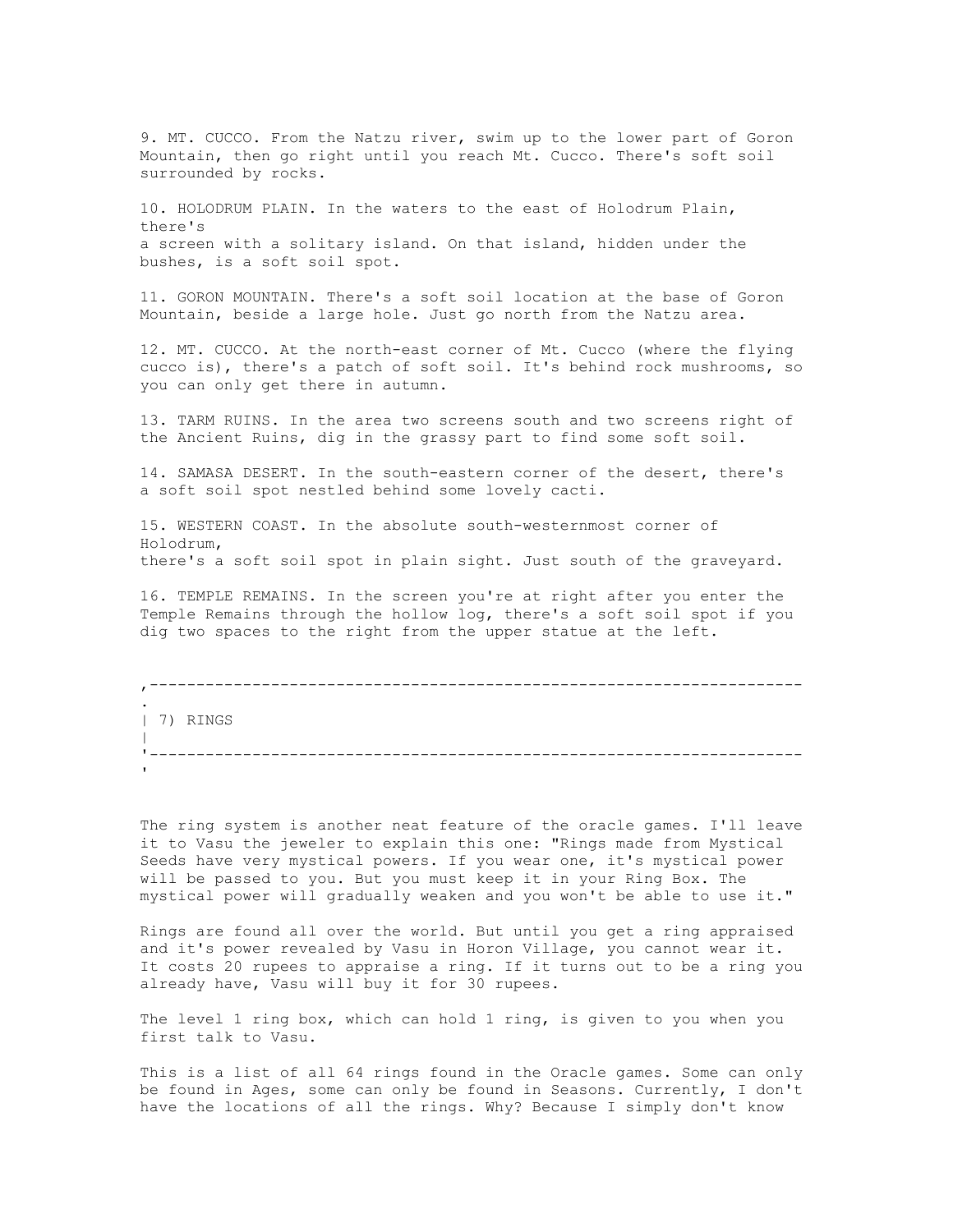where I got them. I don't even know what ring I have until they're appraised. Just take what I give you and be happy.

#08 Red Ring Sword damage x2 #09 Blue Ring Damage taken 1/2 #13 Blast Ring Bomb damage + #14 Rang Ring L-1 Boomerang damage + #15 GBA Time Ring Life Advanced! #16 Maple's Ring Maple meetings + #19 Toss Ring Throwing distance + #21 Heart Ring L-2 Recover lost Hearts #22 Swimmer's Ring Swimming speed + #34 Snowshoe Ring No sliding on ice #39 Gold Joy Ring Find double items #42 Rang Ring L-2 Boomerang damage ++ #43 Octo Ring Become an Octorok #44 Moblin Ring Become a Moblin #45 Like Like Ring Become a Like Like #46 Subrosian Ring Become a Subrosian #47 First Gen Ring Become something #48 Spin Ring Double spin attack #52 GBA Nature Ring Life advanced! #53 Slayer's Ring 1000 beasts slain

#01 Friendship Ring Symbol of a meeting #02 Power Ring L-1 Sword damage +; Damage taken + #03 Power Ring L-2 Sword damage ++; Damage taken ++ #04 Power Ring L-3 Sword damage +++; Damage taken +++ #05 Armor Ring L-1 Damage taken -; Sword power - #06 Armor Ring L-2 Damage taken --; Sword power -- #07 Armor Ring L-3 Damage taken ---; Sword power --- #10 Green Ring Sword damage +; Damage taken - #11 Cursed Ring 1/2 Sword damage; Damage taken x2 #12 Expert's Ring Punch when not equipped #17 Steadfast Ring Get knocked back less #18 Pegasus Ring Lengthen Pegasus Seed effect #20 Heart Ring L-1 Sloiwly recover lost Hearts #23 Charge Ring Spin attack charges quickly #24 Light Ring L-1 Sword beams at -2 hearts #25 Light Ring L-2 Sword beams at -3 hearts #26 Bomber's Ring Set two Bombs at once #27 Green Luck Ring 1/2 damage from traps #28 Blue Luck Ring 1/2 damage from beams #29 Gold Luck Ring 1/2 damage from falls #30 Red Luck Ring 1/2 damage from spiked floors #31 Green Holy Ring No damage from electricity #32 Blue Holy Ring No damage from Zora's fire #33 Red Holy Ring No damage from small rocks #35 Roc's Ring Cracked floors don't crumble #36 Quicksand Ring No sinking in quicksand #37 Red Joy Ring Beasts drop double rupees #38 Blue Joy Ring Beasts drop double hearts #40 Green Joy Ring Find double ore chunks #41 Discovery Ring Sense soft earth nearby #49 Bombproof Ring No damage from your own bombs #50 Energy Ring Beam replaces spin attack #51 Dbl. Edge Ring Sword damage up but you get hurt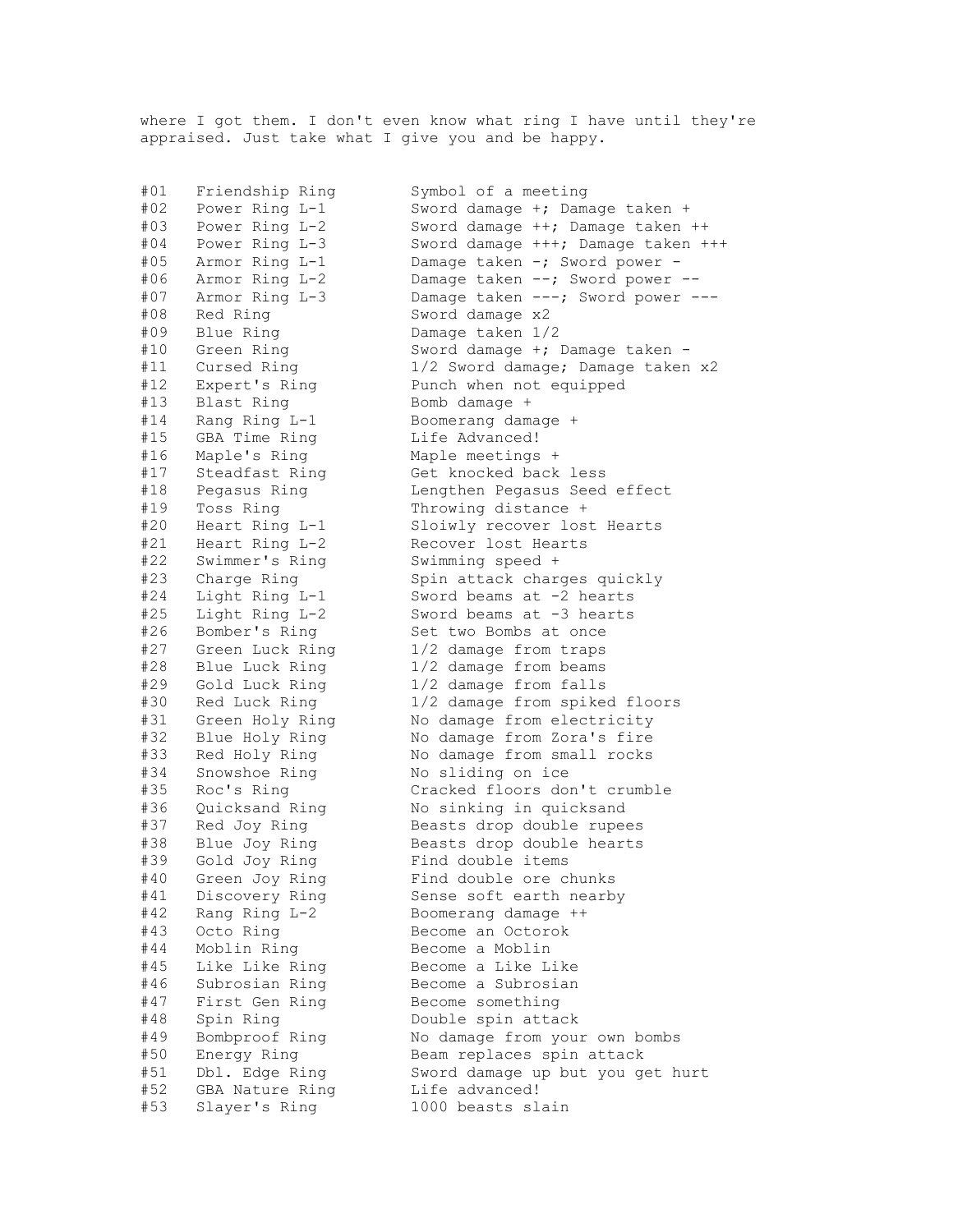| #54 | Rupee Ring      | 10,000 rupees collected          |
|-----|-----------------|----------------------------------|
| #55 | Victory Ring    | The Evil King Ganon defeated     |
| #56 | Sign Ring       | 100 signs broken                 |
| #57 | 100th Ring      | 100 rings appraised              |
| #58 | Whisp Ring      | No effect from jinxes            |
| #59 | Gasha Ring      | Grow great Gasha trees           |
| #60 | Peace Ring      | No explosion if holding Bomb     |
| #61 | Zora Ring       | Dive without breathing           |
| #62 | Fist Ring       | Punch when not equipped          |
| #63 | Whimsical Ring  | Sword damage -. Sometimes deadly |
| #64 | Protection Ring | Damage taken is always one heart |
|     |                 |                                  |
|     |                 |                                  |
|     |                 |                                  |
|     |                 |                                  |
| 8)  | ITEMS           |                                  |
|     |                 |                                  |
|     |                 |                                  |
|     |                 |                                  |

 wwwwwwwwwwwwwwwwwwwwwwwwwwwwwwwwwwwwwwwwwwwwwwwwwwwwwwwww <<<<<<<<<<<<<<<<<<< A & B BUTTON ITEMS >>>>>>>>>>>>>>>>>> mmmmmmmmmmmmmmmmmmmmmmmmmmmmmmmmmmmmmmmmmmmmmmmmmmmmmmmmm

#### SWORD:

This is Link's weapon of choice. It's a good idea to have it equipped almost ALL the time because you'll always be using it. Hold down the button to charge it, then release to unleash a spin attack Wooden Sword - Found in the Hero's Cave at the beginning of the game. It's the weakest and most basic sword. Noble Sword - Complete the trading sequence to get this one. It shoots beams when you have full energy, and it can destroy pots and signs in a single slash. SHIELD: The dhield is used to deflect certain projectile attacks. You'll need  $+\circ$ hold it up to use it, unlike in A Link to the Past. Wooden Shield - Buy it from the Horon Village shop for 30 rupees, or from Deku Skrubs for 50 rupees. It's the weakest shield, and can get stolen by Like Likes. Iron Shield - Give the Hard Ore (made by fusing the Red and Blue Ores) to the Subrosian Blacksmith and he will forge you a knew shield. This one is stronger and can block more types of projectiles. SEED SACHEL: You find the Seed Sachel in the Gnarled Root dungeon. It initially holds 20 seeds of each type. You can later buy an upgrade at the Horon Shop that holds 50 seeds of each type. There are 5 types of seeds: Ember Seeds - These seeds make fire. They are used to light torches and defeat certain types of enemies. Scent Seeds - These seeds give off a scent that attracts monsters. I don't know why you would want to do that, but okay...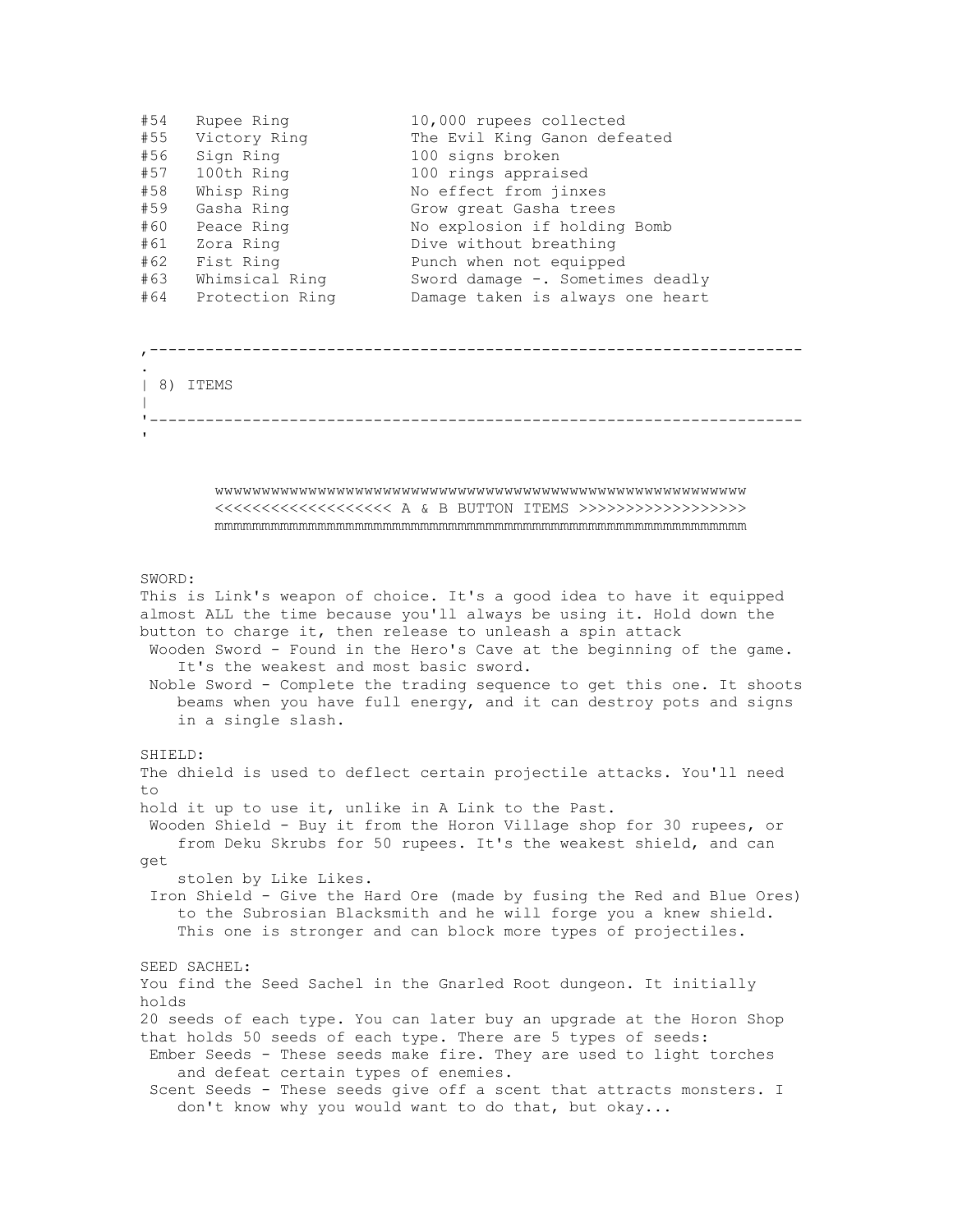Pegasus Seeds - Use these seeds to move much faster than usual. They last a few seconds, and are useful when you're in a hurry. Gale Seeds - These wonderful seeds instantly transport you to certain points on the map. Great for getting around the world quickly. Mystery Seeds - Sprinkly these on the blue owl statues and it will give you a helpful hint. BOMBS: These are Zelda fundamentals...used for blowing open holes in cracked walls, destroying some rocks, and occassionally for defeating certain enemies. Also a rather unhealthy snack for Dodongos. Buy them in shops, or find them in chests all over the place. SHOVEL: You get this item from a girl in the Woods of Winter. It's used to dig holes in the ground to discover underground goodies, or to shovel snow out of the way. POWER BRACELET: This is found in the Snake's Remains dungeon, and gives you the ability to lift and throw things, like pots and rocks. It can also be used to push or pull certain heavy objects. ROC'S FEATHER/ROC'S CAPE: Find this one in the Poison Moth Lair. It gives you the power to jump, which seems to be exclusive to the Game Boy Zeldas. When used together with the Pegasus Seeds, you can jump even further. In the Explorer's Crypt you'll find the Roc's Cape, which allows you to jump much further. BOOMERANG: Obtain this item by following the dance in the Subrosian Dance Hall for the first time. It stuns most enemies, and damages others. Later, the Magical Boomerang can be found in the Ancient Ruins. It's stronger than the regular boomerang, and you can control its flight path to an extent. ANIMAL FLUTE: This summons your animal buddy. Who you animal buddy is depends on when and how you obtain the flute. Dimitri's flute - If you win the Strange Flute from the Subrosian Dance Hall, you later rescue Dimitri and it becomes Dimitri's flute. Moosh's flute - If you bought the Strange Flute from the Horon Village shop, you later rescue Moosh and it becomes Moosh's flute. Ricky's flute - If you do not have the Strange Flute when you first meet Ricky, he becomes your animal buddy and give you Ricky's Flute. MAGNETIC GLOVES: Undoubtedly my favorite new item from this game. The Magnetic Gloves can be found in the Unicorn's Cave. There are two main uses. They can attract or repel big metal N-balls away from Link. As for the S-blocks, they are permanent fixtures, so Link is attracted to or repelled away from them to cross gaps. Remember that opposite's attract: North polarity attracts south polarity, and repels north polarity.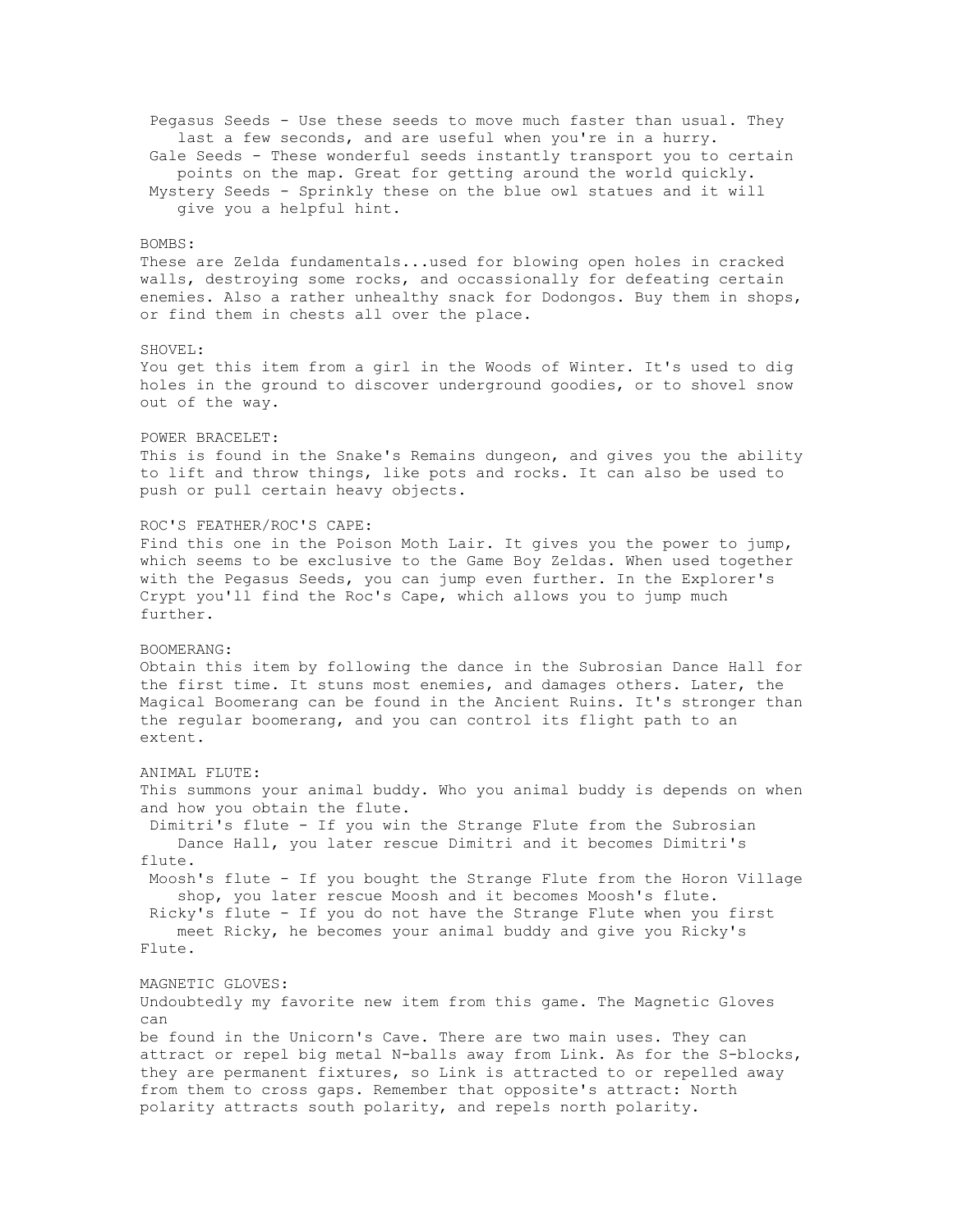ROD OF SEASONS: Ah, the Rod of Seasons is central to the game. It's found in the Temple of Seasons in Subrosia. Gradually you will obtain the Spirits of the seasons, which will allow you to transform the world into that season. Use the rod standing upon tree stumps, which are scattered throughout the world SLINGSHOT: Link's projectile weapon, replacing the classic bow and arrow. You get it in the Dancing Dragon Dungeon. It shoots seeds from your seed sachel. The seeds are the same, but the effects are different... Ember seeds - Burn enemies and light torches. Scent seeds - Regular old seeds. Just hurt the enemy. Pegasus seeds - Stuns enemies, like the boomerang. Gale seeds - A whirlwind blows away enemies. Mystery seeds - It's a mystery... the effect is random :P wwwwwwwwwwwwwwwwwwwwwwwwwwwwwwwwwwwwwwwwwwwwwwwwwwwwwwwww <<<<<<<<<<<<<<<<<<<<< SPECIAL ITEMS >>>>>>>>>>>>>>>>>>>>> mmmmmmmmmmmmmmmmmmmmmmmmmmmmmmmmmmmmmmmmmmmmmmmmmmmmmmmmm MASTER'S PLAQUE: By completing a puzzle in a secret cave in the Sunken Village, you earn the Master's Plaque. Give this to the master as proof of your acomplishment, and he will give you the flippers. FLIPPERS: Found in the Sunken City before the 4th dungeon, the flippers allow you to swim in deep water. The A button makes you swim faster, the B button makes you dive underwater. SPECIAL KEYS: At times in the game, you will need to find special keys that only open particular locks. There's the Gnarled Key, which opens the entrance to the Gnarled Root Dungeon, the Floodgate key, which opens the floodgates in Spool Swamp, and the Dragon Key, which reveals the entrance to the Dancing Dragon Dungeon. RICKY'S GLOVES: You get these from Blano by defeating him in a boxing match, then give them to Ricky so he'll give you a ride. Can't ride without those gloves... MEMBER'S CARD: You buy this from the Subrosian market for a measly 5 ore chunks. It gives you access to the Horon Shop basement, where you'll find special items like a treasure map, gasha seeds, and a bigger seed sachel. STAR SHAPED ORE/RIBBON: Dug up in the Subrosian beach, you give this to the Subrosian market in exchange for a ribbon. The ribbon is given to Rosa in exchange for a hot 'date'.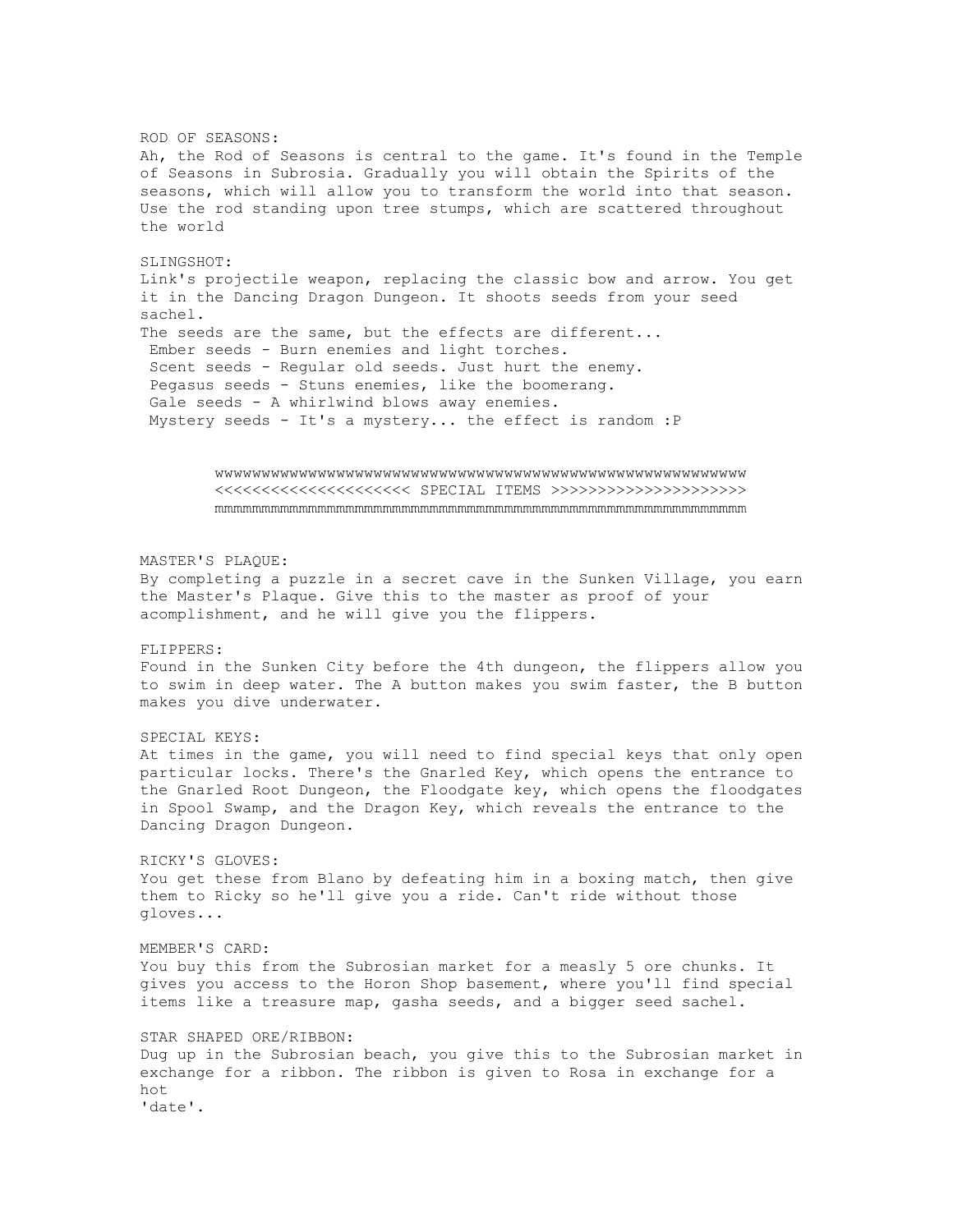RED ORE/BLUE ORE/HARD ORE: The Red Ore and Blue Ore are secret items found in Subrosia. When collected, they can be given to the furnace to produce Hard Ore. Give the Hard Ore to the smithy for the Iron Shield. See the mini-quest section for details. TRADING ITEMS: There's a long sequence of items that must be traded among so many people in Holodrum...starting with the Cuccodex and ending with the Noble Sword. See the mini-quest section for details. RUSTY BELL/PIRATE BELL: The Rusty Bell can be found in the Samasa Desert, with a little help from a disembodied pirate skull. When given to the Subrosian Smithy, it is fixed to become the Pirate Bell, the captains beloved treasure. MAKU SEED: After collecting all eight Essences of Nature, the Maku Tree regains his old strength to give you the Maku Seed, which allows you to get past the evil power that surrounds and protects Onox's Castle. SPRING BANANAS: You find some fresh yummy bananas at the peak of Mt. Cucco in the spring. Give this to Moosh so he will let you ride on his back. BOMB FLOWER: Found in the smouldering south-east corner of Subrosia, this is nature's bomb, used to remove the boulders that block your way in the temple. wwwwwwwwwwwwwwwwwwwwwwwwwwwwwwwwwwwwwwwwwwwwwwwwwwwwwwwww <<<<<<<<<<<<<<<<<<<<< GAMEPLAY ITEMS >>>>>>>>>>>>>>>>>>>> mmmmmmmmmmmmmmmmmmmmmmmmmmmmmmmmmmmmmmmmmmmmmmmmmmmmmmmmm RUPEES: This is the currency of Hyrule, Holodrum, Koholint, and basically every world in the Zelda universe. It's used for buying stuff from shops, deku scrubs, playing mini-games, among other things. You get rupees from chests, grass and bushes, mini-games, defeating enemies... Small green rupees are worth 1, big red rupees are worth 5. ORE CHUNKS: Subrosia has a different currency: Ore chunks. They're used in Subrosia for buying stuff from shops and some other places. You get them by winning in the Subrosian dance hall, or just digging them out of the ground. If only it were that easy in real life. HEARTS: As with all Zelda games, this is your unit of energy. Run low on hearts and you'll hear the mind-numbingly annoying beep of death. Run out of

hearts and your dead. Find hearts in grass, bushes, enemies, or pots.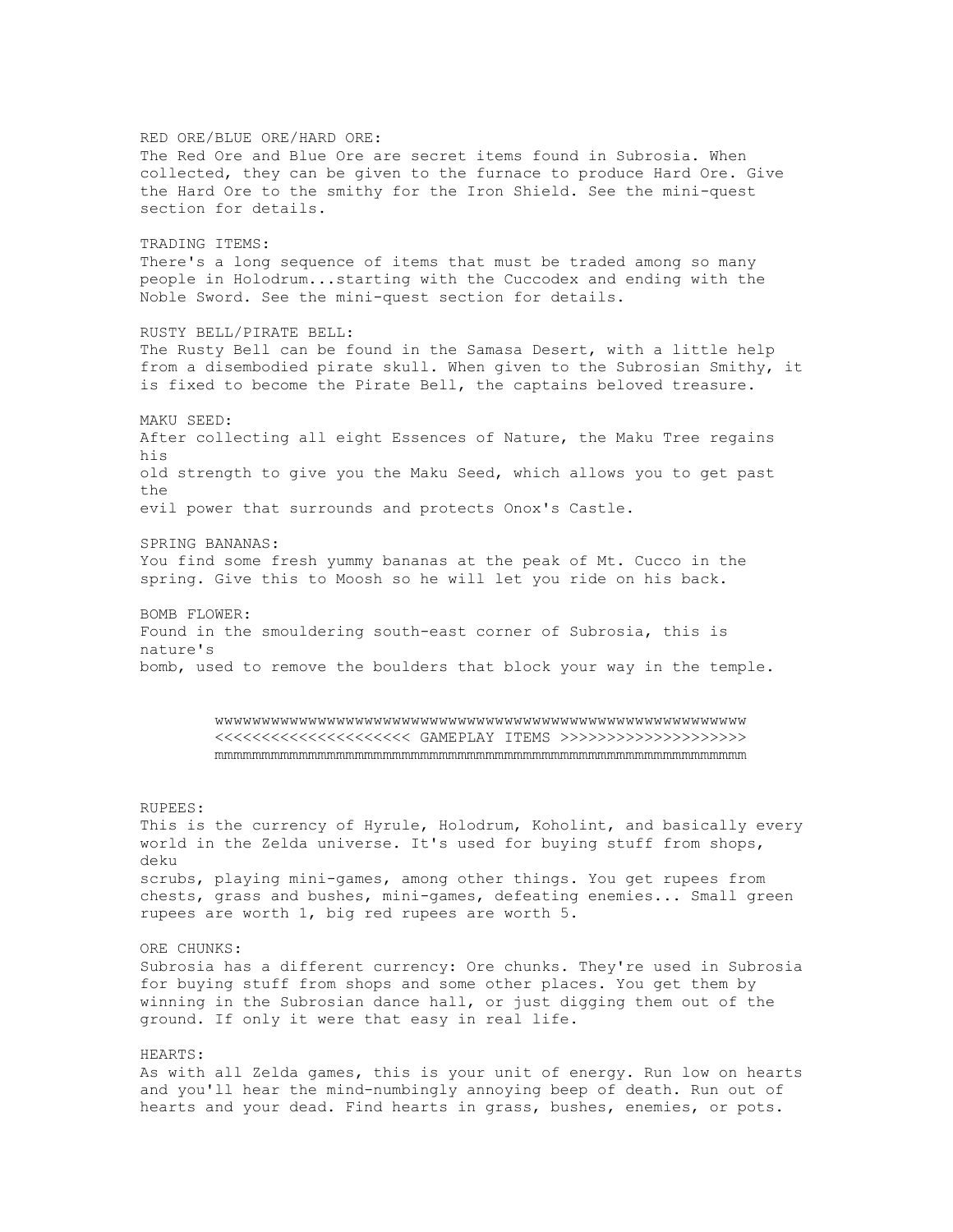HEART CONTAINERS: These are where your energy is stored. You start out the game with 3 heart containters. And with every major boss you defeat you get another heart container. There are 14 total in the game. PIECES OF HEART: These are scattered all throughout Holodrum in hidden places. Four of them are equal to a heart container, and there are 12 all in all. See the heart piece section for more details on their locations. RINGS: This is a special feature of the Oracles games. They're found all over the place, especially in Gasha nuts. If you keep it in your ring box, you inherit it powers. It must be appraised at Vasu jewelers to be of any use. See the ring section for more details. There are a total of 64 types of rings. GASHA SEEDS: You get these from particular locations all over Holodrum, and they can be planted in special soft soil locations. Leave them there for a while and they will grow into big healthy Gasha trees, bearing a Gasha nut, which bears the fruit of your labor (often a magical ring). See the Gasha seed section for details. ESSENCES OF NATURE: These essences are what you are trying to find for much of the game. You get one at the end of each dungeon, and there are 8 all in all. With each essence retrieved, the Maku Tree grows bigger and stronger. When they are all collected, the can come together with the Maku Seed to repel the force of evil protecting Onox's Castle. KEYS: Found in dungeons, small keys allow you to open doors and keyhole blocks. Usually they can be found in chests. There is also a special kind of key called the Boss Key which opens the Boss Door, the final door leading to the dungeon's master. MAP: There is a map found in every dungeon, and once collected, you can press select to see the layout of the dungeon. Each block represents one room of the dungeon. Sometimes super-secret rooms aren't displayed on the map at all. COMPASS: The compass works together with the map in dungeons. There's one compass found in each dungeon, and once collected, you can see the locations of chests and the boss on the dungeon map. MAGIC POTION: You can get a Magic Potion either from the Witch's Potion Shop in the

A fairy is equal to 7 hearts.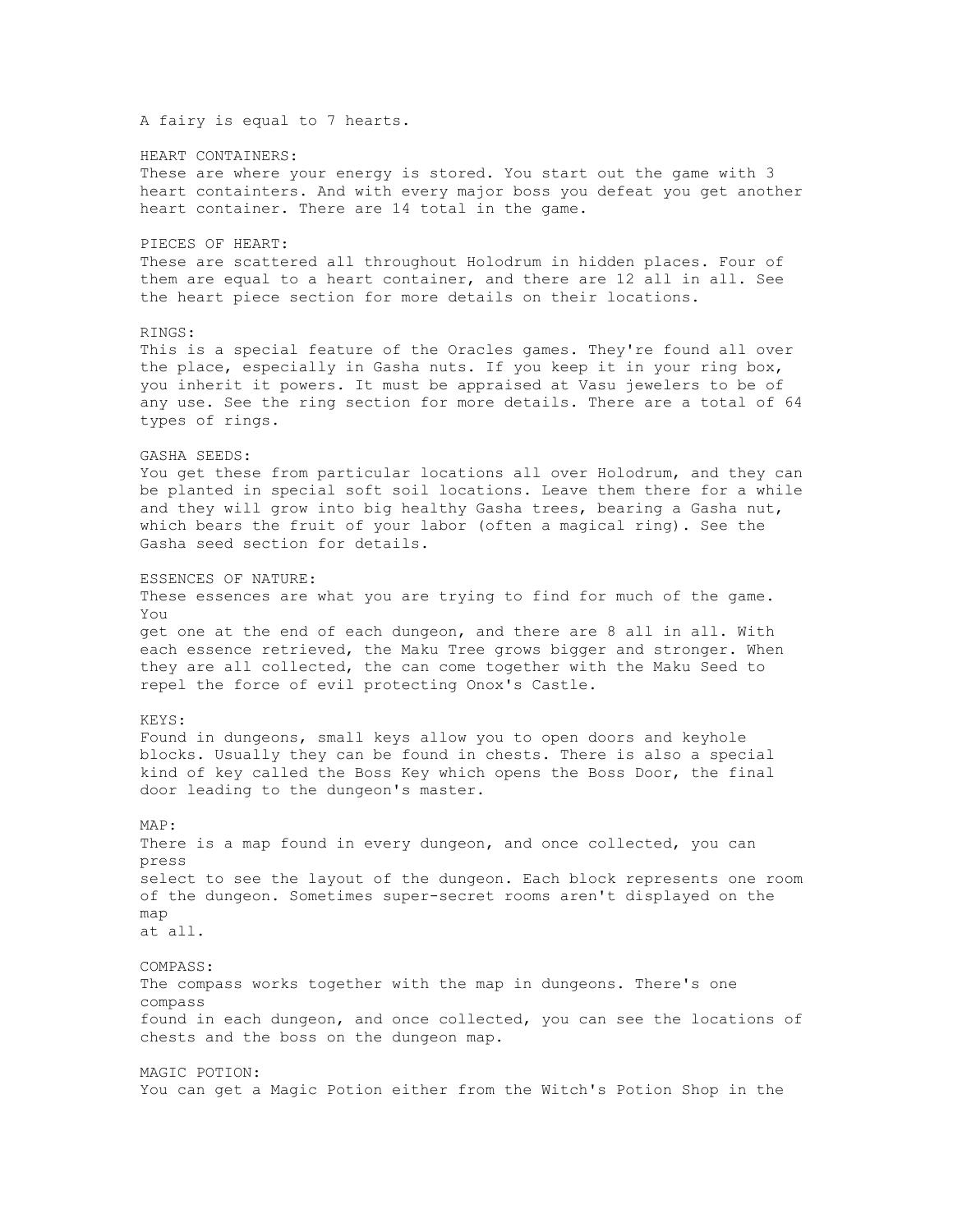Sunken City, or from Maple when you bump into her. This wonderful potion restores your energy when it decreases to zero. Good for one use. It's especially useful when it comes to bosses.

,---------------------------------------------------------------------- . | 9) COOL STUFF | '---------------------------------------------------------------------- '

# DIFFERENT ANIMAL BUDDIES:

- When you first go into the area of North Horon where it is spring, your animal buddy for the rest of the game is decided. If you won the Mysterious Flute from the Subrosian Dance Hall, your animal buddy is Dimitri. If you bought the Mysterious Flute from the Horon Shop, your animal buddy is Moosh. If you don't have the Mysterious Flute at all, your animal buddy is Ricky. The "Natzu area" above North Horon will be either the Natzu River, the Natzu Prarie, or the Natzu Wasteland depending on your animal buddy. The quests differ in very small, subtle ways. Sometimes I think Capcom intentionally made this game hard for FAQers like myself... :P

## REVENGE OF THE CUCCOS:

- This is a very popular secret of all Zelda games since A Link to the Past. Chickens can be found at select areas around Holodrum. These seemingly harmless chicken can become deadly if you attack them. Hit them with the sword about 15 times and a whole army of chickens will attack you. They will stop if you go to another screen.

### MYSTERY SEEDS & CUCCOS:

- Here's something new... Try sprinkling Mystery Seeds on adult cuccos. They transform into baby cuccos! And for even more fun, do the trick above to make the cucco's attack you, then sprinkle Mystery Seeds on the cucco you originally attacked. It turns into a HUGE cucco!

MAPLE UPGRADE: - For every 30 enemies you defeat, you will run into Maple flying around on her broomstick. But if you bump into her enough times and she takes enough rupees from you, you'll find her riding a vaccuum cleaner! Neat!

FAIRY SPRINGS:

- All around Holodrum, there are some places where you'll find a fairy who is always willing to ease your weariness. They completely fill up your heart meter! They can be found in the Western Coast, Woods of Winter, Natzu area, Mt. Cucco, and Tarm Ruins.

# SEED REFILL:

- In the Natzu area, there's a cave with a Deku Scrub inside. The exact location of the cave varies depending on your animal buddy, but they aren't hard to find. The Deku Scrub sings "Love, love the seed!". Great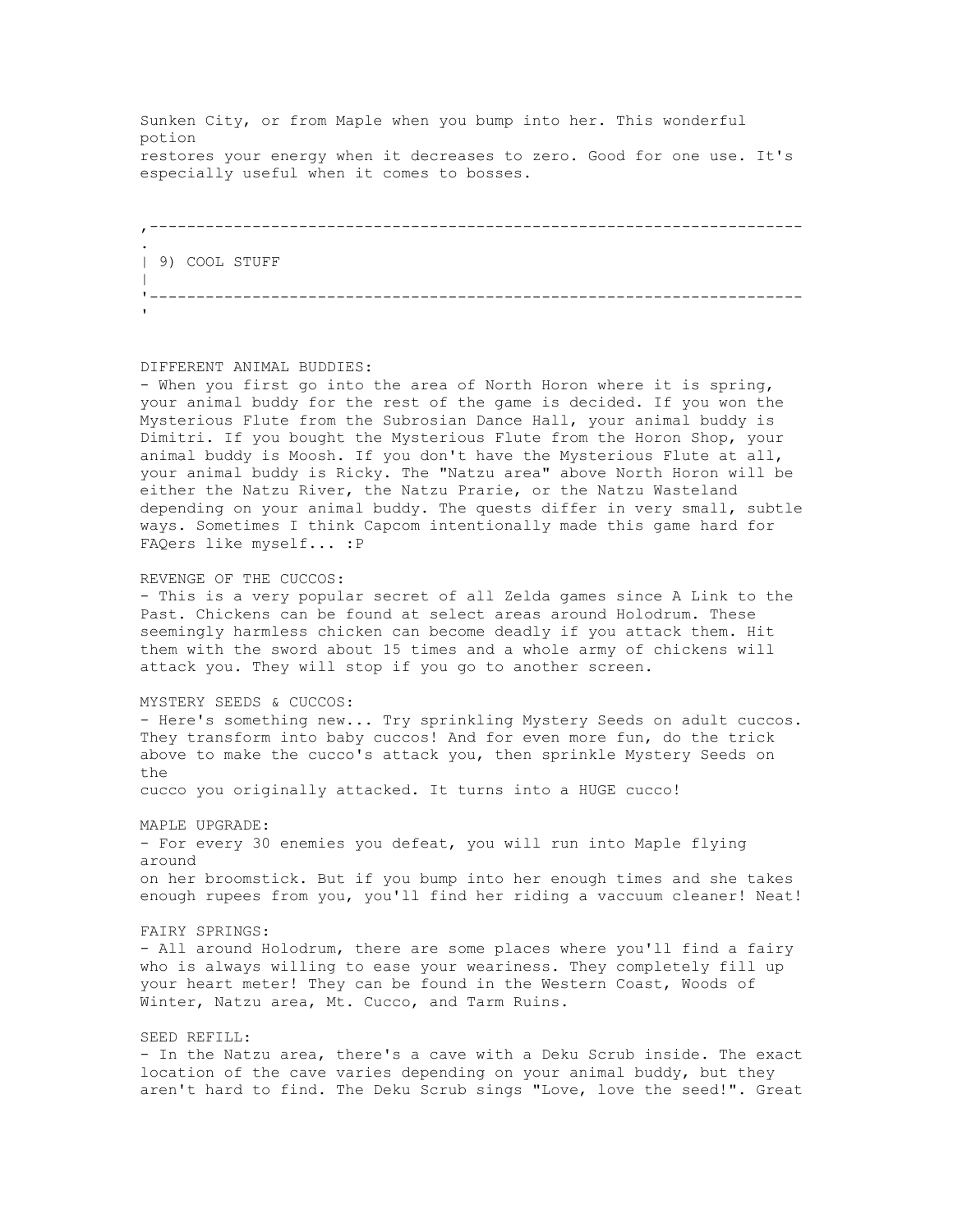song, don't you agree? Well, you better agree because he will completely refill you seed satchel with every type of seed! MAKU TREE GROWING: - As you progress further through the game, the Maku Tree gradually grows bigger with more branches and stuff. For example, after completing the first two dungeons, a cave will appear in him to the Hall of Secrets. With more dungeons completed, the Maku Tree gets bigger and develops branches where you may find Gasha seeds. CRAZY OLD MEN: - Around Holodrum, there are these wierd old guys. You can often find them living underground by burning down saplings. Much like the elderly in real life, they have nothing to do but to give you money or cost you money. Some of these guys are good to you for no particular reason and they give you rupees. But others get pissed and take money from you for burning down their 'door'. ADVANCE SHOP: - I personally don't have a Game Boy Advance (yet), but I've learned that there's a shop that can only be accessed by playing the game with the GBA. It's located in north-west Horon Village, the shop beside the Know-It-All Birds' house. Inside you can buy Gasha seeds, an Advance Ring, or a random ring for 100 rupees. CHEST GAME: - After you buy everything from the member's only section of the Horon Village shop, the owner has nothing more to sell so he turns the basement into a quaint little chest game. It's a very very simple game. It costs 10 rupees to play. There are 2 chests, one with a large rupee and one with nothing. You must choose the one with the rupee. The trick here is to pick the one that the shopkeeper looks at longest (not an easy task). Pick the correct one at least 3 times to get a ring. TORMENT THE GREAT MOBLIN: - After defeating the Great Moblin and destroying his keep, he and his cohorts will move into the abandoned house at the south-east corner of the Sunken City. The poor guy is making bombs...with a pile of bombs in the corner. Hmm...use ember seeds or throw a bomb at that pile to blow the house to bits. But GET OUT of the house or you WILL die! You can do this a couple of times, but after a while they catch on and escape before you can do anything.

BIPIN & BLOSSOM'S BABY: - In Horon Village a couple has a baby. When you first meet them they give you, a complete stranger, the liberty of naming their baby. Strange people. Depending on the choices you make throughout the game, the baby will grow up differently.

KILL THE BUNNIES: - In dungeons, you'll sometimes find an enemy that looks like a cute bunny rabbit. This is the Pols Voice. If you play your animal flute, they explode! Ah, bliss...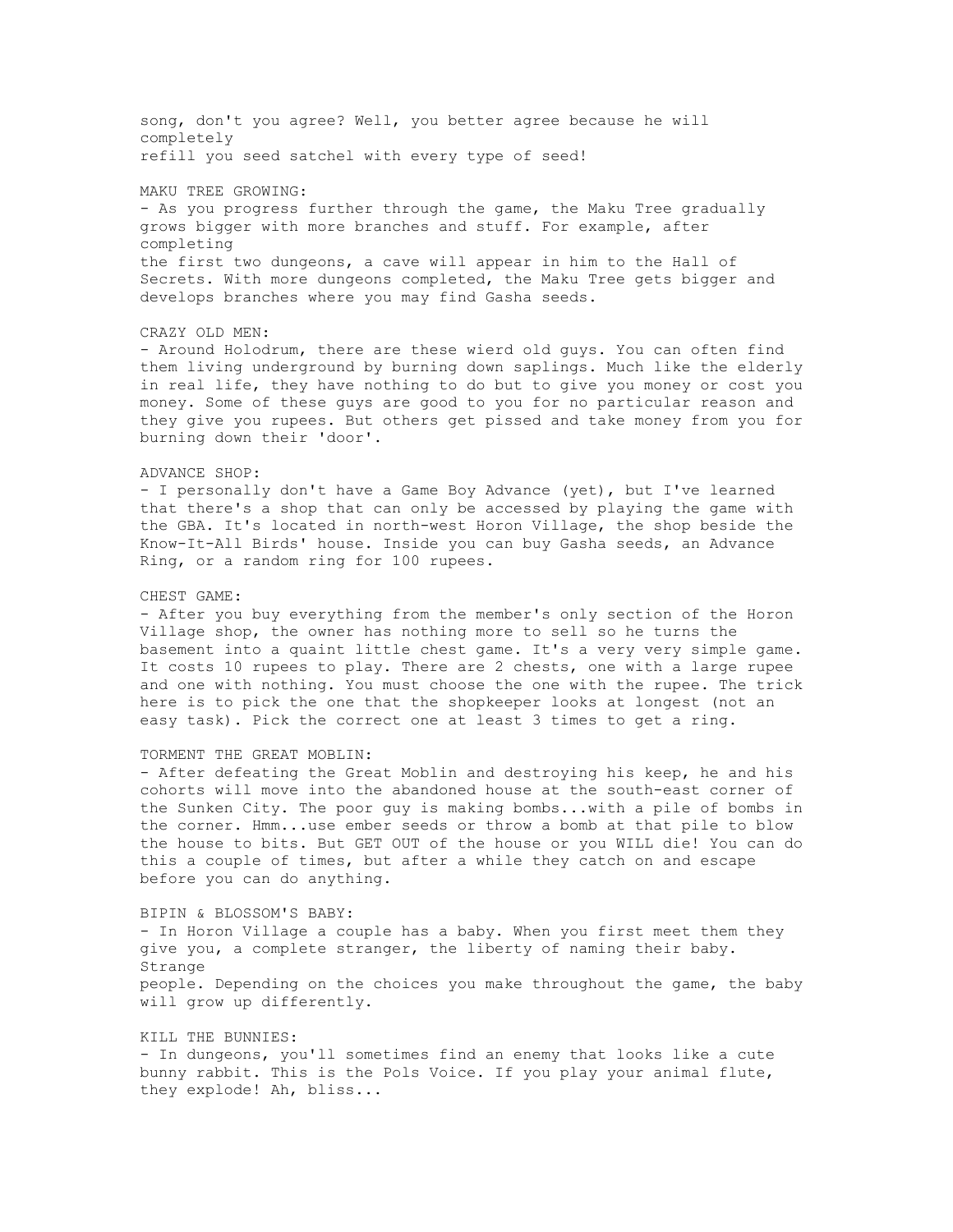|  | 10) FREQUENTLY ASKED QUESTIONS |  |
|--|--------------------------------|--|
|  |                                |  |
|  |                                |  |

This section would more appropriately be titled "Potentially frequently asked questions", since as of this writing nobody has come to me with questions. :P But please do ask me questions if there's anything burning at the back of your head. Send them to <mpgonzalez@gmail.com>. I can't guarantee a reply, but if your lucky...

Q: What is this number beside my save file?

 A: This number indicates how many times you died in the game. That number does NOT increase when you use the Magic Potion when running out of life, or if you turn of the Game Boy at the game over screen. As far as I know, it has no effect on the gameplay. It's just there for th bragging rights ;)

Q: What's the difference between Oracle of Ages and Oracle of Seasons?

 A: Aside from the general gameplay and similar storylines, they're completely different games! It's \*not\* like Pokemon where there are versions of essentially the same game. Here we have different worlds,

 different stories, different challenges...essentially different games. However they are somewhat connected into a big uber-game, if you will see the next question...

Q: How are the two Oracle games connected?

 A: This is how it works: When you defeat Oracle of Seasons, you will recieve a password at the end. Then you can start a game in Oracle of

 Ages, selecting SECRETS instead of NEW GAME, and then you will be playing the 'linked-game' or 'continued quest'. Another password will

 allow you to transfer your rings to the liked game. The game will have several small changes, and after defeating it's boss, you will have to face the ultimate boss of the Oracle games.

Q: How dare you insult Dodongo. Haven't you ever played the original Zelda on the NES?

 A: Ok, I must confess. As a deep admirer and fan of the Zelda games, I'm ashamed to admit that I have never played through the original Legend of Zelda (or Zelda II, for that matter). I've played a bit of it, on emulators. But my standards for a Zelda game have risen